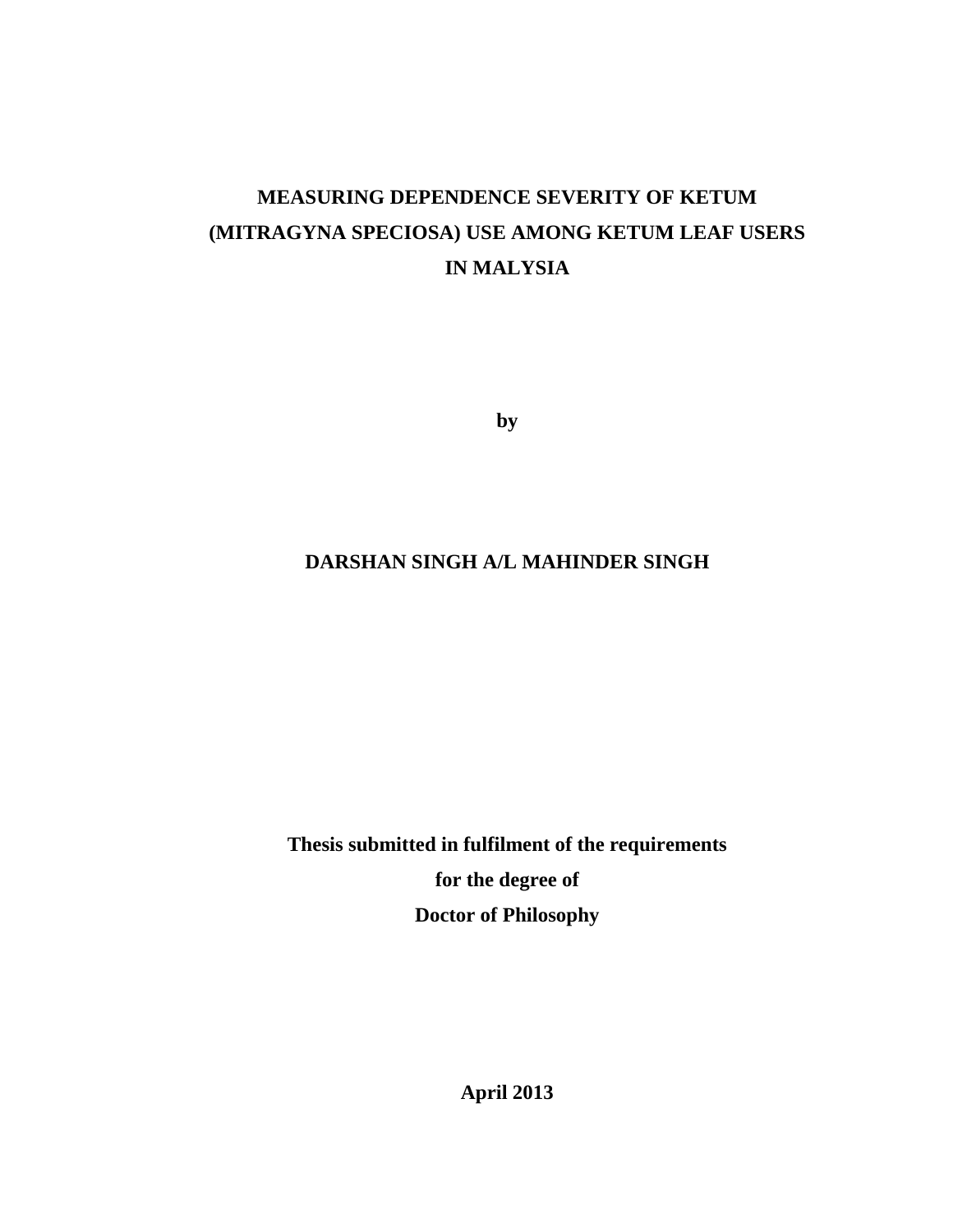## **ACKNOWLEDGEMENT**

I would like to express my appreciation and gratitude to my principal supervisor Associate Professor Dr.B.Vicknasingam Kasinather, for all his indispensible support and valuable guidance during my study at the Centre for Drug Research, Universiti Sains Malaysia. I am also grateful to my co-supervisor the Director of Centre for Drug Research Professor Sharif Mahsufi Mansor, for all his excellent guidance and moral support.

I would also thank Mr. Firdaus Bin Ramli from the Centre for Drug Research, for dedicating his precious time in helping me with my data collection. My special thanks to Miss Vemala Devi from the Centre for Drug Research, who obsequiously helped to edit my thesis. I also extent my sincere appreciation to Professor Suresh Narayanan from the School of Social Sciences, for guiding me in my statistical analysis work. I would also like to thank the Ministry of Sains and Technology (MOSTI) for financially supporting my research work. Last but not least, I thank Almighty for blessing me to excel in my studies. Finally I want to also thank both my loving parents the Late Mr. Mahinder Singh and Madam Jagjit Kaur who always encouraged me to do well in all my endeavours.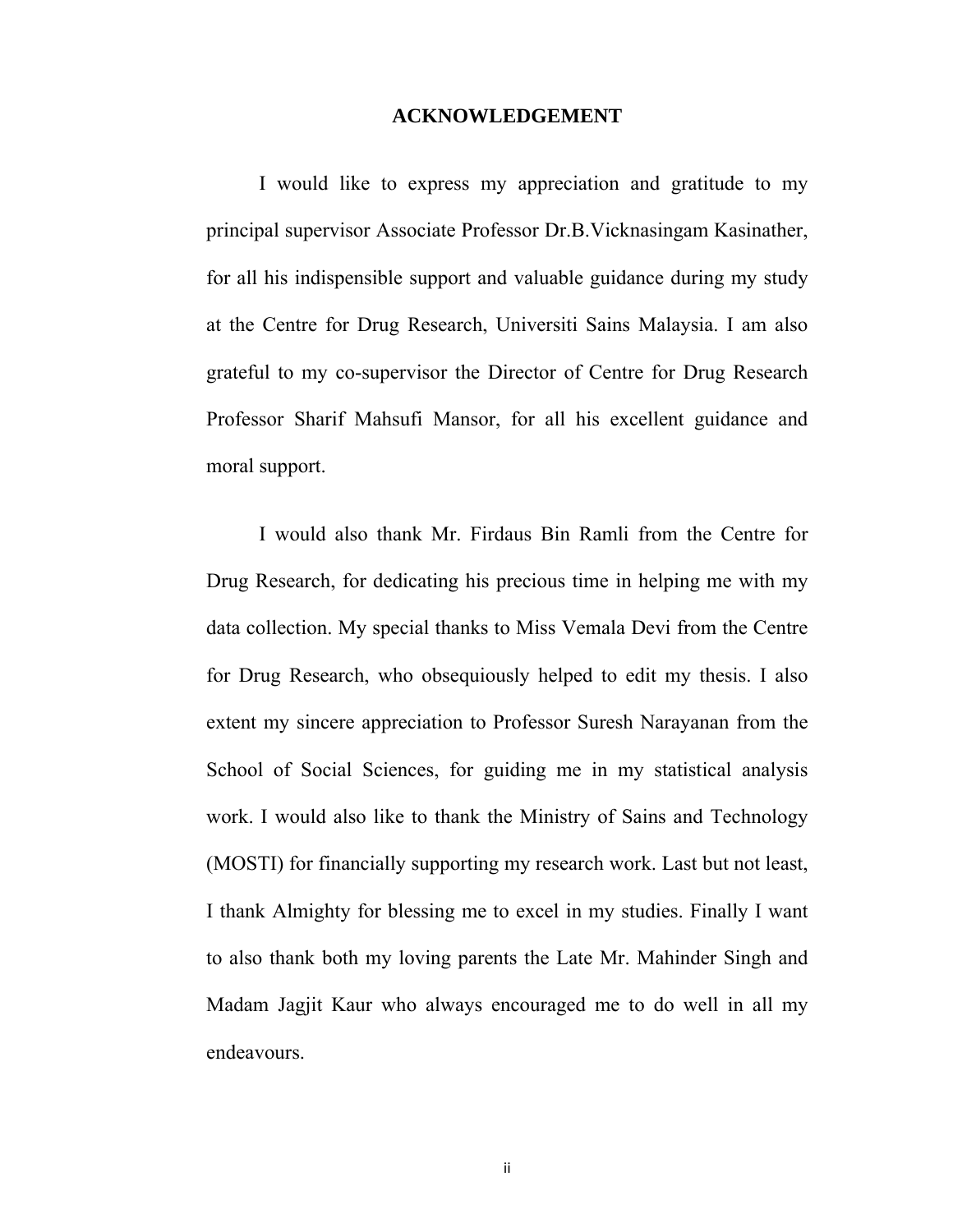# **TABLES OF CONTENTS**

# **CHAPTER 1 - INTRODUCTION**

| 17 |
|----|
|    |
|    |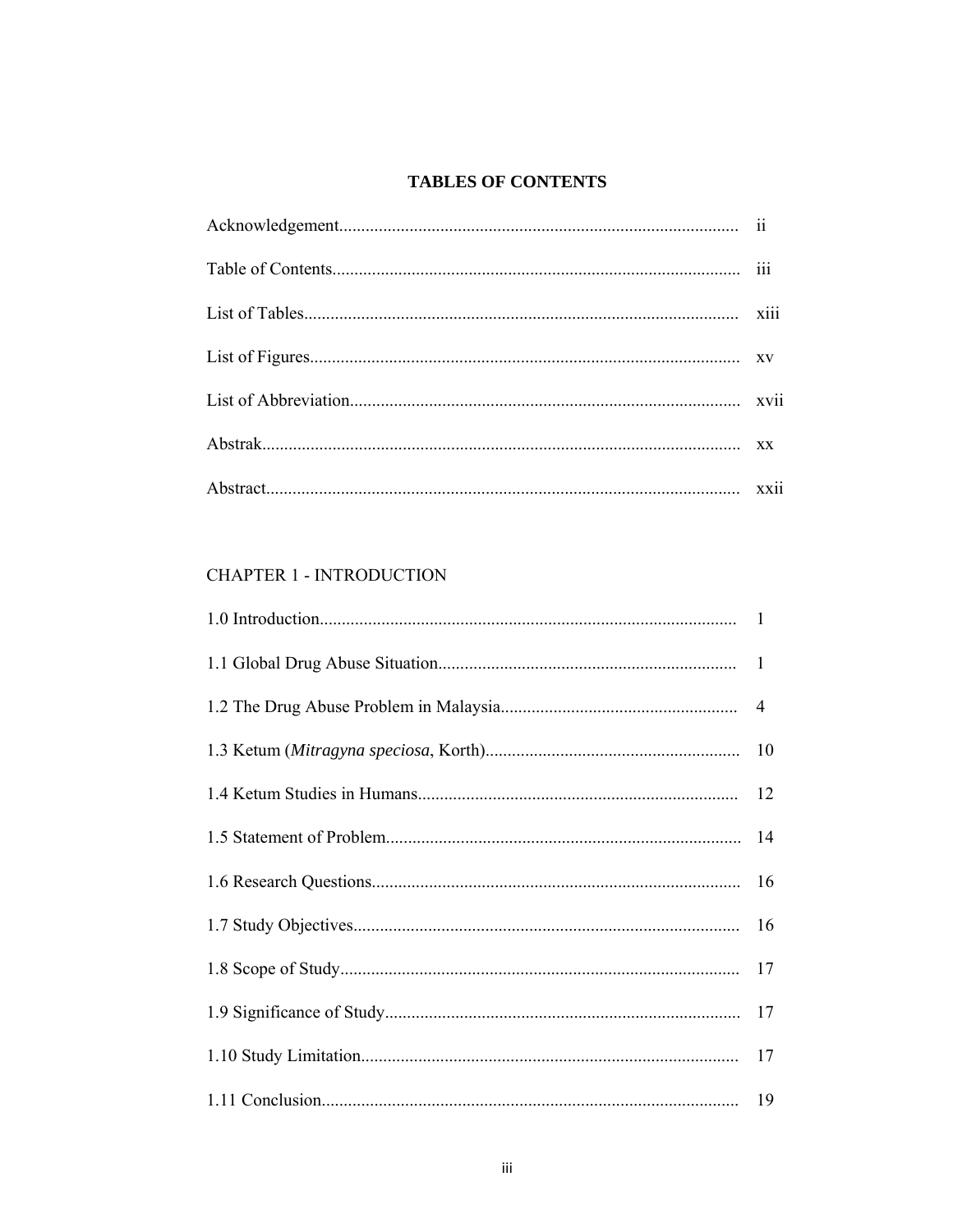# **CHAPTER 2 - LITERATURE REVIEW**

|                                                     | 21 |
|-----------------------------------------------------|----|
|                                                     | 21 |
|                                                     | 24 |
|                                                     | 31 |
|                                                     | 31 |
|                                                     | 32 |
|                                                     | 35 |
|                                                     | 35 |
|                                                     | 36 |
|                                                     | 36 |
|                                                     | 38 |
|                                                     | 39 |
|                                                     | 41 |
|                                                     | 43 |
|                                                     | 44 |
|                                                     | 46 |
|                                                     | 46 |
|                                                     | 48 |
|                                                     | 49 |
| 2.7 Drug Addiction and Diagnosis of Drug Dependence | 50 |
|                                                     | 52 |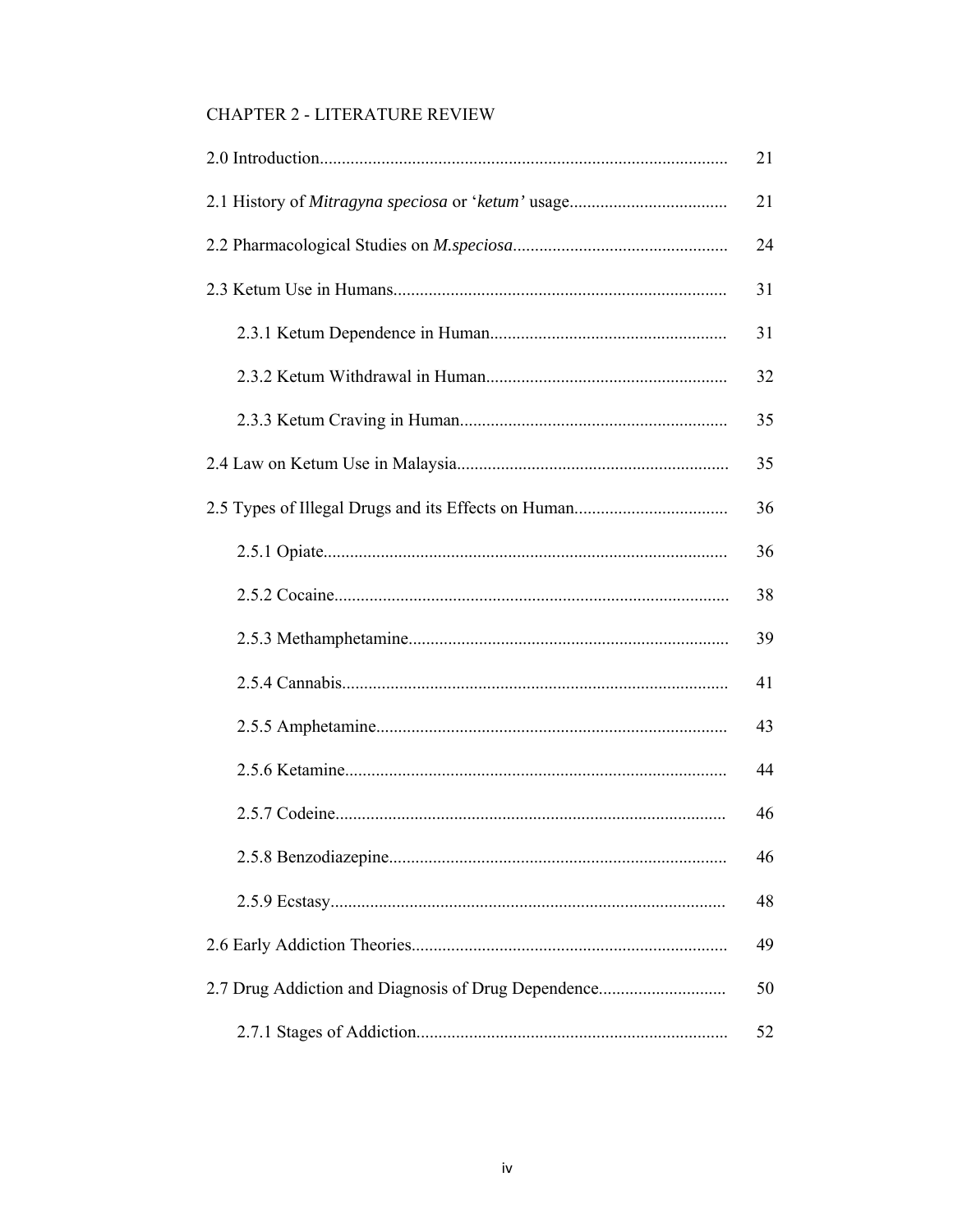|                                                       | 53 |
|-------------------------------------------------------|----|
|                                                       | 55 |
|                                                       | 56 |
|                                                       | 58 |
|                                                       | 59 |
|                                                       | 60 |
|                                                       | 60 |
|                                                       | 61 |
|                                                       | 62 |
|                                                       | 63 |
|                                                       | 63 |
| 2.9.3 Theories of Craving-Conditioning Based Models   | 64 |
|                                                       | 65 |
|                                                       | 66 |
|                                                       | 67 |
|                                                       | 68 |
|                                                       | 68 |
|                                                       | 70 |
| 2.9.5.1 Dopamine and the Ventral Tegmental Area (VTA) | 71 |
|                                                       | 72 |
|                                                       | 72 |
|                                                       | 73 |

# 2.7.2 Diagnostic and Statistical Manual of Mental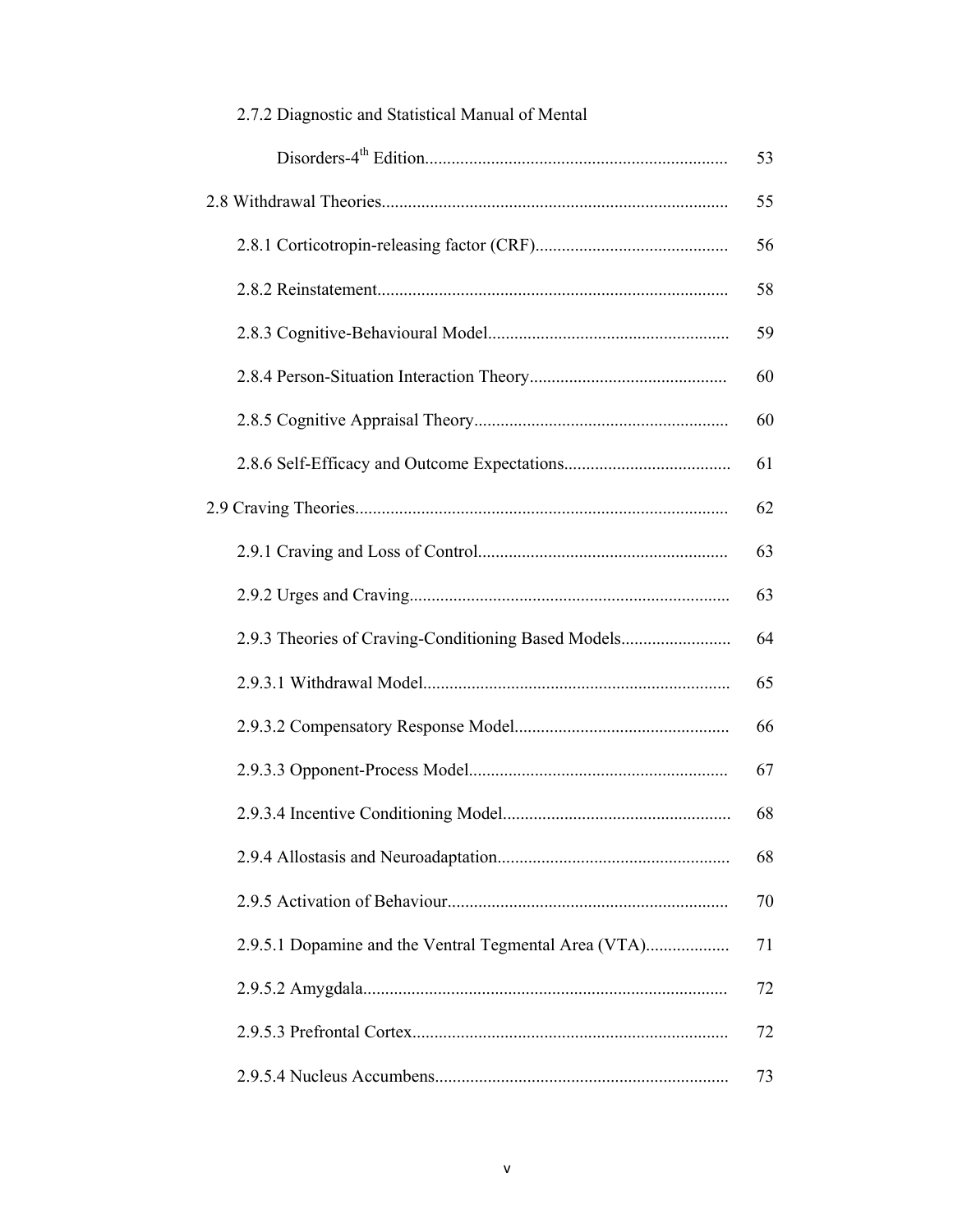|                                                                    | 73  |
|--------------------------------------------------------------------|-----|
|                                                                    | 75  |
|                                                                    | 77  |
|                                                                    | 80  |
|                                                                    | 82  |
| 2.9.11 Motivation: Positive and Negative Reinforcement Mechanisms. | 84  |
|                                                                    | 85  |
|                                                                    | 86  |
|                                                                    | 88  |
|                                                                    | 89  |
|                                                                    | 90  |
|                                                                    | 91  |
|                                                                    | 92  |
|                                                                    | 93  |
|                                                                    | 94  |
|                                                                    | 98  |
|                                                                    | 100 |
| 2.13.3 Marijuana Craving Questionnaire-Short Form (MCQ-SF)         | 102 |
|                                                                    | 103 |
|                                                                    | 104 |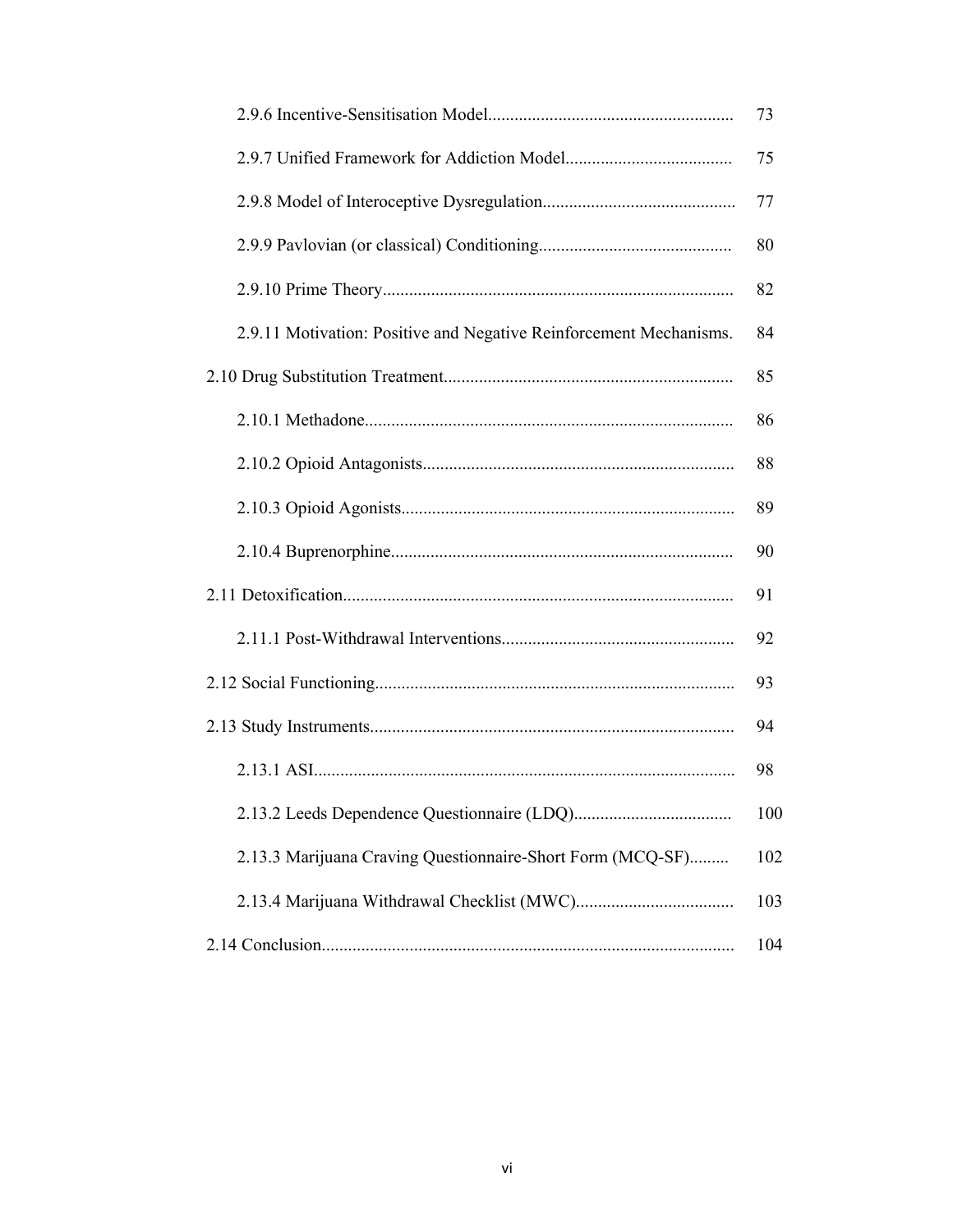# CHAPTER 3 - METHODOLOGY

|                                                            | 105 |
|------------------------------------------------------------|-----|
|                                                            | 105 |
|                                                            | 107 |
|                                                            | 107 |
|                                                            | 110 |
|                                                            | 110 |
|                                                            | 111 |
|                                                            | 111 |
|                                                            | 112 |
|                                                            | 112 |
|                                                            |     |
|                                                            | 113 |
|                                                            | 116 |
|                                                            | 118 |
| 3.10.4 Marijuana Craving Questionnaire-Short Form (MCQ-SF) | 119 |
|                                                            | 120 |
|                                                            | 120 |
|                                                            | 120 |
| 3.11.3 Marijuana Craving Questionnaire-Short Form          | 121 |
|                                                            | 121 |
|                                                            | 121 |
|                                                            | 122 |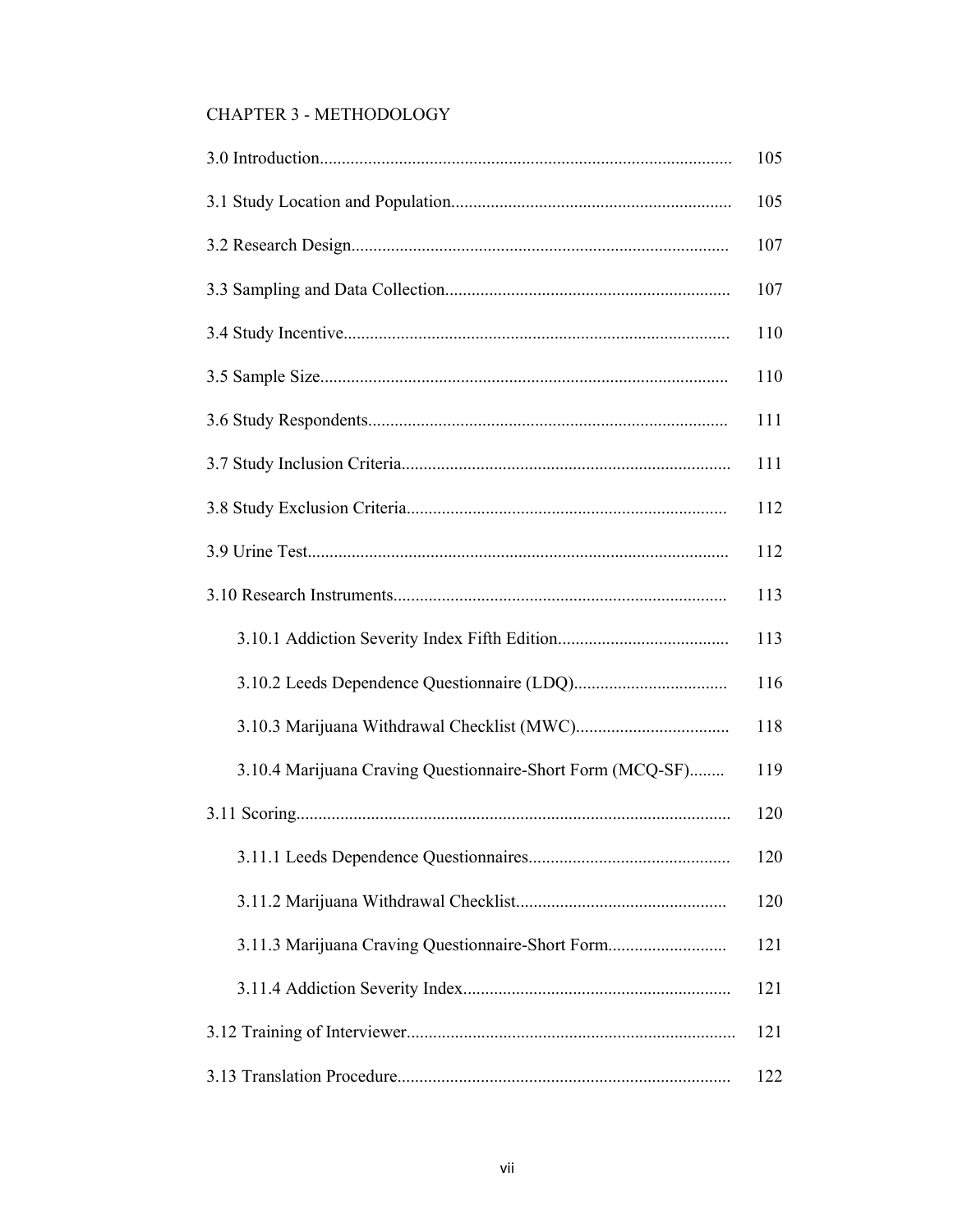| 123 |
|-----|
| 124 |
| 125 |
| 126 |
| 127 |

# **CHAPTER 4 - RESULTS**

|                                                                  | 128 |
|------------------------------------------------------------------|-----|
|                                                                  | 128 |
|                                                                  | 128 |
|                                                                  | 129 |
|                                                                  | 129 |
|                                                                  | 129 |
|                                                                  | 129 |
|                                                                  | 130 |
|                                                                  | 130 |
|                                                                  | 130 |
|                                                                  | 130 |
|                                                                  | 131 |
| 4.2.10 Sociodemographic Characteristics of Medium and Long-Term  |     |
|                                                                  | 133 |
| 4.2.11 Summary of Respondent's Sociodemographic Characteristics. | 134 |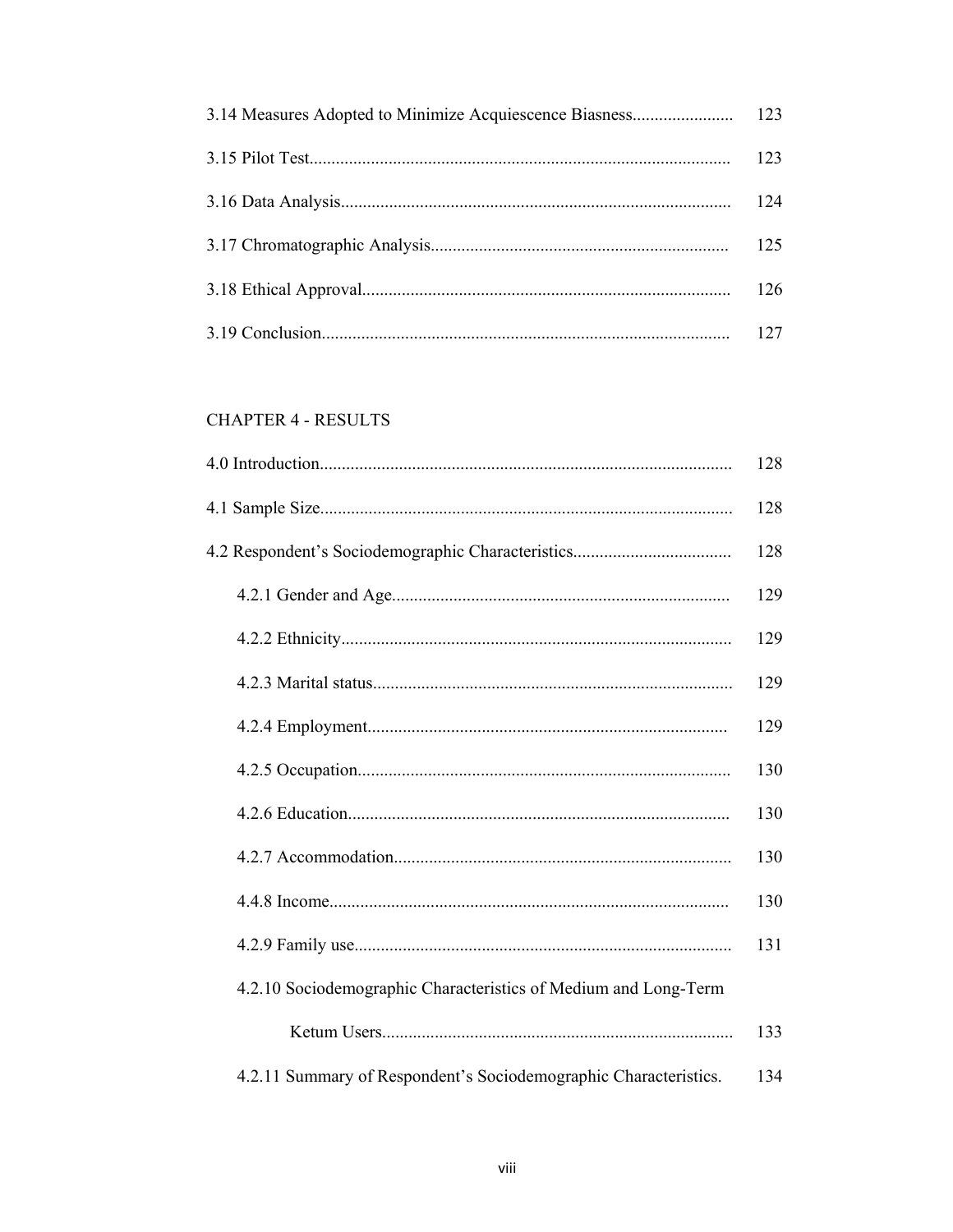| 134 |
|-----|
| 134 |
| 134 |
| 135 |
| 135 |
| 136 |
| 136 |
| 137 |
| 138 |
| 138 |
| 139 |
| 140 |
| 140 |
| 140 |
| 140 |
| 141 |
| 141 |
| 142 |
| 142 |
| 142 |
| 143 |
| 144 |
| 144 |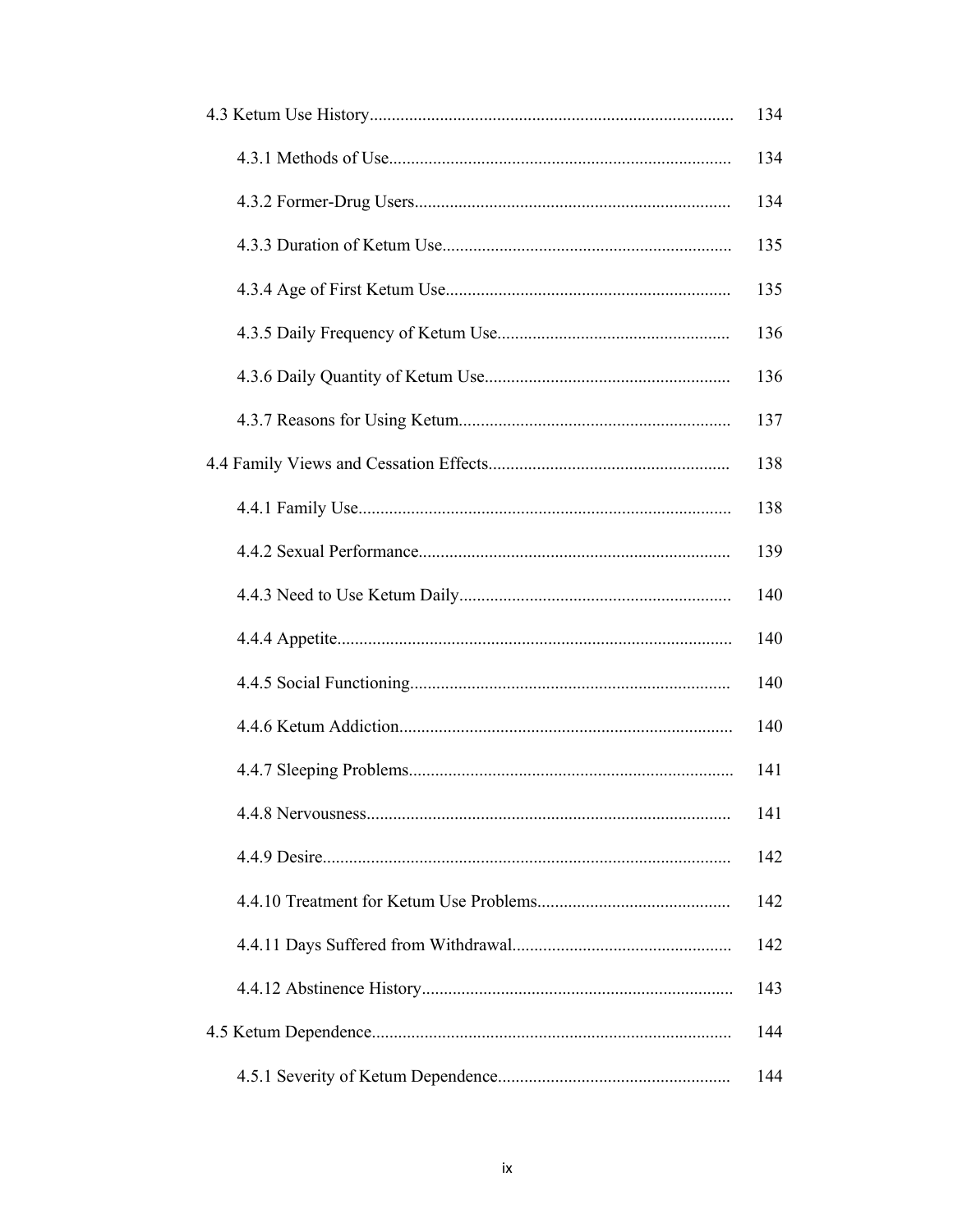| 4.5.2 Variables Associated with Severe Dependence             | 145 |
|---------------------------------------------------------------|-----|
| 4.5.3 Variables Associated with Dependence Severity           | 149 |
|                                                               | 151 |
|                                                               | 153 |
|                                                               | 155 |
|                                                               | 156 |
| 4.6.4 Common Psychological Withdrawal Symptoms                | 158 |
| 4.6.5 Withdrawal Severity in Medium and Long-Term Ketum Users | 159 |
| 4.6.6 Variables Associated with Severe Withdrawal             | 160 |
| 4.6.7 Variables Associated with Ketum Withdrawal              | 163 |
| 4.6.8 Common Physical Symptoms with Withdrawal Severity       | 165 |
| 4.6.9 Common Psychological Symptoms Associated                |     |
|                                                               | 167 |
|                                                               | 170 |
|                                                               | 174 |
| 4.7.2 Variables Associated with High Craving for Ketum        | 176 |
|                                                               | 177 |
|                                                               | 177 |
|                                                               | 179 |
|                                                               | 181 |
|                                                               | 182 |
|                                                               | 183 |
|                                                               | 184 |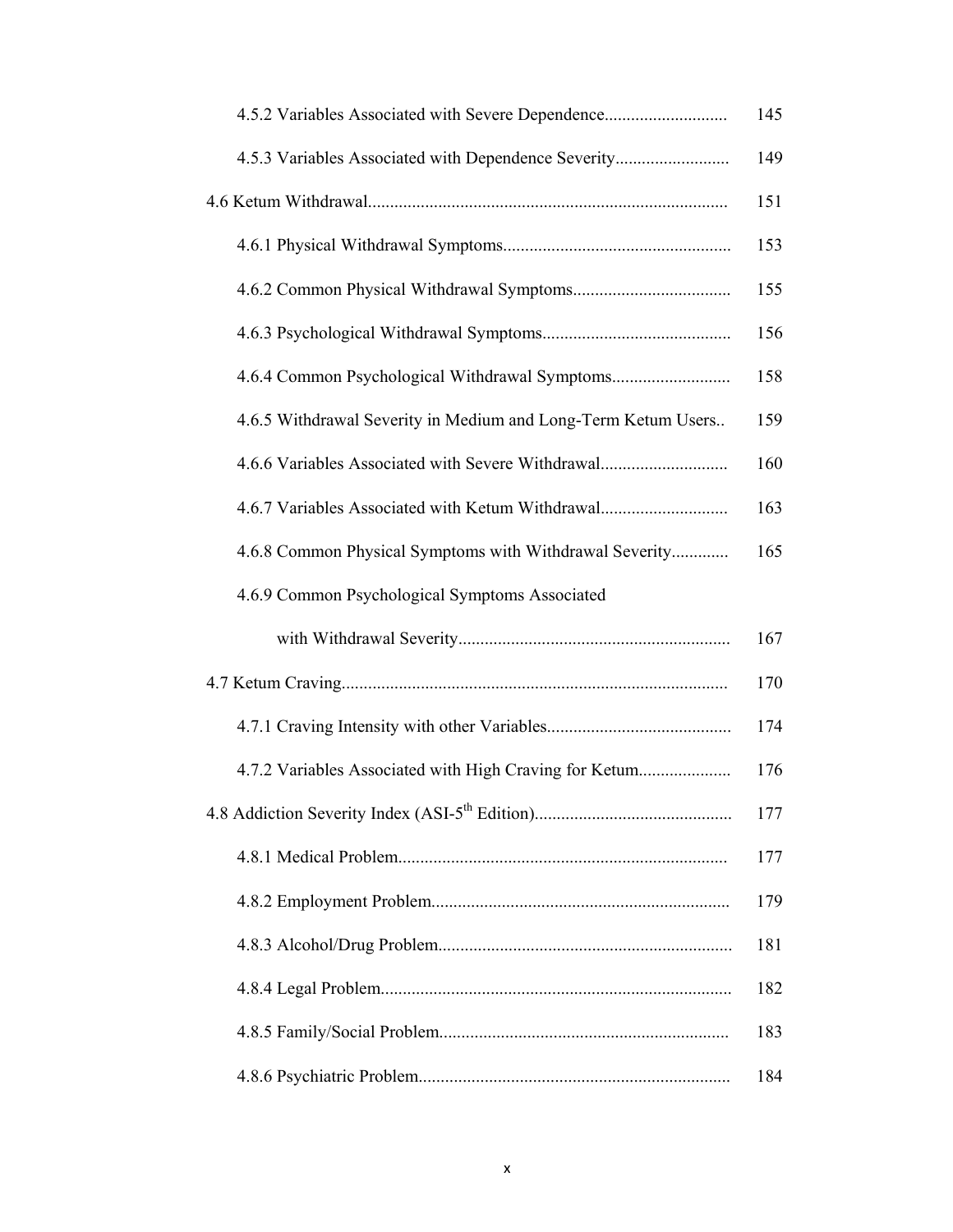| 186 |
|-----|
| 187 |
| 187 |
| 187 |
| 188 |
| 188 |
| 189 |
| 189 |

# **CHAPTER 5 - DISCUSSION**

|                                                           | 190 |
|-----------------------------------------------------------|-----|
| 5.1 Sociodemographic Characteristics of Study Respondents | 191 |
|                                                           | 195 |
|                                                           | 197 |
|                                                           | 205 |
|                                                           | 215 |
|                                                           | 220 |
|                                                           | 223 |
|                                                           | 224 |
|                                                           | 225 |
|                                                           | 226 |
|                                                           | 226 |
|                                                           | 227 |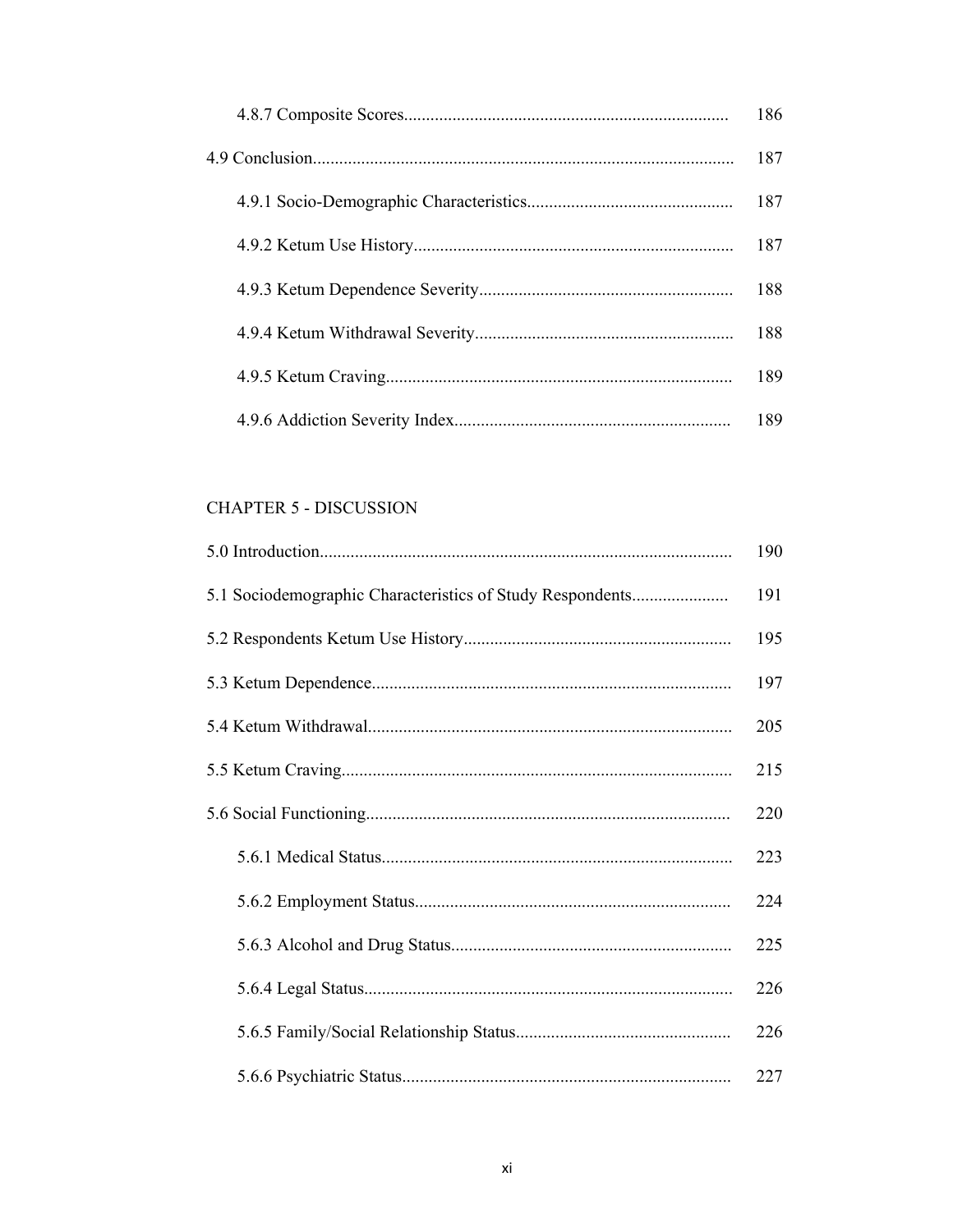|--|--|

# **CHAPTER 6 - CONCLUSION**

| 230 |
|-----|
| 230 |
| 232 |
| 233 |
| 234 |
| 234 |

| <b>REFERENCES</b> |  |
|-------------------|--|
|-------------------|--|

# **APPENDICES**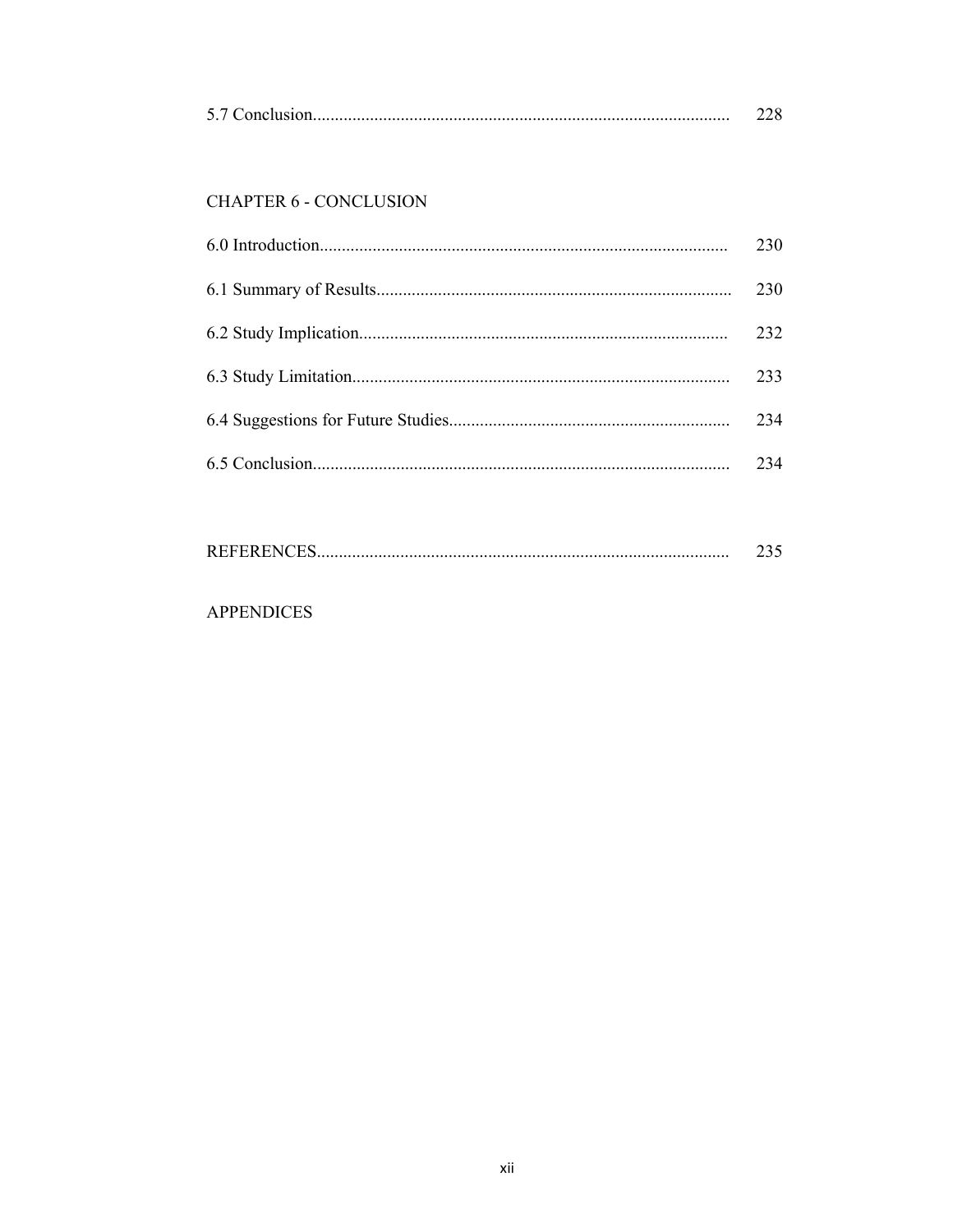# **LIST OF TABLES**

## *Page* **Page**

| Table 2.1 | <b>Measurement Tools</b>                          | 95  |
|-----------|---------------------------------------------------|-----|
| Table 2.2 | Leeds Dependence Questionnaire                    | 101 |
| Table 3.1 | <b>Study Locations</b>                            | 106 |
| Table 3.2 | <b>Study Instruments</b>                          | 113 |
| Table 3.3 | Internal Consistency, Test-retest and Interclass  | 125 |
|           | <b>Correlation Coefficient Reliability Scores</b> |     |
| Table 3.4 | Mitragynine Content                               | 127 |
| Table 4.1 | Demographic Characteristics of $(n=293)$          | 132 |
|           | Respondents                                       |     |
| Table 4.2 | Sociodemographic Characteristics of Medium        | 133 |
|           | and Long-term Users                               |     |
| Table 4.3 | Duration of Ketum Use                             | 135 |
| Table 4.4 | Dependence Severity of Medium and Long-term       | 145 |
|           | Ketum Users                                       |     |
| Table 4.5 | Variables Associated with Severe Dependence       | 148 |
| Table 4.6 | Variables Associated with Dependence Severity     | 149 |
| Table 4.7 | Physical and Psychological Withdrawal             | 152 |
|           | Symptoms                                          |     |
| Table 4.8 | Medium and Long-term Ketum Users                  | 159 |
|           | Withdrawal Severity                               |     |
| Table 4.9 | Variables Associated with Severe Withdrawal       | 160 |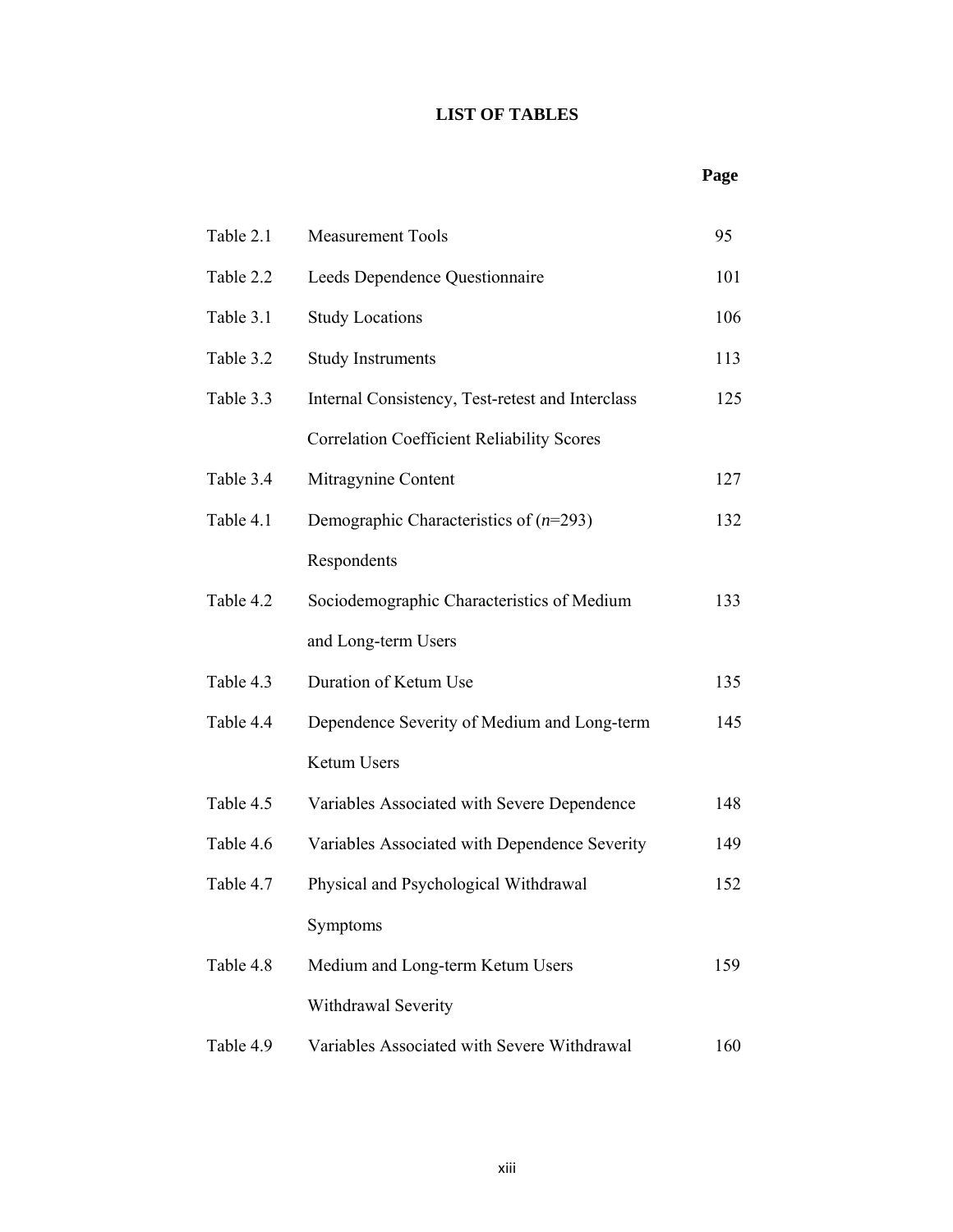| Table 4.10 | Factors Associated with Ketum Withdrawal     | 163 |
|------------|----------------------------------------------|-----|
|            | Severity                                     |     |
| Table 4.11 | Common Physical Symptoms with Withdrawal     | 165 |
|            | Severity                                     |     |
| Table 4.12 | Common Psychological Symptoms with           | 167 |
|            | Withdrawal Severity                          |     |
| Table 4.13 | Intensity of Ketum Craving                   | 170 |
| Table 4.14 | Medium and Long-term Users Ketum             | 172 |
|            | Craving Intensity                            |     |
| Table 4.15 | Craving Intensity with Other Variables       | 173 |
| Table 4.16 | Variables Associated with High Ketum Craving | 176 |
| Table 4.17 | Composite Scores for $(n=293)$ Ketum Users   | 186 |
| Table 5.1  | A Comparison of the Sociodemographic         | 194 |
|            | Characteristics between Four Other Studies   |     |
| Table 5.2  | A Comparison between the Withdrawal          | 212 |
|            | <b>Effects of Four Other Studies</b>         |     |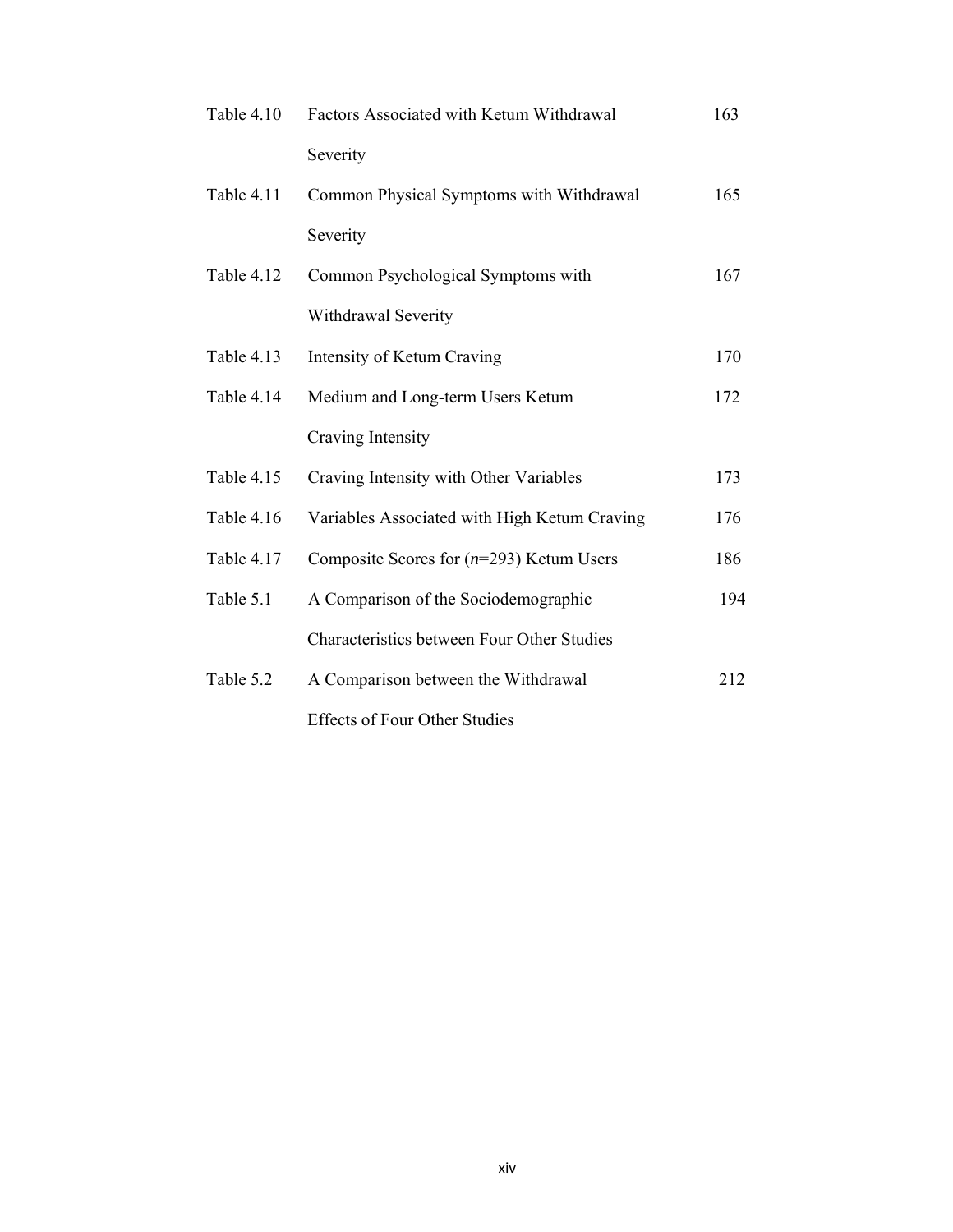# **LIST OF FIGURES**

## **Page**

| Figure 1.0  | Annual Prevalence and Number of Illicit Drug           | $\overline{2}$ |
|-------------|--------------------------------------------------------|----------------|
|             | Users at the Global Level, In the Late 1990s-2009/2010 |                |
| Figure 1.1  | <b>HIV Cases by Risk Factors</b>                       | 7              |
| Figure 1.2  | Ketum (Mitragyna speciosa)                             | 10             |
| Figure 2.1  | Mitragyna speciosa Trees                               | 21             |
| Figure 2.2  | Chemical Structures of Mitragynine and                 | 25             |
|             | 7-Hydroxymitragynine                                   |                |
| Figure 3.1  | A Sketch of the Targeted Study Areas                   | 109            |
| Figure 4.1  | Daily Frequency of Ketum Use                           | 136            |
| Figure 4.2  | Daily Quantity of Ketum Use                            | 136            |
| Figure 4.3  | Reasons for Ketum Use                                  | 137            |
| Figure 4.4  | <b>Family Views</b>                                    | 138            |
| Figure 4.5  | <b>Sleeping Problems</b>                               | 141            |
| Figure 4.6  | Days Suffered from Ketum Withdrawals                   | 142            |
| Figure 4.7  | Ketum Dependence Severity                              | 145            |
| Figure 4.8  | Physical Withdrawal Symptoms                           | 154            |
| Figure 4.9  | Seven Common Physical Withdrawal Symptoms              | 155            |
| Figure 4.10 | Psychological Withdrawal Symptoms                      | 157            |
| Figure 4.11 | Psychological Withdrawal Severity Symptoms             | 158            |
| Figure 4.12 | Ketum Withdrawal Severity                              | 159            |
| Figure 4.13 | Ketum Craving                                          | 172            |
| Figure 4.14 | Lifetime Hospital Admission                            | 177            |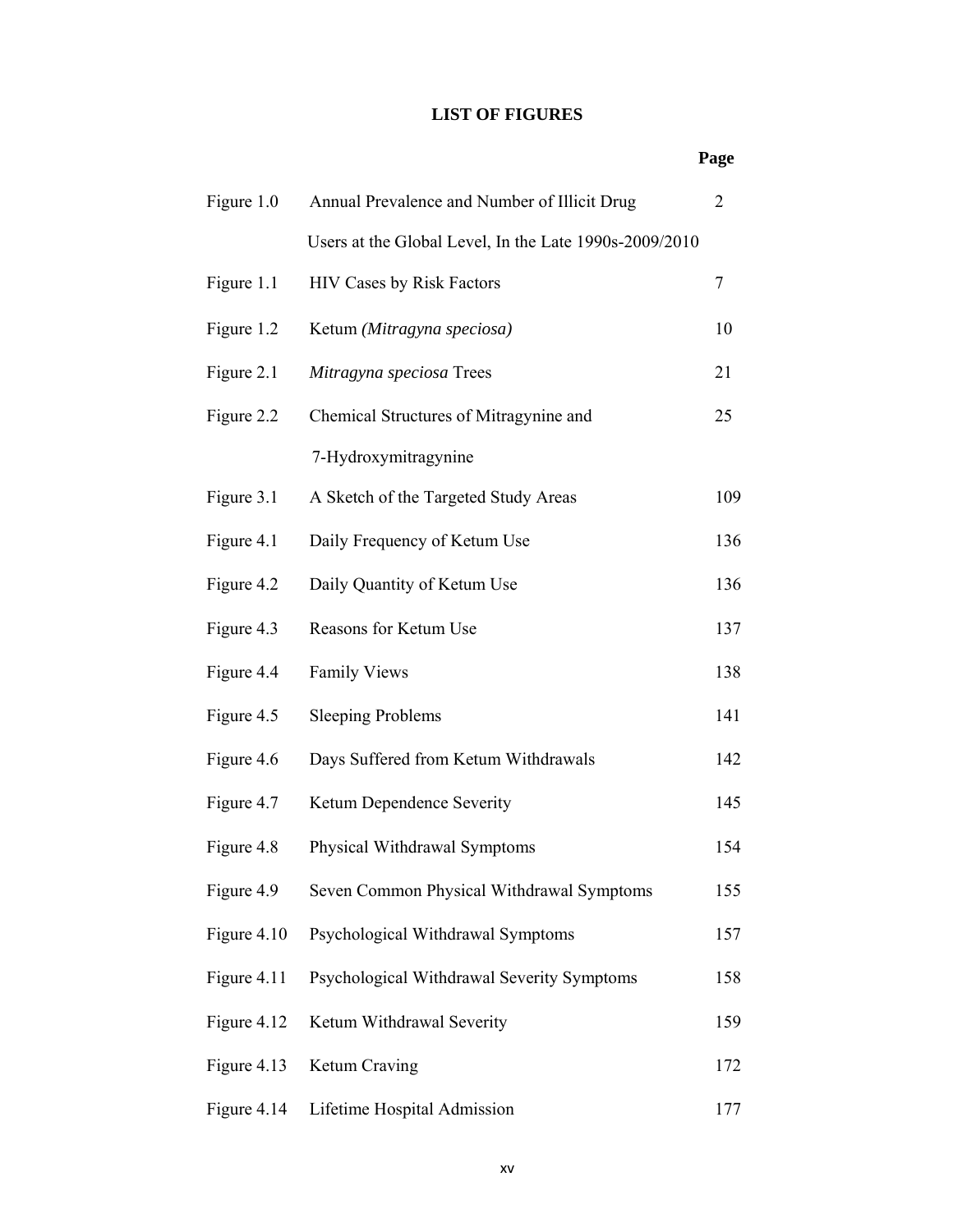| Figure $4.15$ | Medical Problems in the Last 30-days              | 178 |
|---------------|---------------------------------------------------|-----|
| Figure $4.16$ | <b>Interviewer Severity Rating</b>                | 179 |
| Figure 4.17   | Work Patterns in the Last Three Years             | 179 |
| Figure 4.18   | <b>Employment Problems</b>                        | 180 |
| Figure 4.19   | Last Abstained from Ketum Use                     | 181 |
| Figure 4.20   | Duration of Abstinence from Ketum Use             | 181 |
| Figure 4.21   | Detained by Police                                | 182 |
| Figure 4.22   | Involvement in Criminal Activity                  | 182 |
| Figure 4.23   | Spending Time with Family and Friends             | 184 |
| Figure 4.24   | Reported Psychiatric Problems in the Last 30-Days | 185 |
| Figure 5.1    | Reasons for Using Ketum                           | 196 |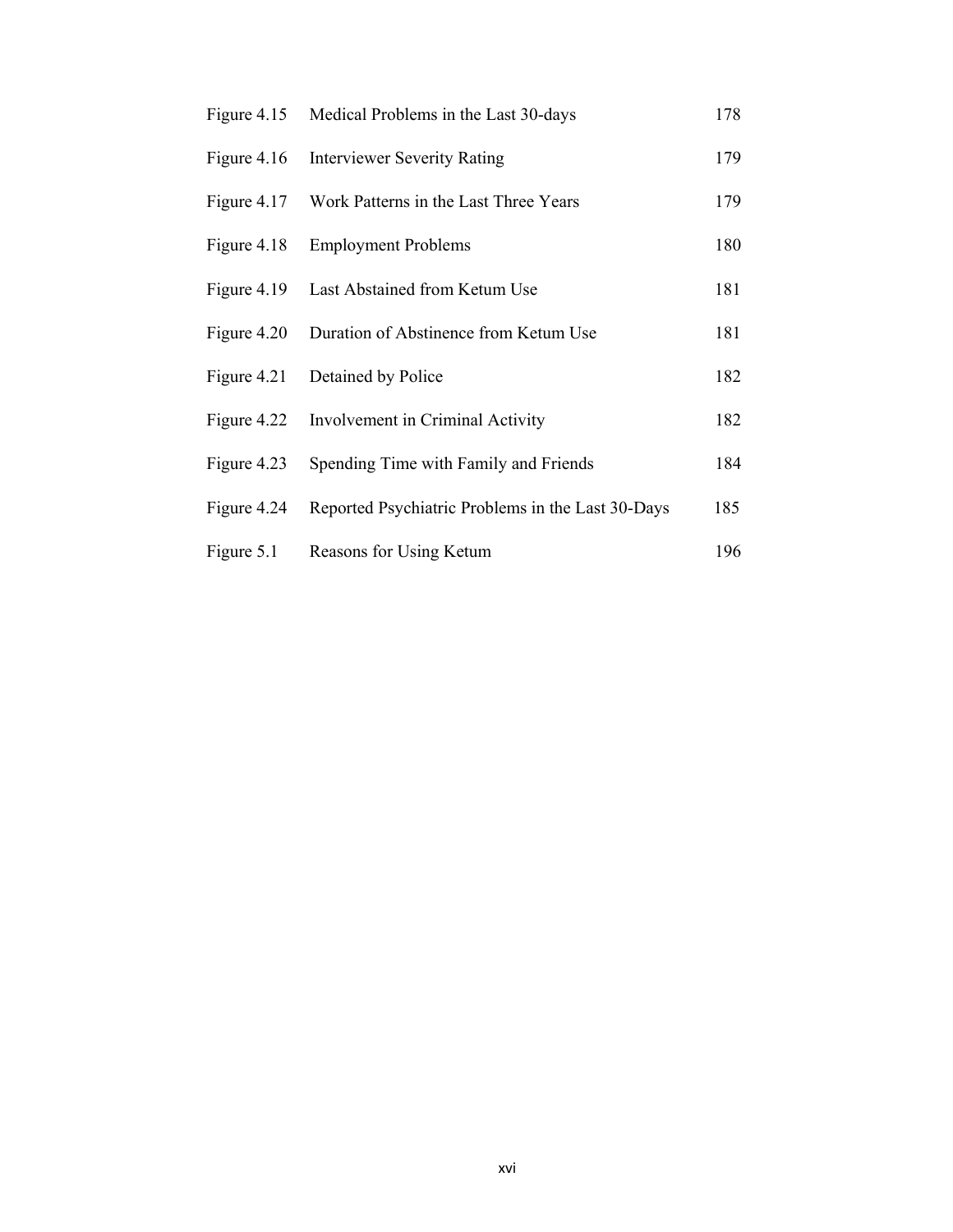# **LIST OF ABBREVIATIONS**

| <b>AADK</b> | Agensi Anti Dadah Kebangsaan                          |
|-------------|-------------------------------------------------------|
| <b>ACTH</b> | Adrenocorticotropic Hormone                           |
| <b>AIDS</b> | Acquired Immunodeficiency Syndrome                    |
| <b>ALT</b>  | Alanine Aminotransferase                              |
| <b>APA</b>  | American Psychiatric Association                      |
| <b>ASI</b>  | <b>Addiction Severity Index</b>                       |
| <b>AST</b>  | Aspartate Aminotransferase                            |
| <b>ATS</b>  | Amphetamine Type Stimulants                           |
| <b>BNST</b> | <b>Bed Nucleus of Stria Terminalis</b>                |
| <b>BUP</b>  | Buprenorphine                                         |
| <b>BZ</b>   | Benzodiazepine                                        |
| C&C         | Care and Cure                                         |
| CeA         | Central Nucleus of the Amygdala                       |
| <b>CNS</b>  | Central Nervous System                                |
| <b>CR</b>   | <b>Conditioned Response</b>                           |
| <b>CRF</b>  | Corticotropin Releasing Factor                        |
| <b>CS</b>   | <b>Conditioned Stimuli</b>                            |
| DA          | Dopamine                                              |
| DSM-IV      | Diagnostic and Statistical Manual of Mental Disorders |
| <b>HCT</b>  | Hematocrit                                            |
| <b>HCV</b>  | Hepatitis C Virus                                     |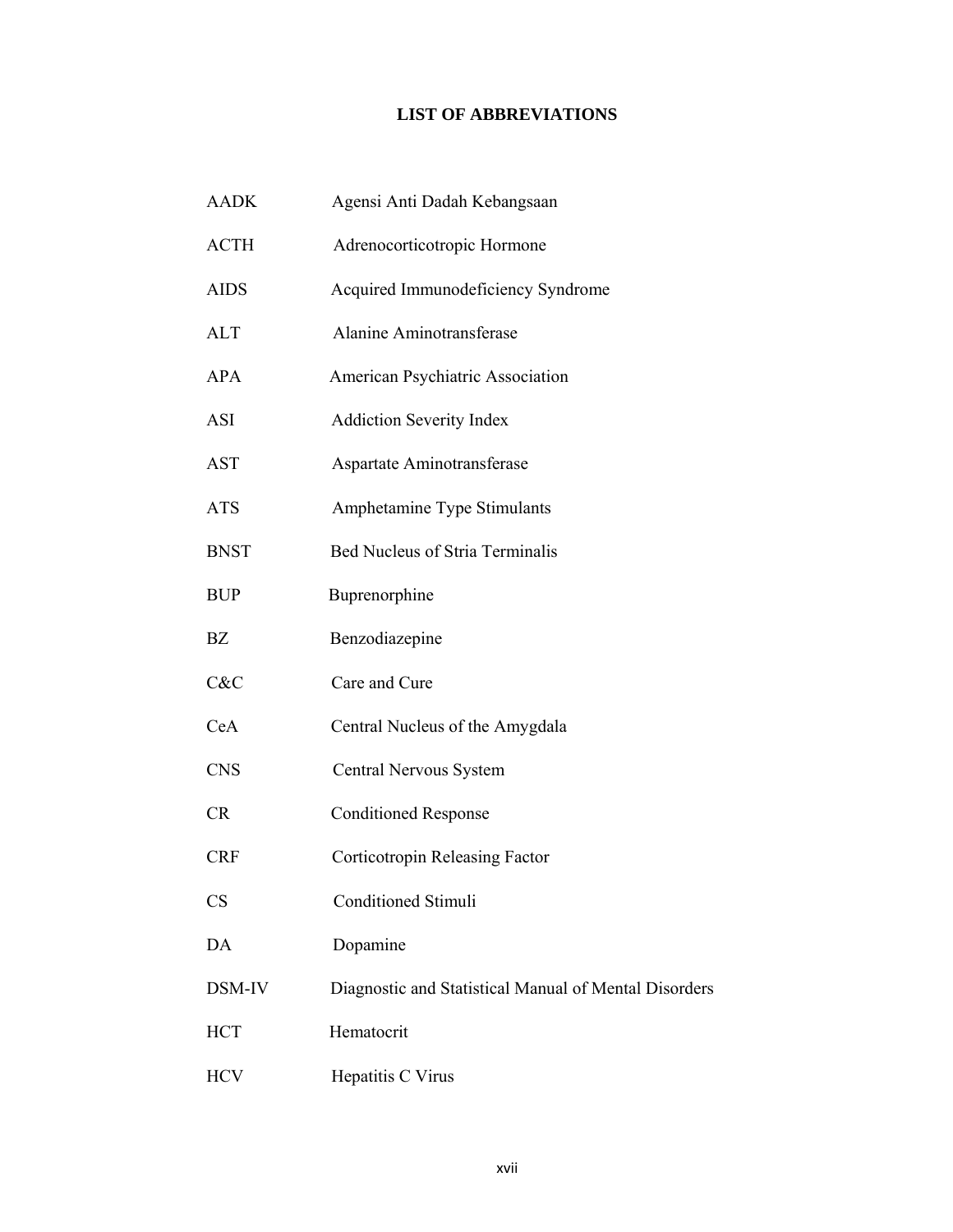| <b>HGB</b>     | Hemoglobin                                 |
|----------------|--------------------------------------------|
| <b>HIV</b>     | Human Immunodeficiency Virus               |
| <b>HPA</b>     | Hypothalamic Pituitary Adrenal             |
| $ICD-10$       | International Classification of Diseases   |
| <b>IDUs</b>    | <b>Injecting Drug Users</b>                |
| IM             | Interim Methadone                          |
| <b>LAAM</b>    | Levo-Alpha Acetyl Methadol                 |
| LDQ            | Leeds Dependence Questionnaire             |
| <b>MCHC</b>    | Mean Corpuscular Hemoglobin Concentration  |
| MCQ-SF         | Marijuana Craving Questionnaire Short Form |
| <b>MDMA</b>    | 3, 4-methylenedioxy-N-methylamphetamine    |
| <b>METH/MA</b> | Methamphetamine                            |
| <b>MMT</b>     | Methadone Maintenance Treatment            |
| mRNA           | Messenger Ribonucleic Acid                 |
| <b>MS</b>      | Mitragyna Speciosa                         |
| <b>MSM</b>     | Male Who Have Sex with Males               |
| <b>MWC</b>     | Marijuana Withdrawal Checklist             |
| <b>NADA</b>    | National Anti-Drug Agency                  |
| <b>NADI</b>    | National Drug Information System           |
| <b>NMDA</b>    | N-Methyl-D-aspartate                       |
| <b>NSAID</b>   | Non-Steroidal Anti-Inflammatory Drug       |
| <b>NSEP</b>    | Needle Syringe Exchange Program            |
| <b>OST</b>     | <b>Opiate Substitution Treatment</b>       |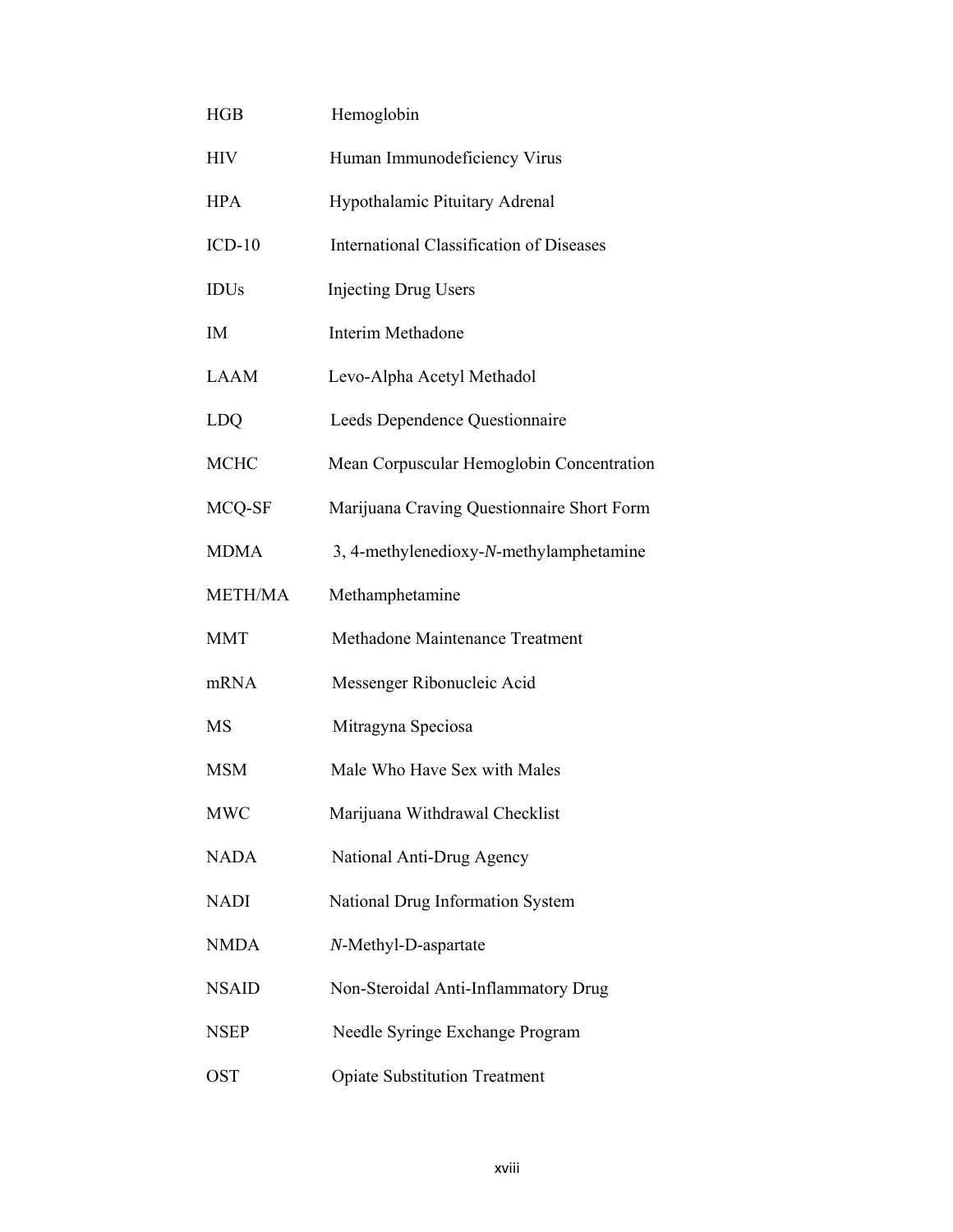| <b>PUSPEN</b> | Pusat Pemulihan Penagihan Narkotik                                  |
|---------------|---------------------------------------------------------------------|
| <b>RBC</b>    | Red Blood Cells                                                     |
| <b>STI</b>    | <b>Sexually Transmitted Disease</b>                                 |
| <b>THC</b>    | Tetrahydrocannabinol                                                |
| <b>UN</b>     | <b>United Nations</b>                                               |
| <b>UNAIDS</b> | United Nations Programme on HIV/AIDS                                |
| <b>UNGASS</b> | United Nations General Assembly Special Sessions<br>On HIV and AIDS |
| <b>UNODC</b>  | United Office on Drugs and Crime                                    |
| <b>US</b>     | <b>Unconditioned Stimuli</b>                                        |
| <b>USA</b>    | United States of America                                            |
| <b>VTA</b>    | Ventral Tegmental Area                                              |
| <b>WBC</b>    | White Blood Cells                                                   |
| <b>WHO</b>    | World Health Organisation                                           |

# **Definition of terminology**

| Dependence | Implies use which is more problematic, compulsive, and<br>difficult to stop despite adverse consequences.                                                                                                    |
|------------|--------------------------------------------------------------------------------------------------------------------------------------------------------------------------------------------------------------|
| Withdrawal | Is a clinical syndrome of unpleasant, sometimes dangerous,<br>signs and symptoms developing after a period of substance use<br>ends. Efforts to relieve withdrawal symptoms may lead to<br>further drug use. |
| Craving    | The subjective desire for the effects of a drug. A strong desire<br>or sense of compulsion to take the substance.                                                                                            |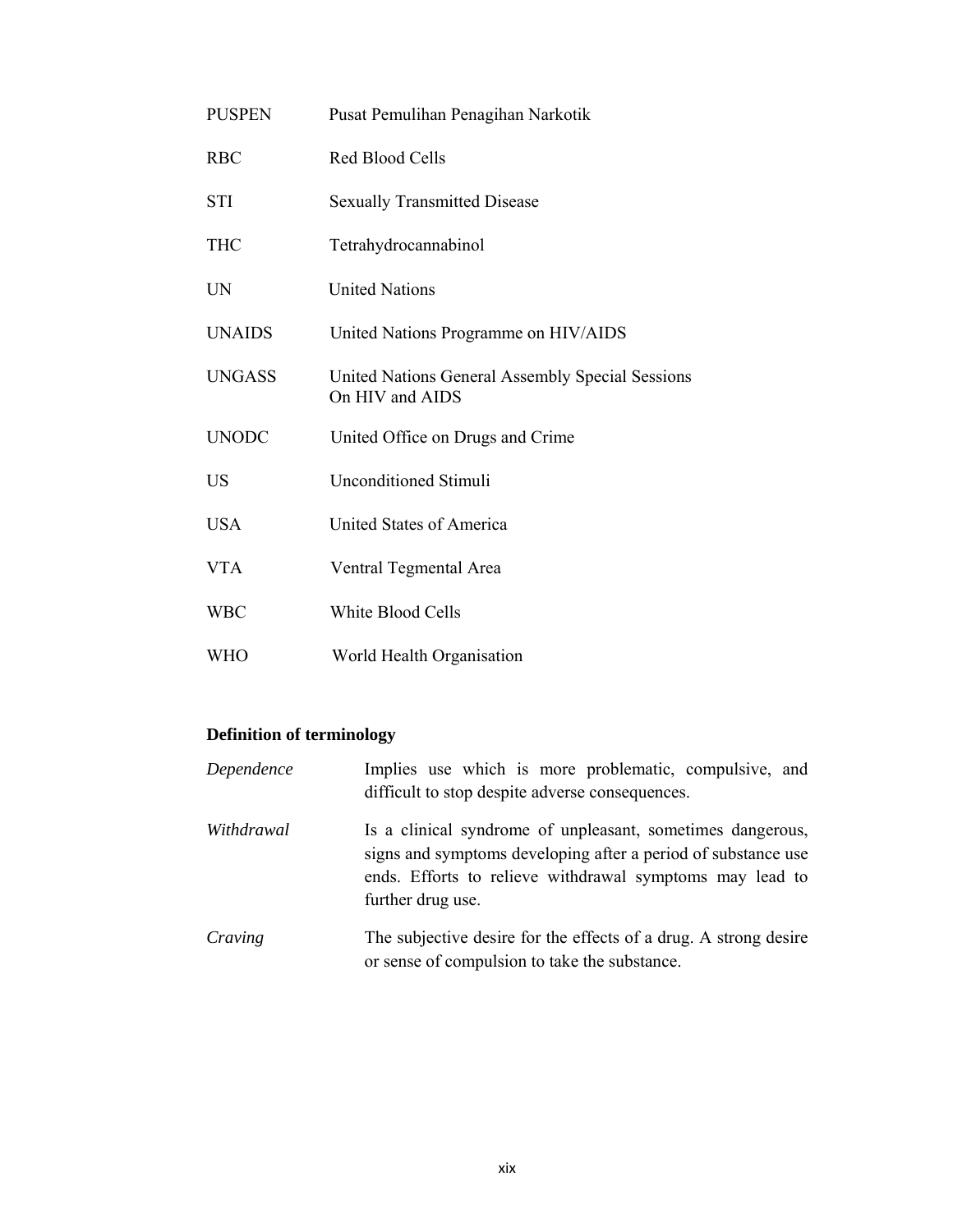# **MENGUKUR KETERUKAN PERGANTUNGAN TERHADAP KETUM** *(MITRAGYNA SPECIOSA)* **DI KALANGAN PENGGUNA DAUN KETUM DI MALAYSIA**

## **ABSTRAK**

Ketum atau *Mitragyna speciosa* merupakan sejenis tumbuhan psikotropik semulajadi yang selalu digunakan untuk nilai perubatannya. Kajian mengenai penggunaan ketum masih terhad, oleh itu penyelidikan lanjutan diperlukan untuk mengkaji risiko kesan penggunaan jangka panjang dalam manusia. Tujuan kajian adalah untuk menentukan ciri-ciri sosiodemografi, mengukur tahap keterukan pergantungan ketum, keterukan penarikan ketum, tahap gian terhadap ketum dan menilai fungsi sosial pengguna daun ketum. Sejumlah 293 pengguna ketum telah ditinjau dari tiga negeri di utara semenanjung Malaysia (Pulau Pinang, Kedah dan Perlis). Kajian keratan rentas menggunakan teknik persampelan bukan-kebarangkalian (purposif dan kuota) telah digunakan untuk mengumpul data. Empat instrumen kajian iaitu Leeds Dependence Questionnaire, Marijuana Withdrawal Checklist, Marijuana Craving Questionnaire-Short Form, dan Addiction Severity Index telah digunakan untuk mengukur tahap keterukan pergantungan terhadap ketum dikalangan pengguna daun ketum. Semua peserta adalah lelaki, majoriti berbangsa Melayu. Lapan-puluh lima peratus mempunyai pekerjaan, 46% adalah di antara umur 18-25 tahun, 41% sudah berkahwin, manakala tiga-perlima telah menamatkan 11 tahun (SPM) pendidikan. Tujuh-puluh sembilan peratus melaporkan bahawa mereka perlu menggunakan ketum setiap hari, 83% melaporkan ketum boleh menyebabkan ketagihan jika digunakan dengan kerap, 64% mengalami masalah susah tidur, 67% menjadi gementar, 72% tidak dapat mengawal keinginan terhadap ketum dan 90%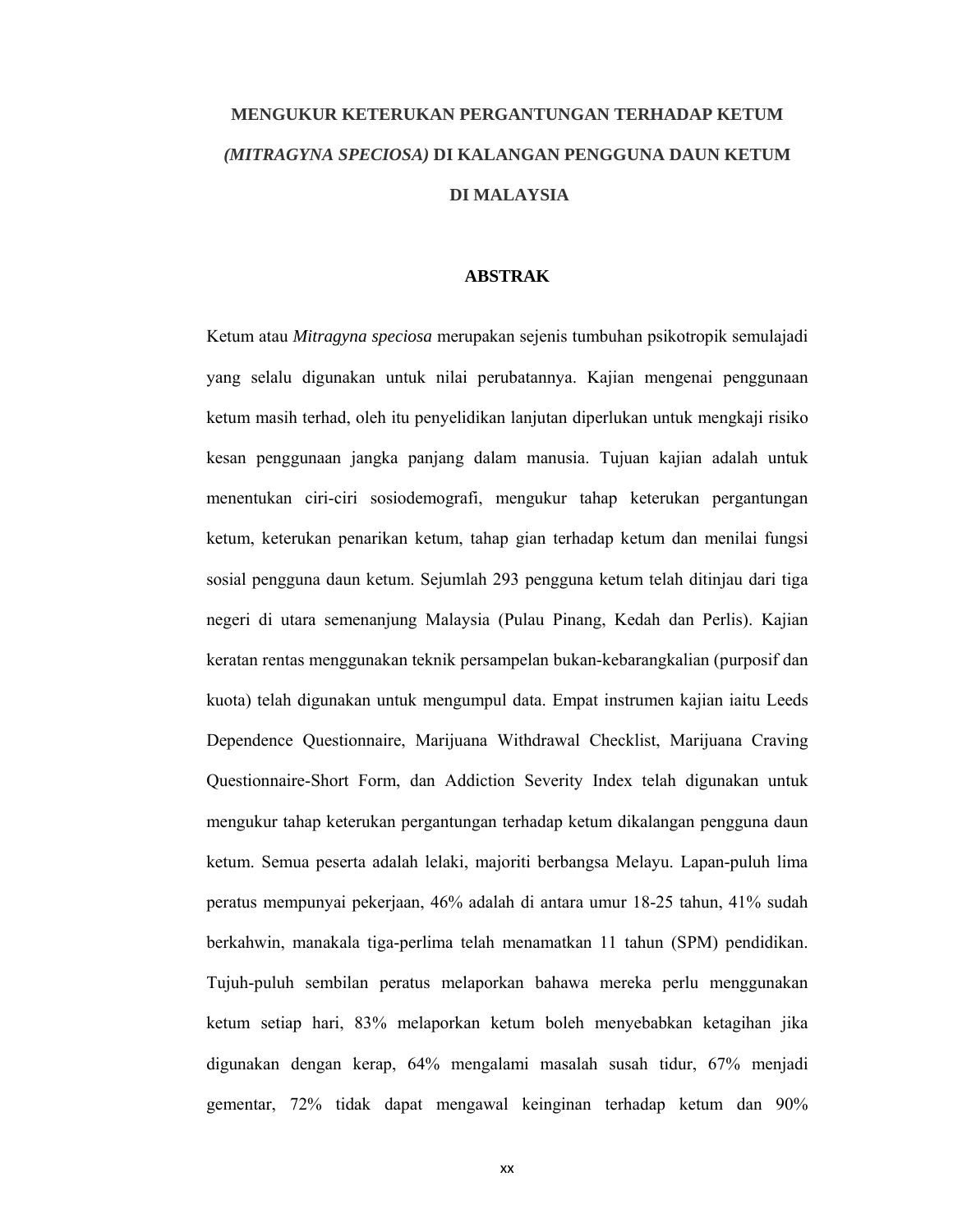mempunyai fungsi sosial yang baik. Tiada perbezaan yang signifikan diantara pengguna ketum jangka sederhana dan jangka panjang dari aspek keterukan pergantungan terhadap ketum (*p*>0.243), keterukan penarikan terhadap ketum (*p*>0.322) dan tahap gian terhadap ketum (*p*>0.777). Lima-puluh lima peratus daripada sampel menunjukkan pergantungan terhadap ketum yang teruk, 33% menunjukkan keterukan penarikan terhadap ketum dan didapati 23% menunjukkan kegianan yang tinggi terhadap ketum. Mereka yang minum ≥4 gelas ketum setiap hari (*setiap gelas bersamaan dengan 350ml jus ketum segar*) lebih cenderung melaporkan pergantungan terhadap ketum yang teruk (OR: 4.09; 95%CI: 2.32-7.24; *p* = 0.001), penarikan terhadap ketum yang teruk (OR: 3.31; 95%CI: 1.96-5.59; *p* = 0.001) dan gian tinggi terhadap ketum (OR: 2.47; 95%CI: 1.41-4.34; *p* = 0.001). Tambahan pula, tiada kesan ketara dalam fungsi sosial pengguna ketum jangka sederhana dan jangka panjang. Tidak terdapat perbezaan ketara diantara pengguna ketum jangka sederhana dan jangka panjang dalam keterukan pergantungan terhadap ketum dan fungsi sosial. Lebih banyak kajian khasnya kajian klinikal diperlukan untuk menunjukkan keselamatan penggunaan ketum dalam manusia.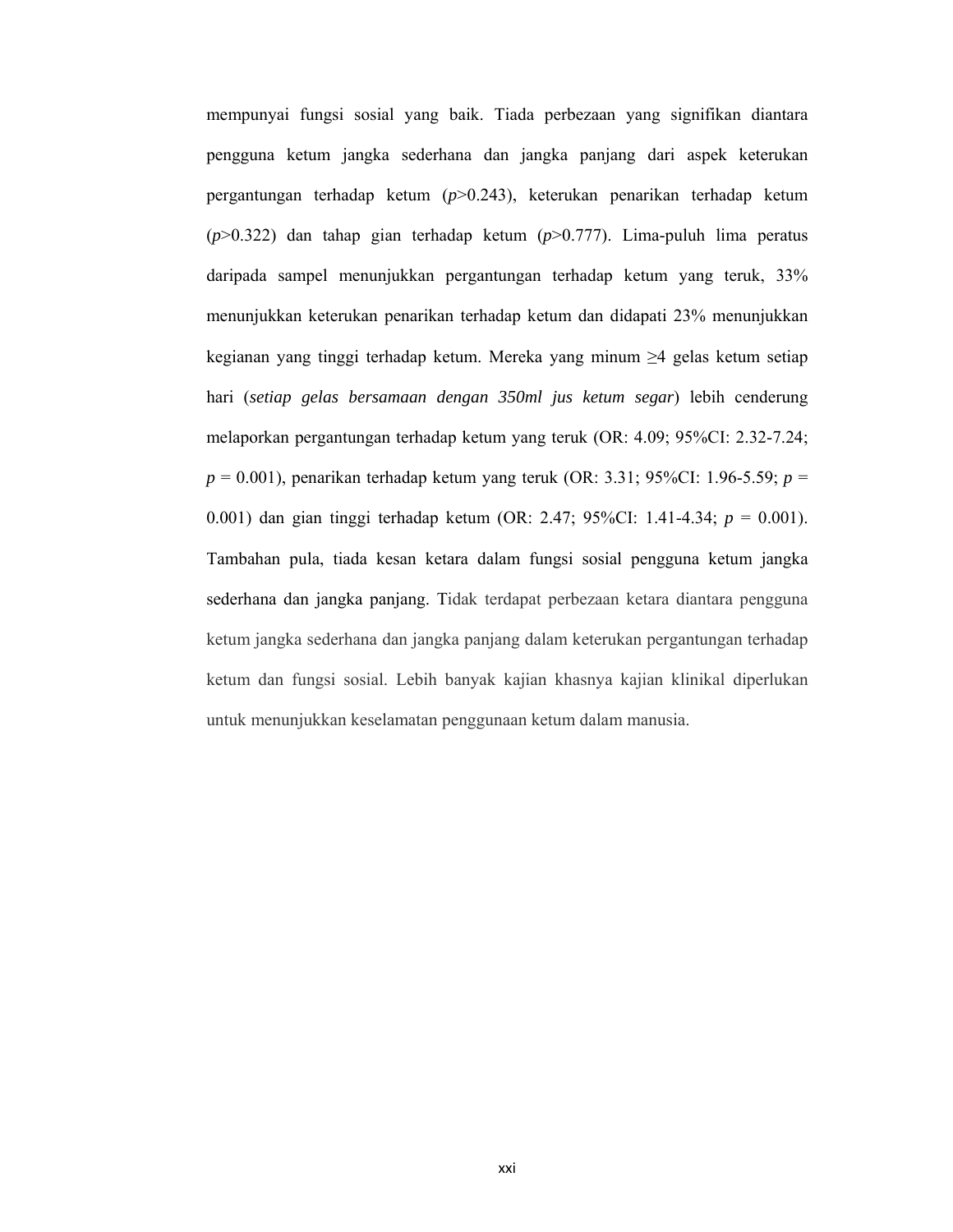# **MEASURING DEPENDENCE SEVERITY OF KETUM** *(MITRAGYNA SPECIOSA)* **USE AMONG KETUM LEAF USERS IN MALAYSIA**

## **ABSTRACT**

Ketum or *M.speciosa* is an indigenous psychotropic plant commonly used for its medicinal value. Studies on ketum use is still scarce, hence further research is needed to elucidate its prolonged use risk in humans. Study aim to determine the sociodemographic characteristics, measure ketum dependence severity, ketum withdrawal severity, ketum craving intensity and analyze the social functioning of ketum leaf users. A total of 293 ketum users were surveyed from three northern states of peninsular Malaysia (Penang, Kedah and Perlis). A cross-sectional study design using non-probability sampling techniques (purposive and quota) was used to collect data. Four study instruments specifically the Leeds Dependence Questionnaire, Marijuana Withdrawal Checklist, Marijuana Craving Questionnaire-Short Form, and Addiction Severity Index were used to measure ketum dependence severity among ketum leaf users. Respondents were all male, majority of Malay ethnicity. Eighty-five percent were employed, 46% were between the ages of 18-25 years, 41% were married, while three-fifths had completed eleven years (SPM) of education. Seventy-nine percent reported that they need to use ketum daily, 83% reported ketum can cause addiction if used regularly, 64% encountered sleeping problems, 67% became nervous, 72% were unable to control ketum desire and 90% had better social-functioning. There were no significant differences between medium and long-term ketum users in their ketum dependence severity  $(p>0.243)$ , ketum withdrawal severity  $(p>0.322)$ , and ketum craving intensity  $(p>0.777)$ . Fifty-five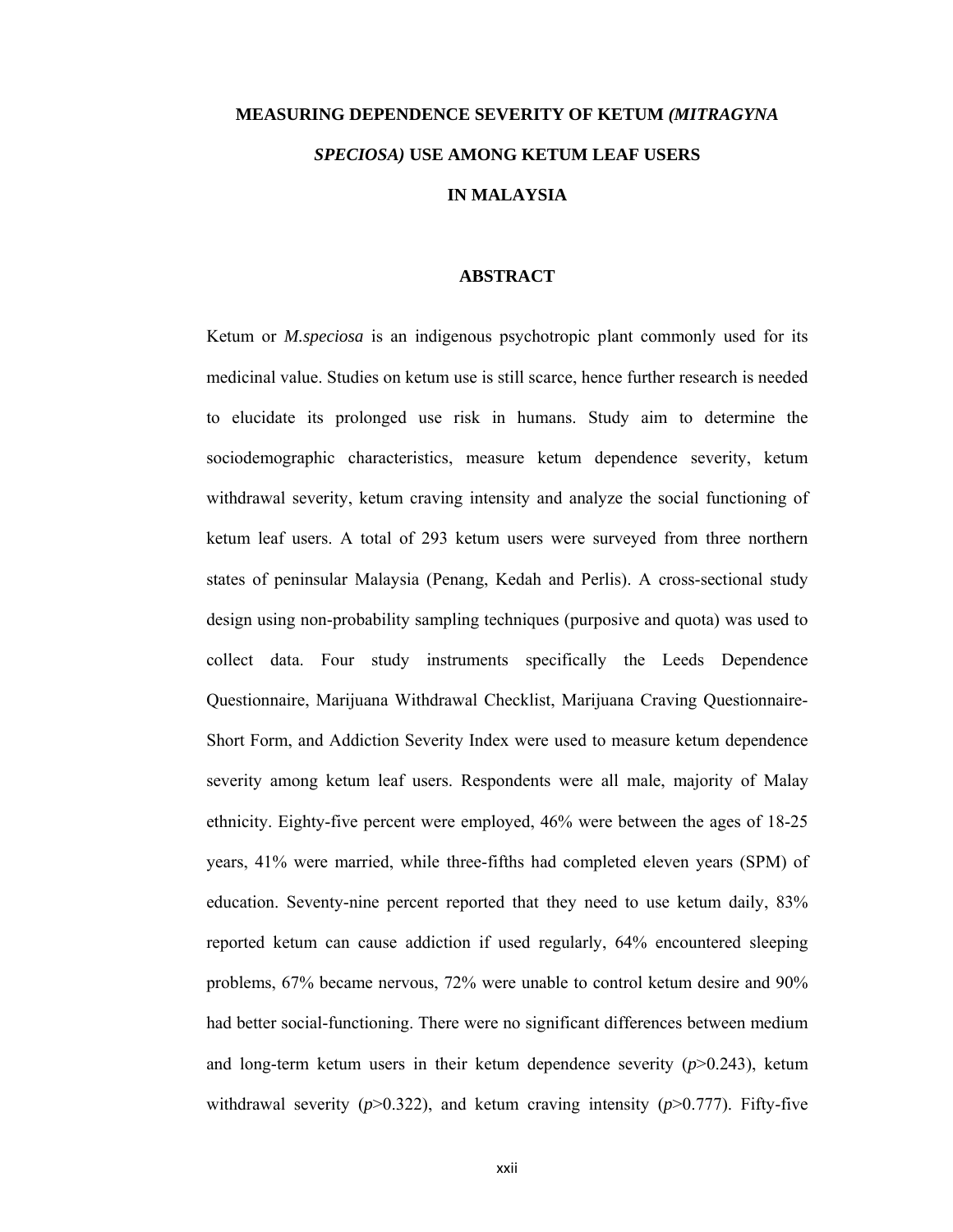percent of the sample reported severe ketum dependence, 33% reported severe ketum withdrawal and 23% reported high ketum craving. Those who consumed ≥4 glasses of ketum daily *(each glass is equivalent to 350ml of fresh ketum juice)* were more likely to report severe ketum dependence (OR: 4.09; 95%CI: 2.32-7.24; *p* = 0.001), severe ketum withdrawal (OR: 3.31; 95%CI: 1.96-5.59;  $p = 0.001$ ) and high ketum craving (OR: 2.47; 95CI%: 1.41-4.34;  $p = 0.001$ ). In addition, there were no significant impairments in the social functioning of medium and long-term ketum users. There were no significant differences between medium and long-term ketum users in their ketum dependence severity and social functioning. More studies especially clinical studies are needed to show the safety of ketum use in human.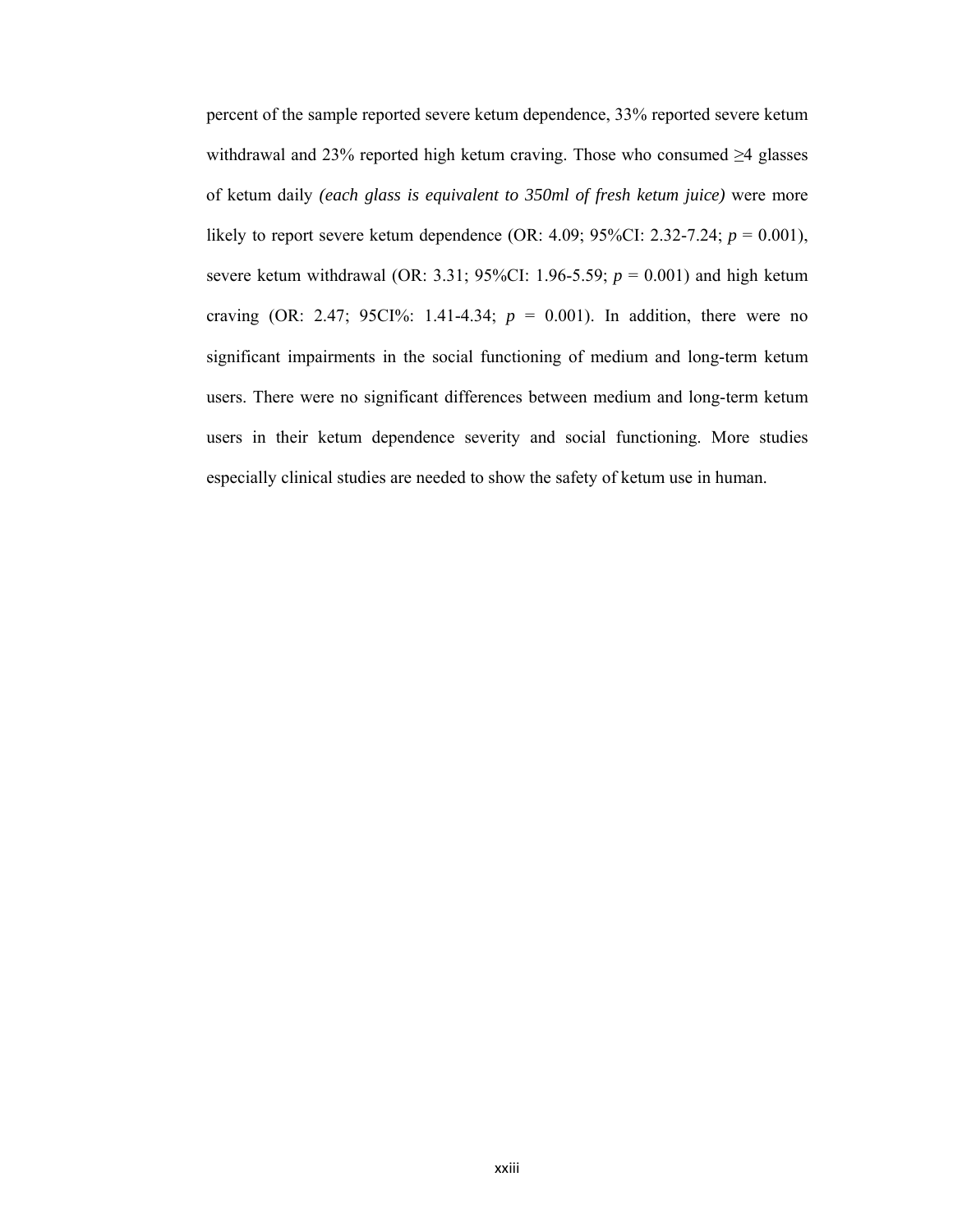## **CHAPTER 1**

## **INTRODUCTION**

## **1.0 Introduction**

 This chapter introduces the topic of thesis. The global drug problem and widespread ketum use practice is discussed in this chapter. In addition, the research questions and study objectives are also clearly elucidated in this chapter.

## **1.1 Global Drug Abuse Situation**

The <sup>1</sup>United Nations Office on Drugs and Crime (UNODC) estimated that a total of 149 to 272 million people (3.3% to 6.1% of the world population between the age of 15-64 years) around the world have used illicit substances in 2009/2010 (UNODC, 2011). An additional 22 million people are estimated to have used illicit drugs in 2009/2010, compared to the previous year, as shown in Figure 1.0. The sharp increase in the number of illicit drug users globally, could be attributed to the widespread abuse of non-medical use of prescription drugs, and the uncontrolled availability of 'legal highs' (UNODC, 2011). On the contrary, the prevalence rate for problem drug use continued to remain stable from 2008 to 2010, despite a marginal increased in the global prevalence rate of illicit drug use (UNODC, 2011). UNODC estimated that there are approximately 15 to 39 million (0.9 to 3.3 of the world population between the age of 15-64 years) problem drug users worldwide, of which 15.9 million are forecasted to be injecting drug users (Mathers et al., 2008). It is interesting to note that the use of new synthetic psychotropic substances such as

 1 UNODC-United Nations Office on Drugs and Crime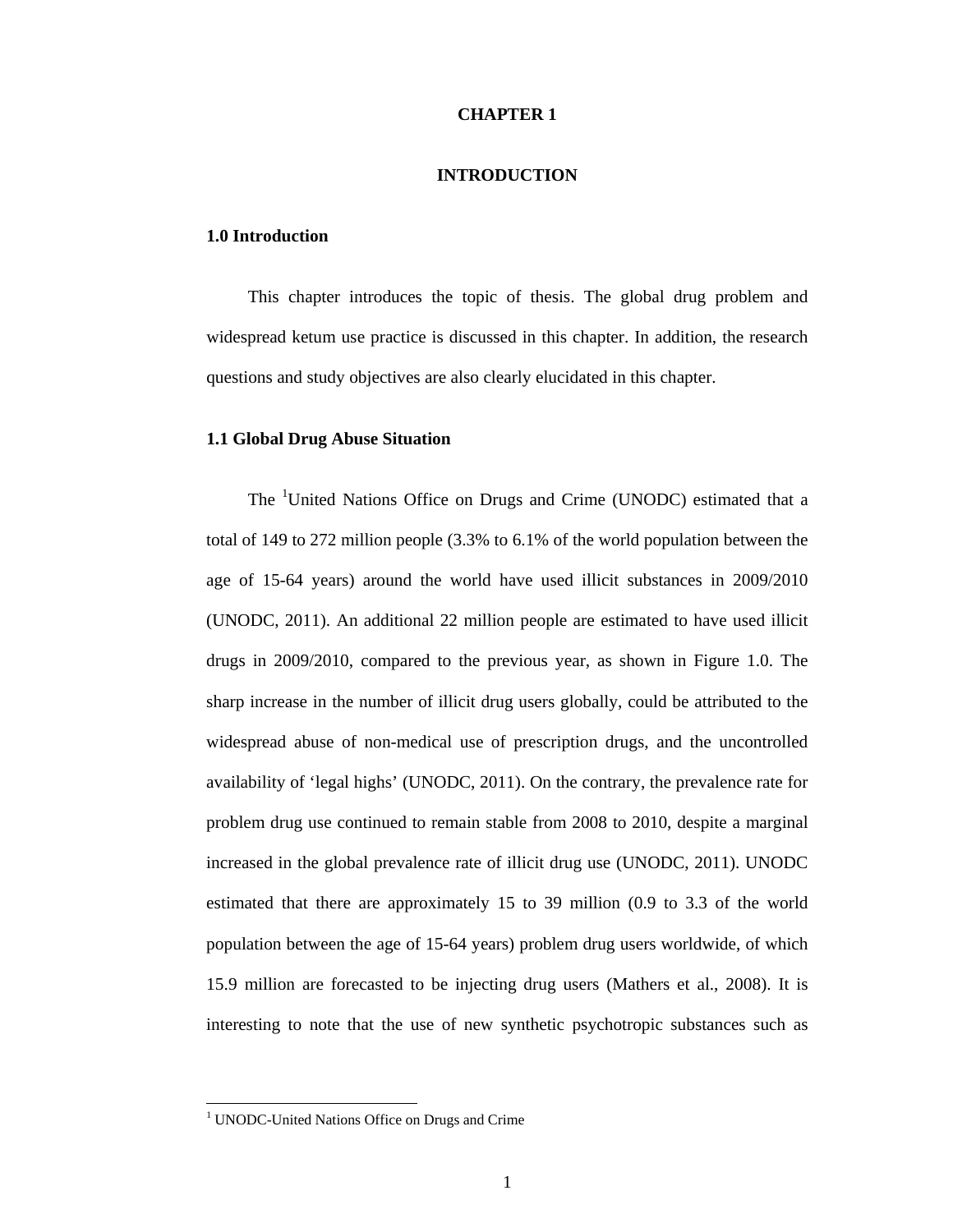'legal highs' (e.g. spice, krathom) is beginning to gain more prominence among substance users around the globe (UNODC, 2011; Vandrey et al., 2012).



 *Source:* (UNODC, 2011).



 Cannabis is the most widely used and produced illicit drug around the world. UNODC estimated that approximately 125 to 203 million people have used cannabis at least once in 2009. <sup>2</sup>Amphetamine-type-stimulant (ATS) is the second most extensively used illicit drug globally. It is estimated that about 13.7 to 15.64 million people aged between 15-64 years have used ATS drugs at least once in 2009 (UNODC, 2011). About 10,600 (26% increase compared to the previous year) ATS related clandestine manufacturing laboratories were eradicated in 2009 (UNODC, 2011). The third most commonly used illicit drugs are opiates. UNODC estimated that approximately 12 to 21 million people have used opiates globally in 2009, of which three-quarters were heroin users.

 <sup>2</sup> ATS-Amphetamine Type Stimulants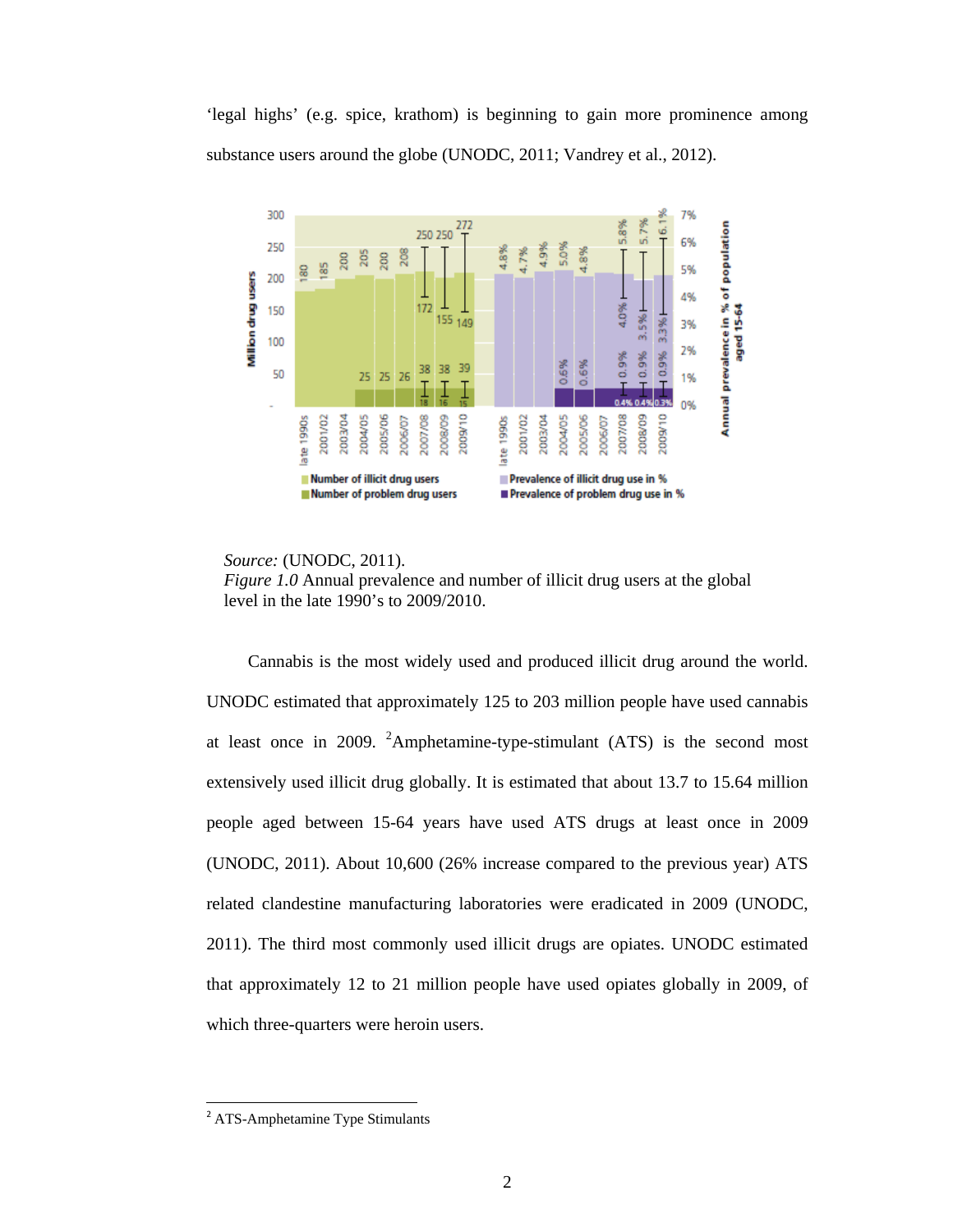The global opium poppy cultivation area in 2010 has increased marginally (195,700 hectares) compared to 2009 (185,900 hectares), and nearly two-thirds of the world opium is produced in Afghanistan. However, the global opium yields reduced significantly in 2010, mainly due to disease in opium poppy plants in Afghanistan (UNODC, 2011). In 2009, seizure for ATS type of drugs have surged significantly, compared to 2007. However the seizure for heroin/morphine remained stable in the last three years. Demand for opiate treatment in countries like Europe and Asia remained high, while treatment demand for ATS use continued to escalate in countries like Southeast Asia, North America and West and Central Europe (UNODC, 2011).

 People who use illicit drugs by injection route are irreversibly exposed to multiple health problems, such as <sup>3</sup>Human Immunodeficiency Virus (HIV). At present, globally 33.4 million people are living with HIV, and HIV transmission is reported to be high in women (UNAIDS, 2010). Two million deaths are reported per year, while 2.7 million new infections are reported yearly. Only about 40% knew about their HIV status. About 4.7 million people in Asia are infected with HIV, and nearly 10 million people are still waiting to receive treatment for HIV. The reference group to the UN on HIV and Injecting Drug Use, estimated that there were approximately 15.9 million (range 11-21 million) injecting drug users worldwide, and in fact, roughly 3.0 million (range 0.8-6.6 million) people who injected drugs might be HIV positive. UNODC estimated that in 2009, one out of five injecting drug users are HIV positive. The three countries with the highest prevalence of HIV and number of injectors were reported in China (12%), USA (16%) and Russia (37%), respectively (Mathers et al., 2008). The reference group also estimated that in

 <sup>3</sup> HIV-Human Immunodeficiency Virus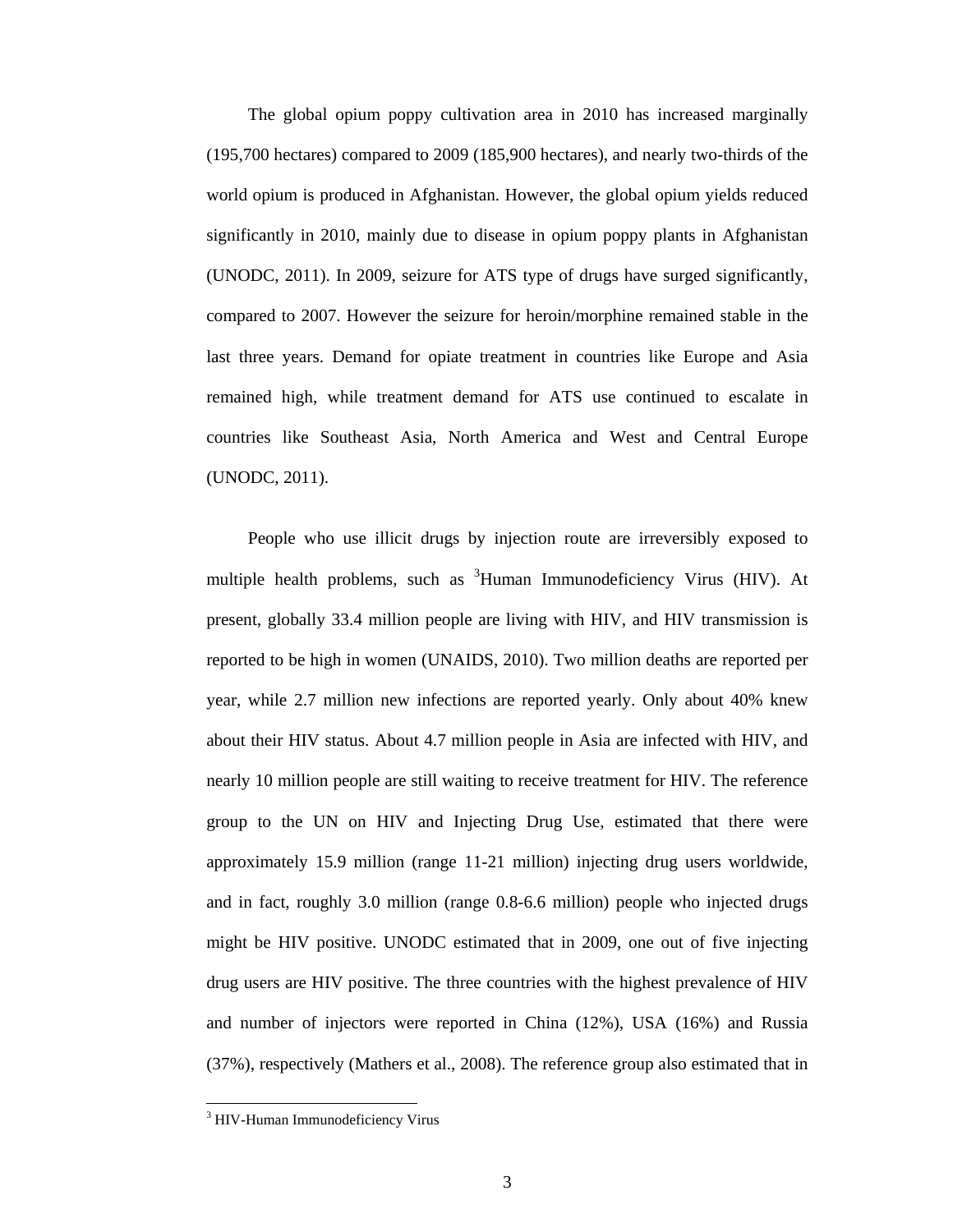2007, there were about 3.4 to 4.9 million people who injected drugs in East and Southeast Asia, of which 313,000 to 1.2 million people are HIV positive (Mathers et al., 2008).

 Injecting with a contaminated needle and syringe used by someone infected with hepatitis C (HCV), has been identified as the primary risk factor for  ${}^{4}$ HCV transmission during a drug injecting episode (Garfein et al., 1998). The prevalence of hepatitis C among injecting drug users at the global level is estimated to be at 50%, of which nearly 8.0 million IDUs are infected with hepatitis C (UNODC, 2011). Overdose is a leading cause of death among illicit drug users (Degenhardt et al., 2006). Of the 104,000 to 263,000 reported deaths per year are due to the use of illicit drugs, in fact, more than half of the mortality incidents are caused by overdose (UNODC, 2011).

## **1.2 The Drug Abuse Problem in Malaysia**

Malaysia has been experiencing a serious drug abuse problem since the 1970s, and the increase in HIV spread in Malaysia stems from the illegal abuse of drugs. Between 1988 and 2006 more than 300,000 individuals, approximately 1% of the general population were registered as substance abusers in Malaysia, with heroin abuse accounting for 62.6% of those registered in Malaysia  $(^5AADK, 2007)$ . In fact, the actual number of illicit drug users in the country could be larger than the reported figures. In 2012 the Reference Group to the United Nations on HIV and Injecting Drug Use, estimated that there are approximately between 170,000 to 240,000 injecting drug users in Malaysia, and the prevalence rate of HIV among people who

<sup>&</sup>lt;sup>4</sup> HCV-Hepatitis C

<sup>5</sup> AADK-Agensi Anti Dadah Kebangsaan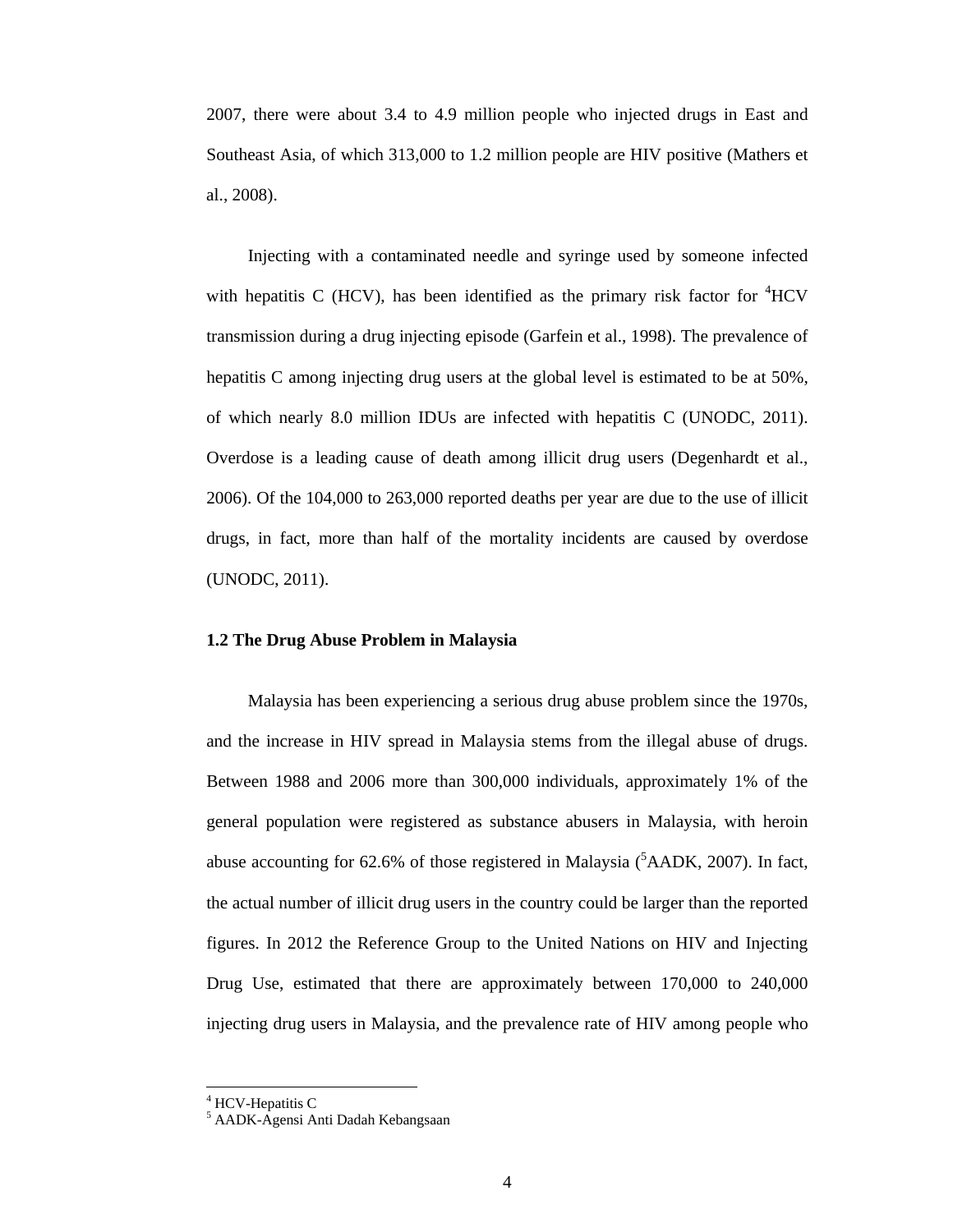inject drugs in the country was  $10.3\%$ , while about  $22\%$  of the  ${}^{6}$ IDUs are living with HIV (Mathers et al., 2008; UNGASS, 2010). Between 4,135 to 6,538 drug users, were reported to be receiving opiate substitution treatment (OST) in the country in 2010 (Mathers et al., 2010).

 2011 National Drug Report indicated that a total of 4,784 drug users are currently enrolled in 20 government drug rehabilitation centres nationwide (Pusat Pemulihan Penagihan Narkotik-PUSPEN), of which 126 are female drug users (AADK, 2011). At present, nearly 56,314 recovering drug users are enrolled in <sup>7</sup>Therapeutic Community (TC) program under the supervision of National Anti Drug Agency. Since the inception of Cure and Care programme (C&C), about 528 drug users have voluntarily sought treatment from C&C clinics until the end of December 2011 (AADK, 2011).

 The 2011 National Drug Report, reported that heroin (followed by ATS and cannabis) still remains the most popular and widely abused illicit drug in Malaysia (AADK, 2011). There has been a significant increase in the seizure for heroin base, heroin no.3, *syabu*, *yaba pills*, psychotropic pills and ketum juice in the country in 2011, compared to 2010 (AADK, 2011). Relapse rate among drug users in Malaysia is high, and can sometimes reach up to 70-90% (Reid et al., 2007). The 2011 National Drug Report also reported, that there have been a marked increase (17.99%) in the number of people arrested under the Dangerous Drug Act 1952 in 2011 (111,719), compared to 2010 (94,689) (AADK, 2011). Hence, forty-percent of the Malaysian prison population who were incarcerated in 2007 were held for drugrelated offences (Amnesty International, 2011).

<sup>6</sup> IDU-Injecting Drug Users

<sup>7</sup> TC-Therapeutic Community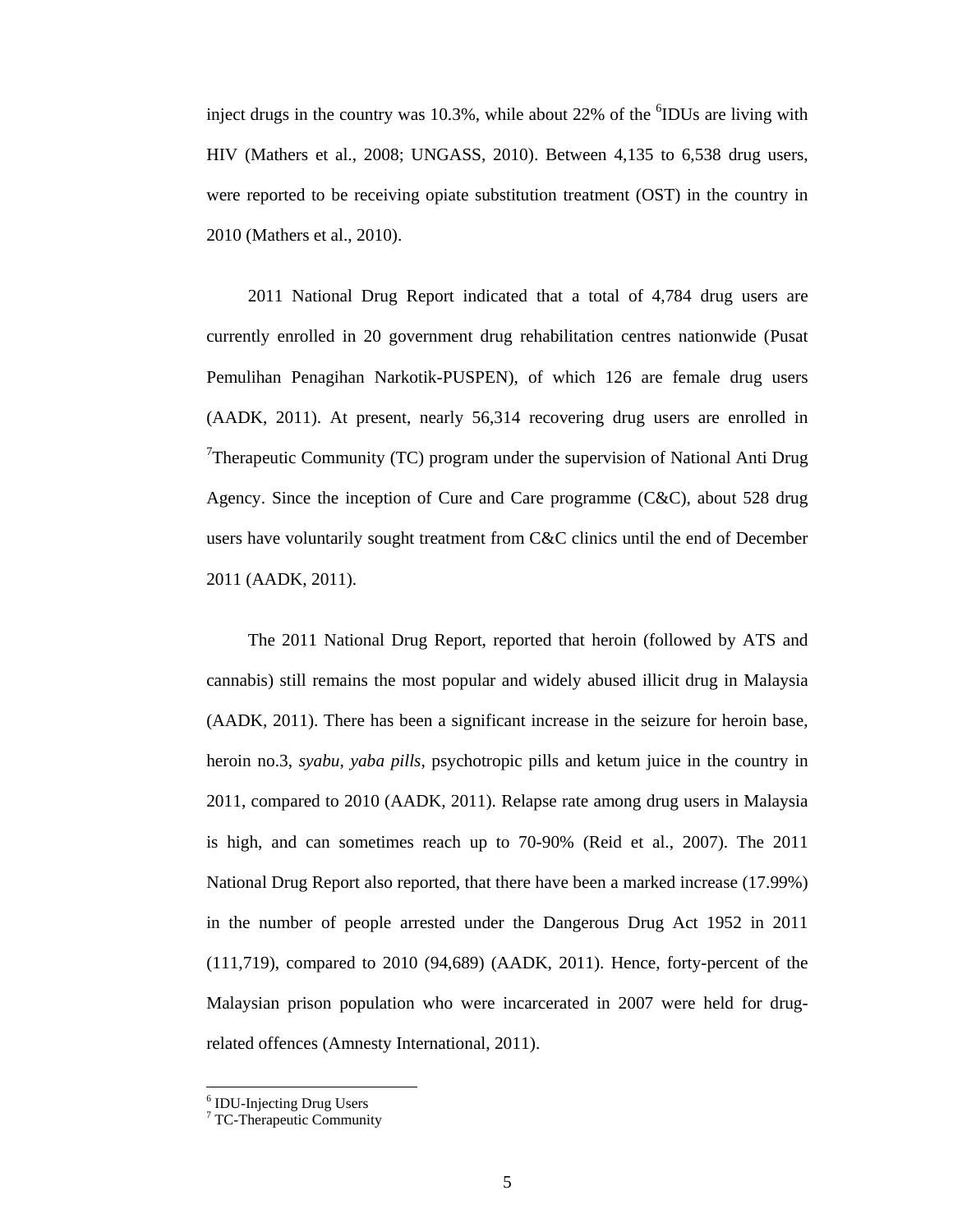Almost ten thousand (9,776) illicit drug users were detected in 2011, of which (63% were new, and 37% ex-drug users) in the country. Notably, the number of illicit drug users detected in 2011 (9,776) have decreased markedly, compared to 2010 (23,642) (AADK, 2011). This significant decrease is primarily attributed to the establishment of the voluntary treatment based 'Care & Cure' clinics, scaling-up of <sup>8</sup>methadone maintenance treatment (MMT) programmes, and the constant police crackdowns on drug peddlers and tracffickers. The highest number of drug users in the country in 2011, were detected in Perak, Penang and Kuala Lumpur (AADK, 2011). Majority of the drug users in Malaysia were still in their adolescent age (range 19-34), in fact most had completed lower secondary education (nine years of education) (AADK, 2011).

 The HIV transmission in Malaysia is predominantly driven by IDUs who are engaged in receptive drug injecting behaviours, as shown in Figure 1.1. Based on the 2010 Malaysian AIDS council report, the national HIV incidence rate in 2010 was 12.9 cases per 100,000 persons (Malaysian AIDS Council, 2010), and the prevalence of HIV infection among street drug users accessing <sup>9</sup>Needle Syringe Exchange Programme (NSEP) in Malaysia, ranges from 25% to 45% (Kamarulzaman, 2009; Ministry of Health Malaysia, 2009). In fact, 73.7% of the reported HIV cases in Malaysia occurred among people who used drugs (Mesquita et al., 2008; UNGASS, 2008). The first HIV case in Malaysia was reported in 1986, since than the HIV pandemic continued to proliferate, prompting the government to adopt pragmatic harm reduction measures to curtail HIV spread among the IDU population. As of December 2009, a total of 87,710 (79,691 males, 8,091 females) HIV cases have been reported throughout the national HIV surveillance system (UNGASS, 2010).

<sup>8</sup> MMT-Methadone Maintenance Treatment

<sup>9</sup> NSEP-Needle Syringe Exchange Programme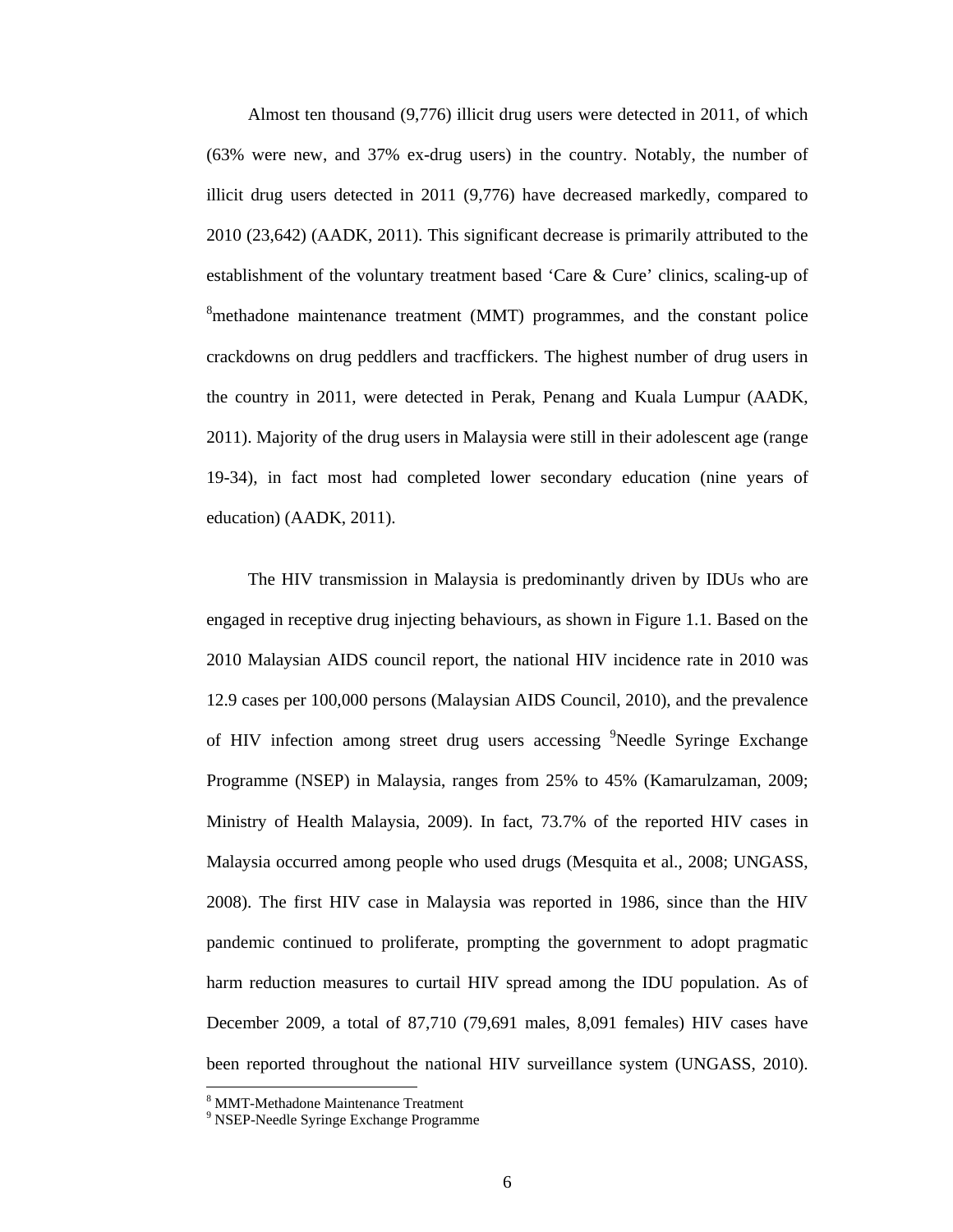The HIV epidemic is found to be largely concentrated in four 'most-at-risk' population with a prevalence of  $(55\%)$ . The four most-at-risk population include; IDUs, female sex workers, men having sex with men (MSM), and transgender (UNGASS, 2010). Kelantan, Pahang, Kuala Lumpur and Johor reported to have the highest HIV incidence rates in Malaysia (Malaysian AIDS Council, 2010).



 *Source:* Malaysian AIDS Council 2010.  *Figure 1.1* HIV Cases by Risk Factors.

 A study conducted by Chawarski et al., (2006) among heroin dependents in Malaysia showed, HIV prevalence was significantly high among heroin users who reported lifetime drug injection history, lack of consistent condom use, and Malay ethnicity. This is true, since less than three-quarters (71.4%) of the HIV patients in Malaysia were Malays (Malaysian AIDS Council, 2010).

 Similarly, in a recent local study conducted by Vicknasingam et al., (2008) showed that, IDUs preferred to inject drugs due to peer influence, decrease in heroin purity, shortage of heroin supply, and also to maximise euphoric effects. Nineteen IDUs in the study were injecting heroin with benzodiazepines. Findings from the study also showed, that IDUs frequently shared their injecting equipments (e.g. cookers, rinse water, syringes, etc), and reported injecting in groups. Among one of the earliest studies assessing the injection drug using behaviours of IDUs in Kelantan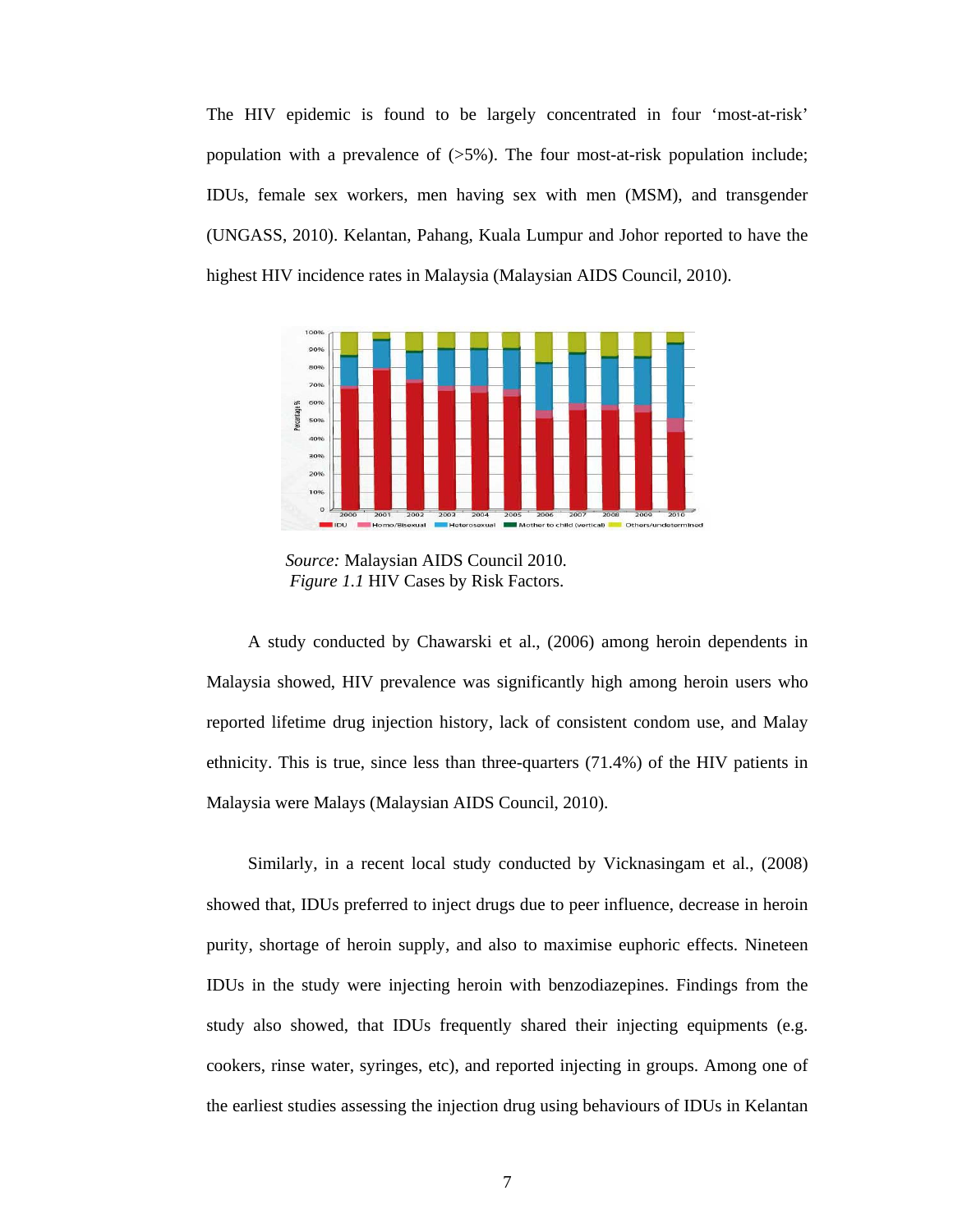in 1992, reported that out of the 210 recruited IDUs, 30% (62/210) were HIV positive, and half reported sharing other IDUs' injecting paraphernalia during the last time of their injection (Singh and Crofts, 1992). Moreover, a study conducted by Vicknasingam et al., (2009) among out-of-treatment drug users reported, 65% of the study participants ( $n=522$ ) were HCV positive, and the HCV incidence rate was high in IDUs than non injecting drug users.

 In addition, study conducted by Bachireddy et al., (2011) among HIV-infected male prisoners in Malaysia found, out of the 102 participants, 66% reported sharing needles, and 37% had unprotected sex in the last 30-days prior to their incarceration. During their pre-incarceration period (30-days), 77% reported injecting drugs, while 71% were injecting drugs daily. Findings from the study also showed, nearly 32% reported 1-10 episodes of sharing their needle or syringe, 13% reported 11-30 episodes, and 41% reported 31 or more episodes of engaging in risky drug injecting behaviours. Hence, approximately half (51%) of the participants believed that  $10(0ST)$  would be helpful, 54% believed that OST after release would prevent relapse, and 70% expressed interest in learning more about OST options.

In another study conducted by Vicknasingam et al.,  $(2010)$  reported,  $^{11}$ BUP IDUs in Malaysia remained at high risk of HIV transmission because of continued injection drug use, and sharing of injection equipments. BUP injection drug use during the past 30-days was reported by 97%, and 63% reported at least daily BUP injection drug use during the past 30-days. Of the 480 participants, almost a third was (27%) reported to be HIV positive. Findings from the study also showed,

 <sup>10</sup>OST-Opiate Substitution Treatment

<sup>&</sup>lt;sup>11</sup> BUP-Buprenorphine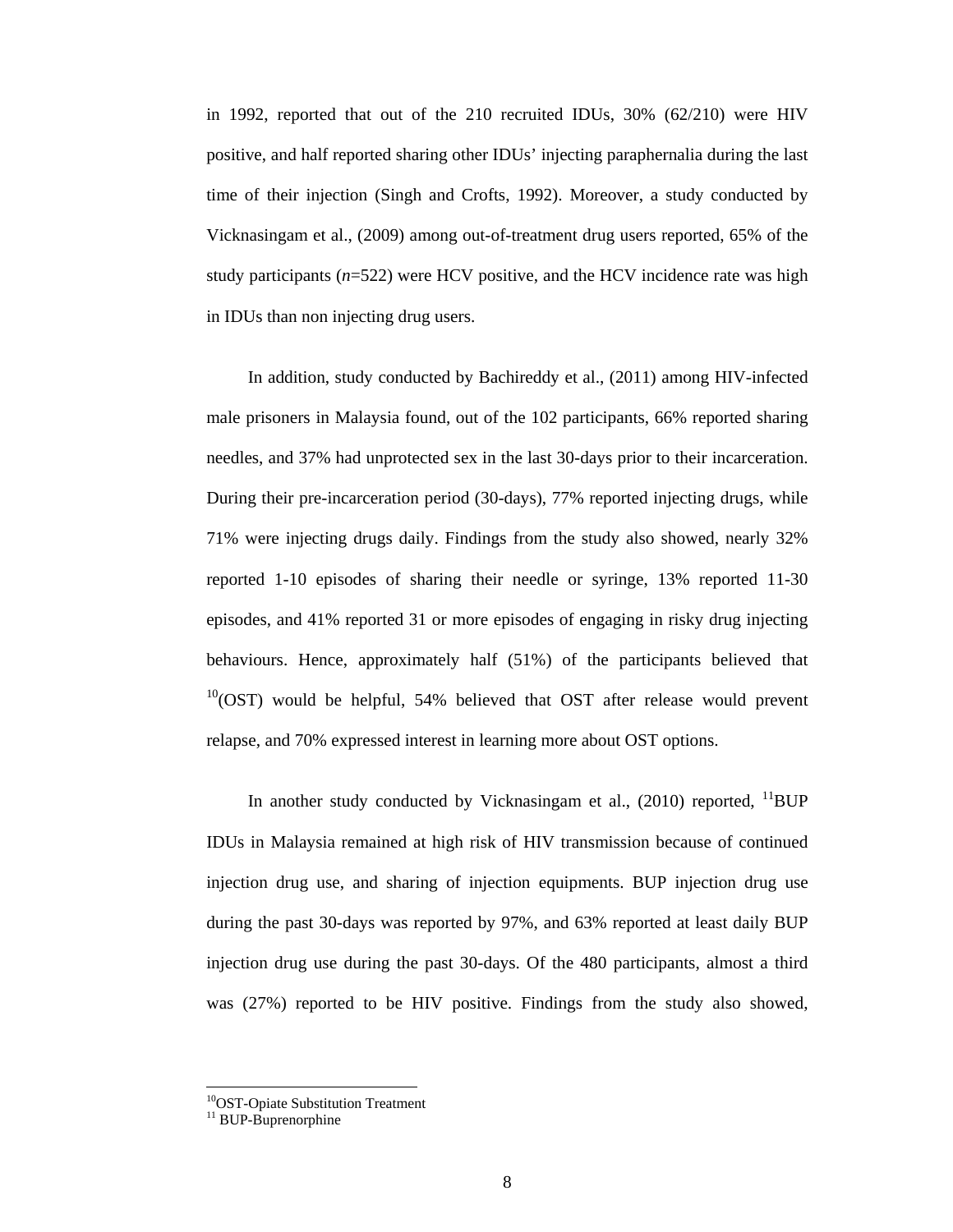lifetime sharing needles was reported by 82% (*n*=225/276), and current sharing was reported by 55% (*n*=153/276) of the participants.

 IDUs who inject ATS type of drugs are also susceptible to HIV infection. A study conducted by Chawarski et al., (2012) found, out-of-treatment opiate injectors who used ATS are at elevated risk of HIV infection in Malaysia. Findings from the study showed, of the 732 opiate IDUs, 27.6% (194/704) were HIV positive. Two factors were found to be significantly associated with HIV infection in this sample; lifetime history of ATS use, and lifetime history of sharing injection equipment. It appears that opiate IDUs in Malaysia are engaging in high risk behaviours regardless of their HIV status, and the transition into ATS injection drug use could be due to the low purity of street heroin in Malaysia (Vicknasingam and Navaratnam, 2008), and the widespread availability of ATS drugs.

 Out of the 11,194 registered drug cases in 2011, about 76.72% were using drugs via chase route, 14.09% smoked, 4.58% took drugs orally, 4.51% injected, and 0.10% drank drug solutions (AADK, 2011). Of the 11,194 drug users, 70.82% were abusing opiates, 14.82% ATS and 13.93% cannabis (AADK, 2011). Indeed, the seizure for processed ketum juices, and dried ketum leaves have increased substantially in the country. This reflects that ketum is probably used as a substitute for other illicit drugs, since findings from (Vicknasingam et al., 2010) showed ketum can be used as a narcotic substitute to reduce addiction to other drugs, as well as ameliorate opiate withdrawal symptoms. The 2011 National Drug Report showed, seizure for ketum have increased four-fold, compared to 2010 (22,790.92 liters). In 2011, 85,058.35 liters of processed ketum juice, and 2,784.21 kg of dried ketum leaves were seized by the enforcement agencies (AADK, 2011). This significant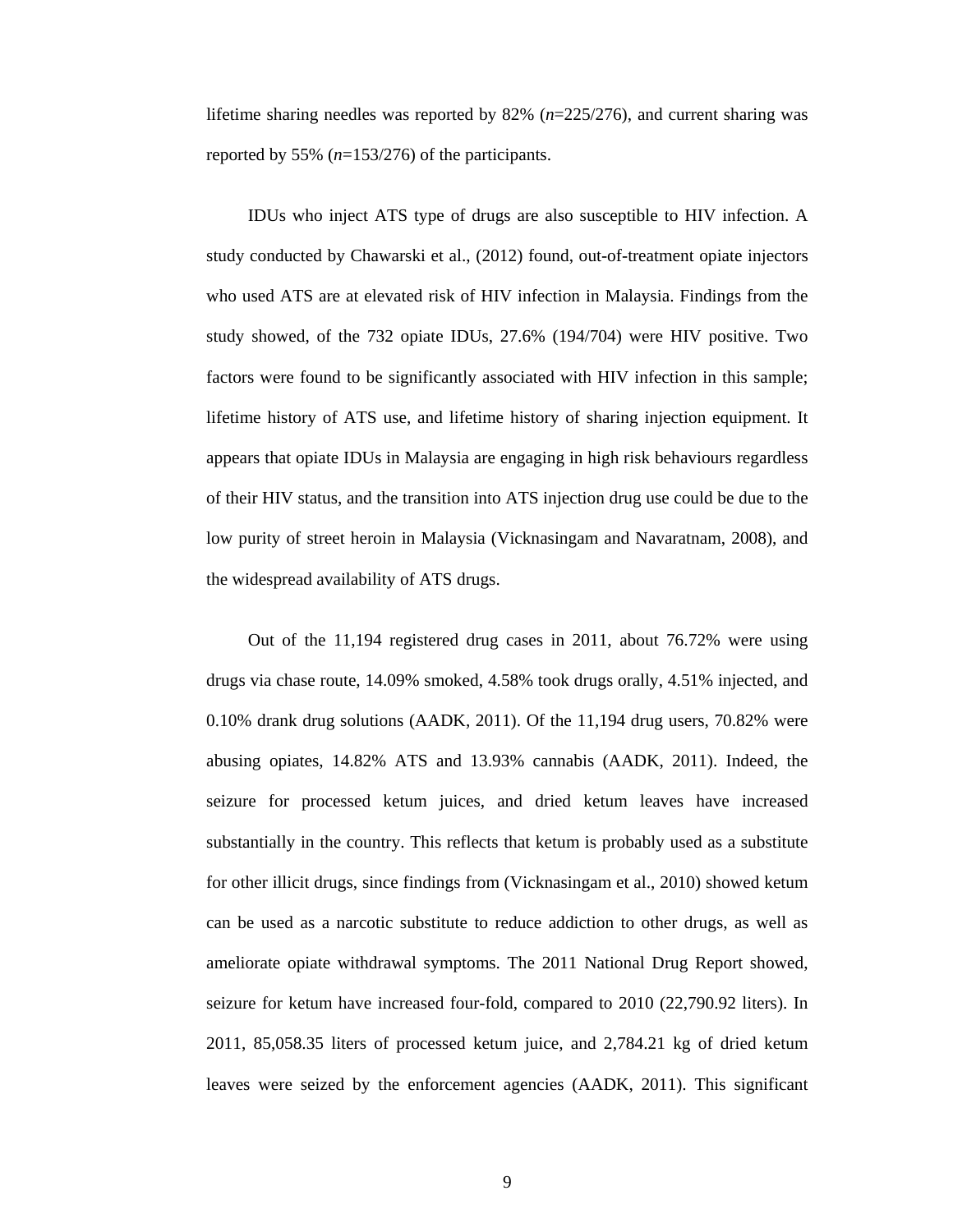increase in ketum seizure indicates that ketum is fast gaining more popularity due to its psychotropic like effects.



## **1.3 Ketum (Mitragyna speciosa, Korth)**

 *Figure 1.2* Ketum Tree

 Ketum or locally known as '*biak'*, and in Thailand as '*krathom'* (*Mitragyna speciosa,* Korth) is an indigenous tropical plant of Southeast Asia, as shown in Figure 1.3. Ketum trees can be widely found in the northern states of Peninsular Malaysia, as well as, in the central and southern parts of Thailand. Village folks have used ketum leaves for decades traditionally for its medicinal value, and for its narcotic-like effects which resembles like *coca* and *opioids* (Shellard, 1989; Grewal, 1932). Ketum leaves have been used in Malaysia as an opium substitute when opium itself was unavailable or unaffordable, and was also used to suppress opiate withdrawal symptoms (Burkill, 1935; Burkill and Haniff, 1930; Jansen and Prast, 1988). According to (Kumarnsit et al., 2006) the leaves are the most effective part of the plant. Mitragynine is reported to be a central nervous system stimulant rather than a depressant. However its effects are 'dose-dependent' (Grewal, 1932a), it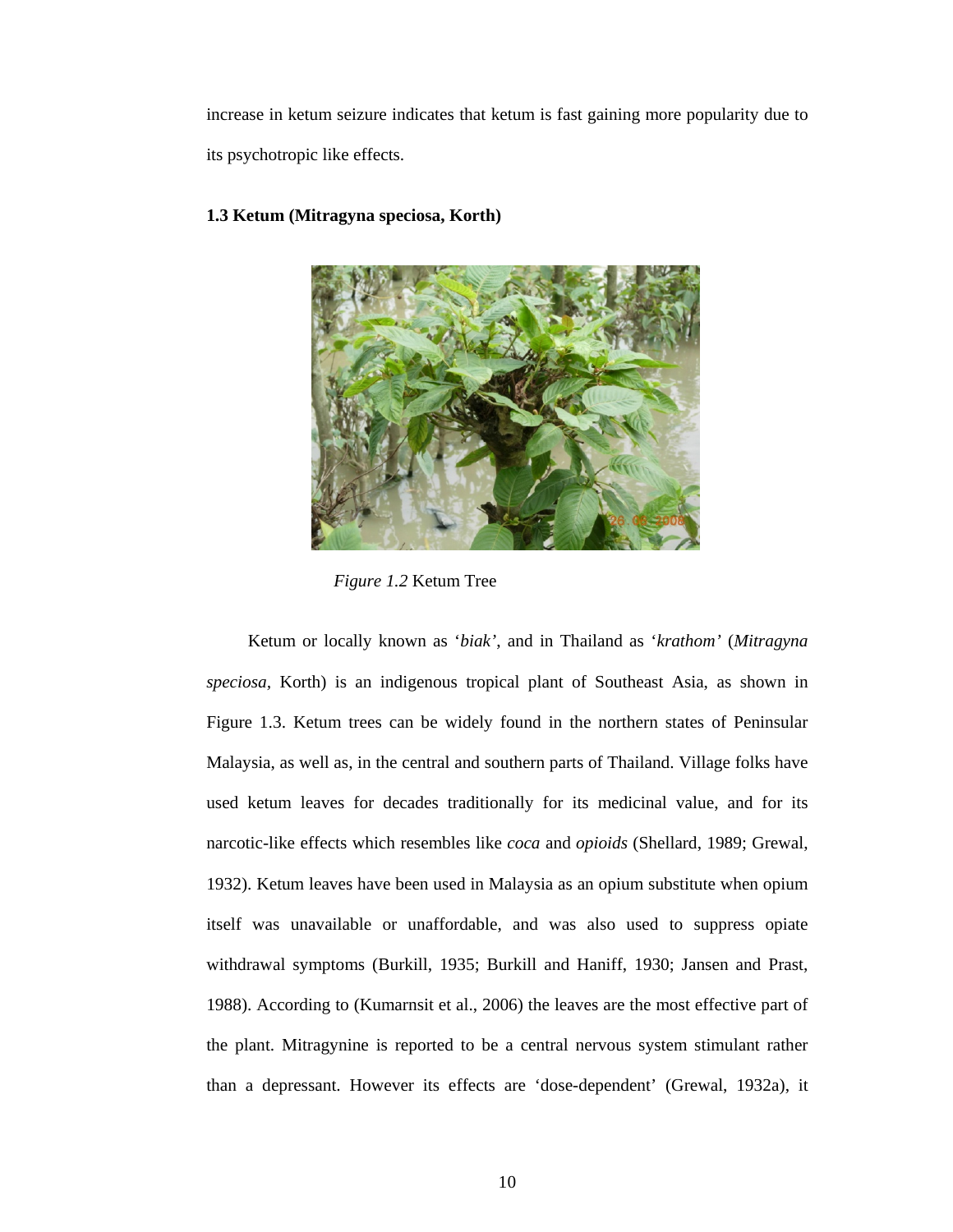induces stimulant effects at lower doses, and opiate effects at higher doses in humans (Babu et al., 2008). Wray (1907a) reported that krathom effects were similar to opium, with large doses leading to stupor, while a "slothful life" was a result of habitual use. Despite its narcotic-like effects, ketum leaves have been traditionally used by rural folks as a remedy to counteract fever, malaria, cough, hypertension, diarrhoea, to prolong sexual intercourse, and to treat opiate addiction (Assanangkornchai et al., 2007; Idayu et al., 2011). People in the northern states believed that ketum using practice is an intractable aspect of their socio-culture, and it is often used in the community during social gatherings.

 Males commonly used krathom leaves to enhance their work productivity, while in Thailand the society does not accept female ketum addicts (Suwanlert, 1975). Ketum leaves can be chewed, smoked or brewed into herbal tea. Ketum users in Thailand like to chew krathom leaves, whereas in Malaysia ketum is commonly ingested as a solution. Krathom leaves produce greater effect when chewed (Grewal, 1932). Extracts from ketum leaves contain several active alkaloids. But the two alkaloids particularly, <sup>12</sup>*Mitragynine* and <sup>13</sup>*7-Hydroxymitragynine* is reported to have exceptional opiate-like properties, although it's chemical structure is quite different from that of morphine. *Mitragynine* is a major constituent which accounts for two-thirds of the total alkaloids extracted from the young ketum leaves (Shellard, 1974). Mitragynine which is an opioid receptor agonist, exhibits antinociceptive actions in supraspinal opioid systems when orally administered in rodents (Matsumoto et al., 1996a), and its action is dominantly mediated by *mu* and *delta* receptors (Matsumoto et al., 1996a). *7-hydroxymitragynine* which is another minor constituent of mitragyna speciosa (Ponglux et al., 1994) is a novel opioid agonist

<sup>&</sup>lt;sup>12</sup> Mitragynine

<sup>&</sup>lt;sup>13</sup> 7-Hydroxymitragynine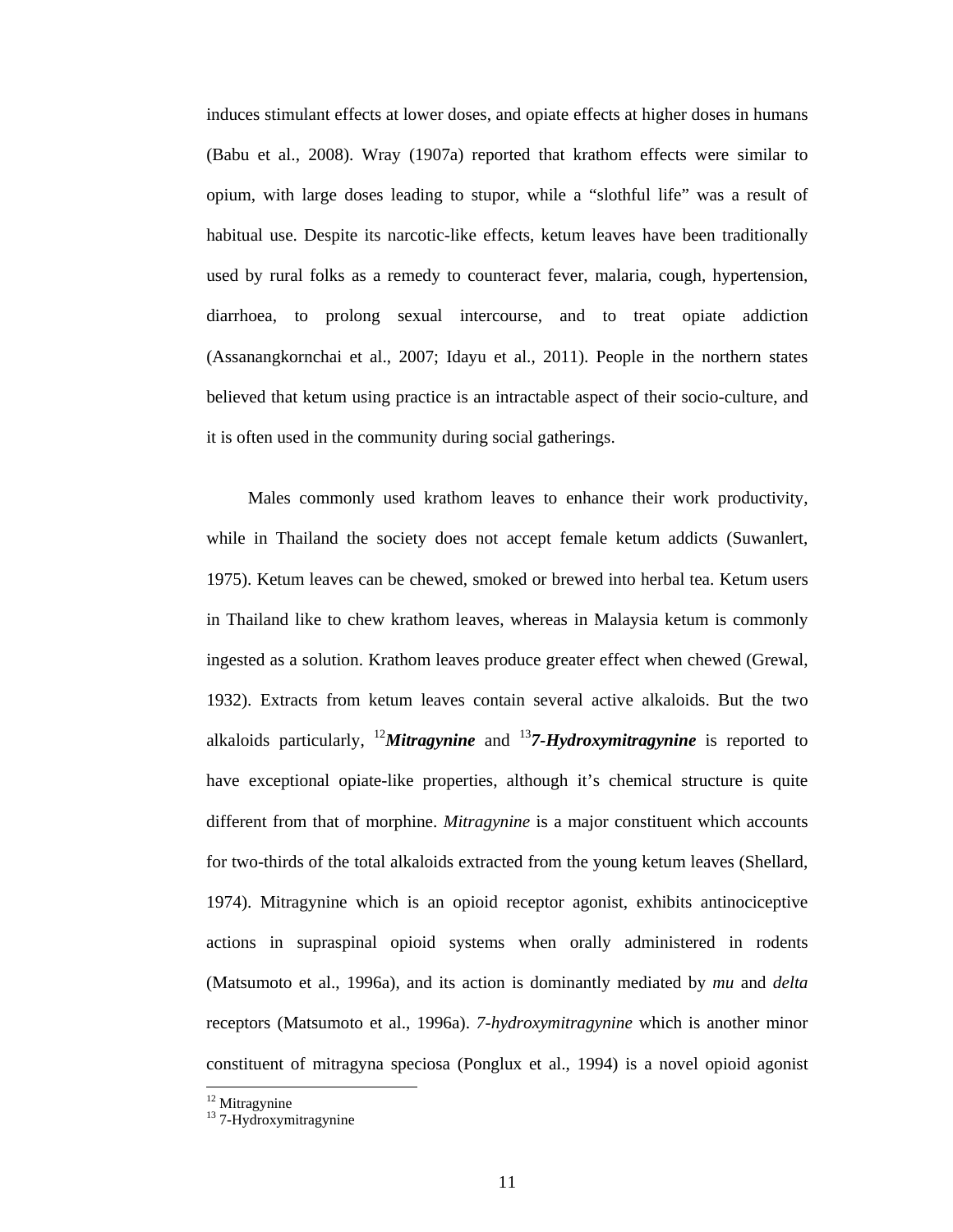(Matsumoto et al., 2005). This alkaloid is 13 times stronger than morphine, and 46 times stronger than mitragynine (Takayama et al., 2002). *7-*hydroxymitragynine is reported to induce potent analgesic activity when orally administered (Matsumoto et al., 2004). The mitragynine content in ketum leaves may vary, depending on the geographic origin of trees and seasons (Shellard et al., 1974).

 The "Thai Narcotic Book" written by Norakanphadung in (1966) reported that krathom was weaker than morphine with shorter effects, less harmful than *cocaine* and had a milder withdrawal syndrome than was seen with opiates. It was said to stimulate like *coca,* and have a depressive effect like opium and cannabis. Krathom leaves have been used in Thailand, to treat morphine addicts. Preclinical trials in humans, carried out by Smith, Kline and French Laboratories in the 1970's, apparently revealed that ketum can induce some unacceptable acute effects (Raffauf, 1986). In a nutshell, it seems many Asians can tolerate krathom effects despite of its chronic administration (Jansen and Prast, 1988b).

#### **1.4 Ketum Studies in Human**

 To date, numerous animal studies have been carried out to determine the pharmacological efficacy of *Mitragyna speciosa*, korth. Studies on opiate receptor bindings, anti-inflammatory activity, analgesic potency, neurogenic contraction of vas deferens, and anti-depressant efficacy of *Mitragyna speciosa* have shown to be of significant value. Similarly, toxicity and cognitive behavioural function studies conducted in animal models showed, *Mitragyna speciosa* can induce severe hepatotoxicity, mild nephrotoxicity, physical dependence and cognitive impairments when administered in high doses.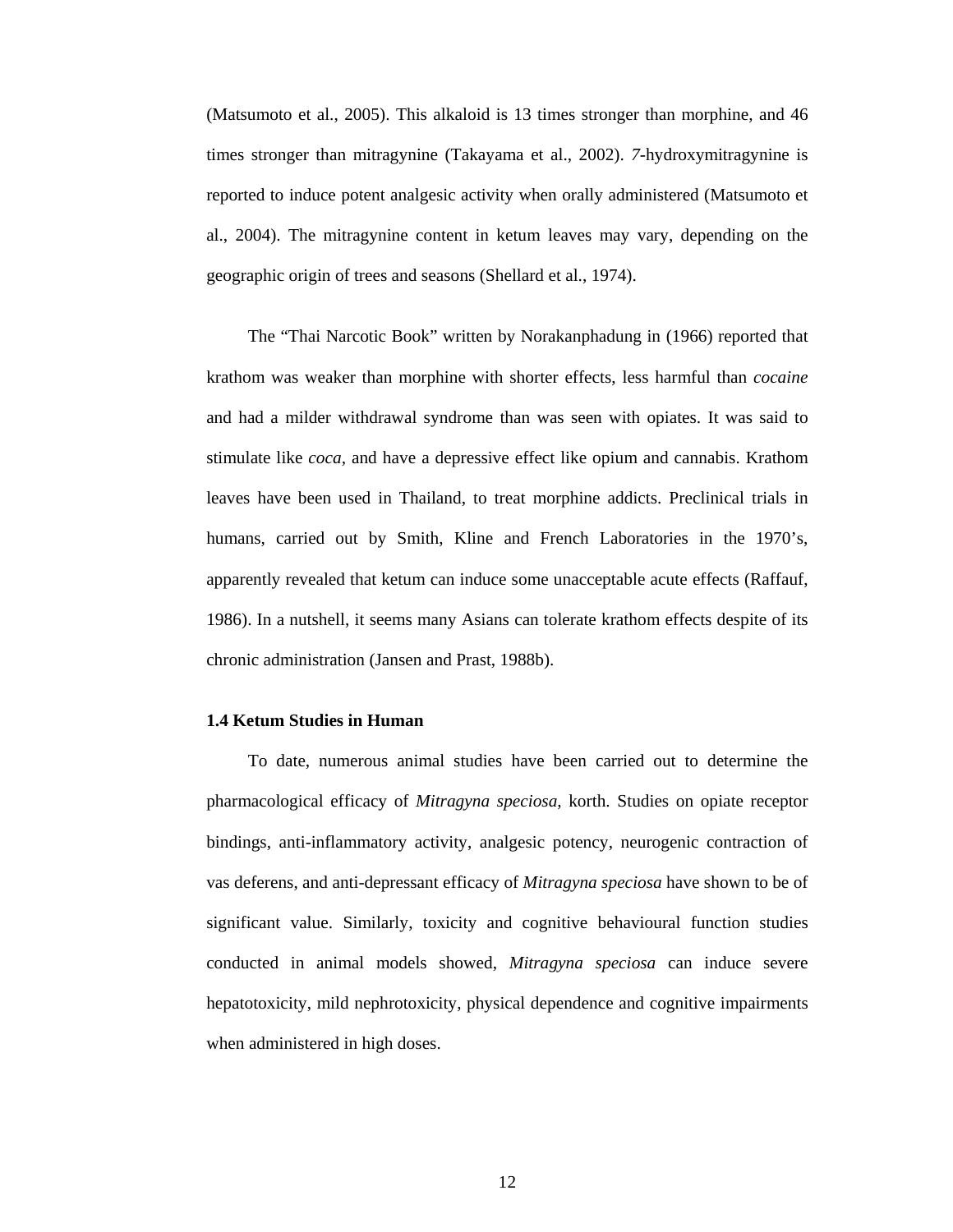Previous studies on ketum use in humans were exploratory and descriptive in nature. In fact, they chiefly elucidated the demographic characteristics of ketum users, patterns of use, duration of use, and the prolonged withdrawal effects of ketum use (Suwanlert, 1975; Assanangkornchai et al., 2007; Vicknasingam et al., 2010; Ahmad and Aziz, 2012). Krathom was generally used in Thailand by middle age labourers, mainly to heighten their physical tolerance to hard work under the blazing sun, and to combat fatigue (Suwanlert, 1975). Suwanlert (1975) reported that krathom users eventually become dependent on krathom after using krathom for prolonged periods. Likewise, findings from a more recent study showed people in Thailand commonly used krathom to improve work efficiency, and to relieve fatigue (Assanangkornchai et al., 2007). People in Thailand often viewed krathom using practice as less harmful, than other illicit drugs. Hence, about 61% of the regular krathom users in Assanangkornchai et al., (2007) study, reported being dependent on krathom. Nevertheless, krathom was also reported to be used in Thailand in the past to treat morphine addicts (Suwanlert, 1975), and its use as an opiate suppressor was also mentioned by Jansen and Prast (1988a). In a more recent study conducted by (Vicknasingam et al., 2010) showed, ketum is getting more appeal among poly-drug users particularly in the northern states of Malaysia, where it is used to help reduce addiction to other illicit drugs, and to attenuate opiate withdrawal effects.

Ketum is also reported to be used in Europe and in United States as "legal highs". Ketum or Krathom can be easily acquired via some internet sites without doctor's prescription (Schmidt et al., 2011). Findings from a recent study showed, a 43-year old man in the United States who suffered from chronic pain reported to have used krathom to relieve opioid withdrawal, and to self-manage his chronic pain (Boyer et al., 2008). In another case from Germany, a 25-year old man was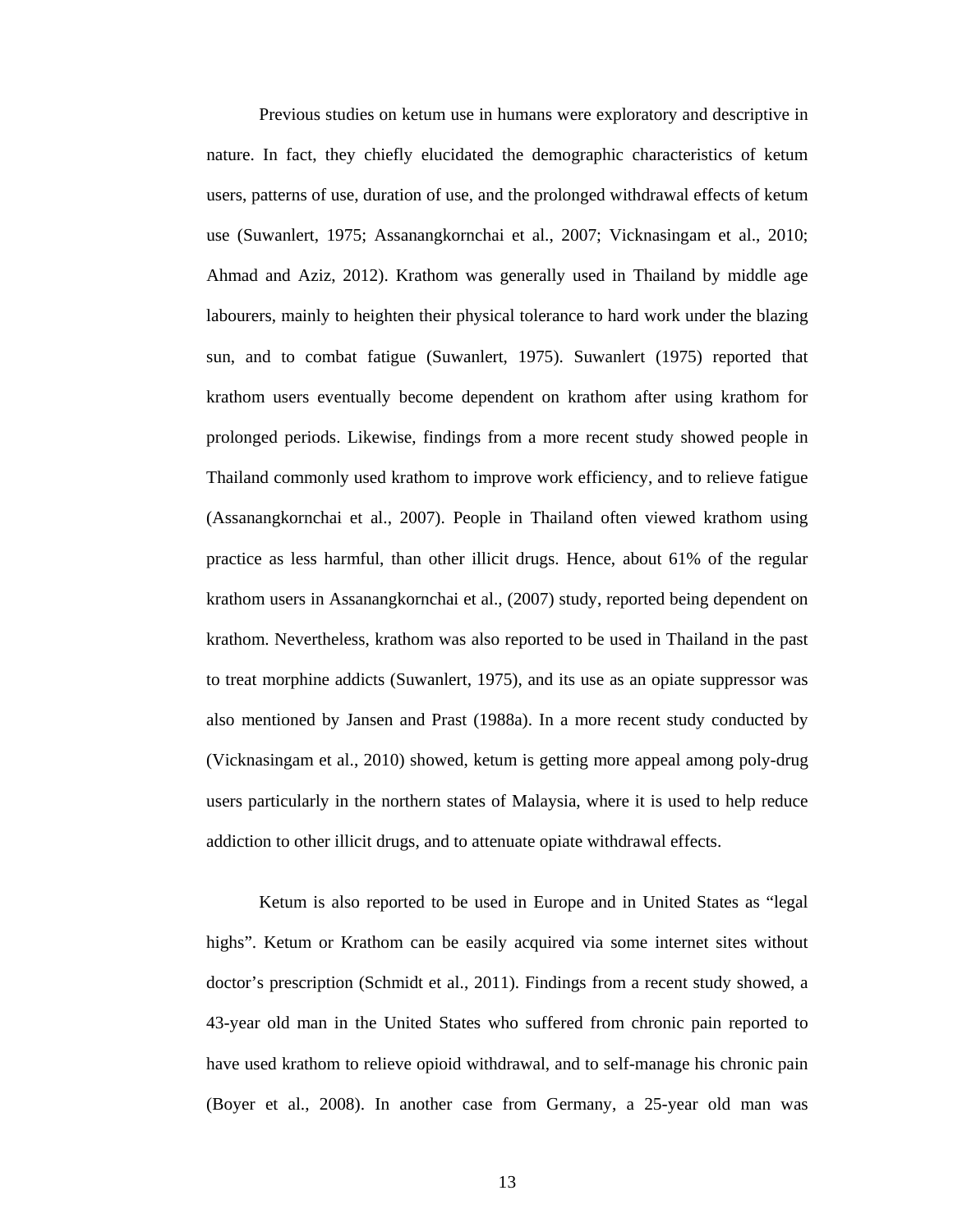diagnosed with "intrahepatic cholestasis" *(i.e. a medical condition caused by interruption in the excretion of bile-a digestive fluid that helps the body process fat)* after ingesting powdered krathom for two weeks (Kapp et al., 2011). While a 64-year old patient from United States was also rushed into an emergency room after he was found at home unconscious, and in seizures after using krathom tea (Nelsen et al., 2010). Another internet based survey conducted with representatives from 13 different countries, found a small proportion of the respondents in the United States (42 out of the 50 states) preferred to use miscellaneous drugs such as krathom with spice probably to augment euphoric effects (e.g. synthetic cannabinoids) (Vandrey et al., 2012).

 Apart from drinking unadulterated ketum juice, there are more alarming issues concerning the increasing abuse of the  $14/4 \times 100$  cocktail in Thailand (Tanguay, 2011). The *4x100* cocktail is usually concocted with krathom, cough syrup/benzodiazepines, coca-cola and chilled with ice cubes. This adulterated concoction can lead to serious addiction problems. In fact, many ketum users in the northern states of peninsular Malaysia have begin to use the *4x100* ketum cocktail for a better high.

#### **1.5 Statement of Problem**

Ketum leaves have been used since decades for its innocuous medicinal properties, despite its reported narcotic effects. At present, there is a paucity of research on whether prolonged ketum use can lead to severe dependence, withdrawal, cause craving, and impair the social functioning of ketum users. The National Drug Information System (NADI) does not capture any epidemiological or behavioural information on ketum users. The only available source of information on

 <sup>14</sup> 4x100-Adulterated ketum cocktail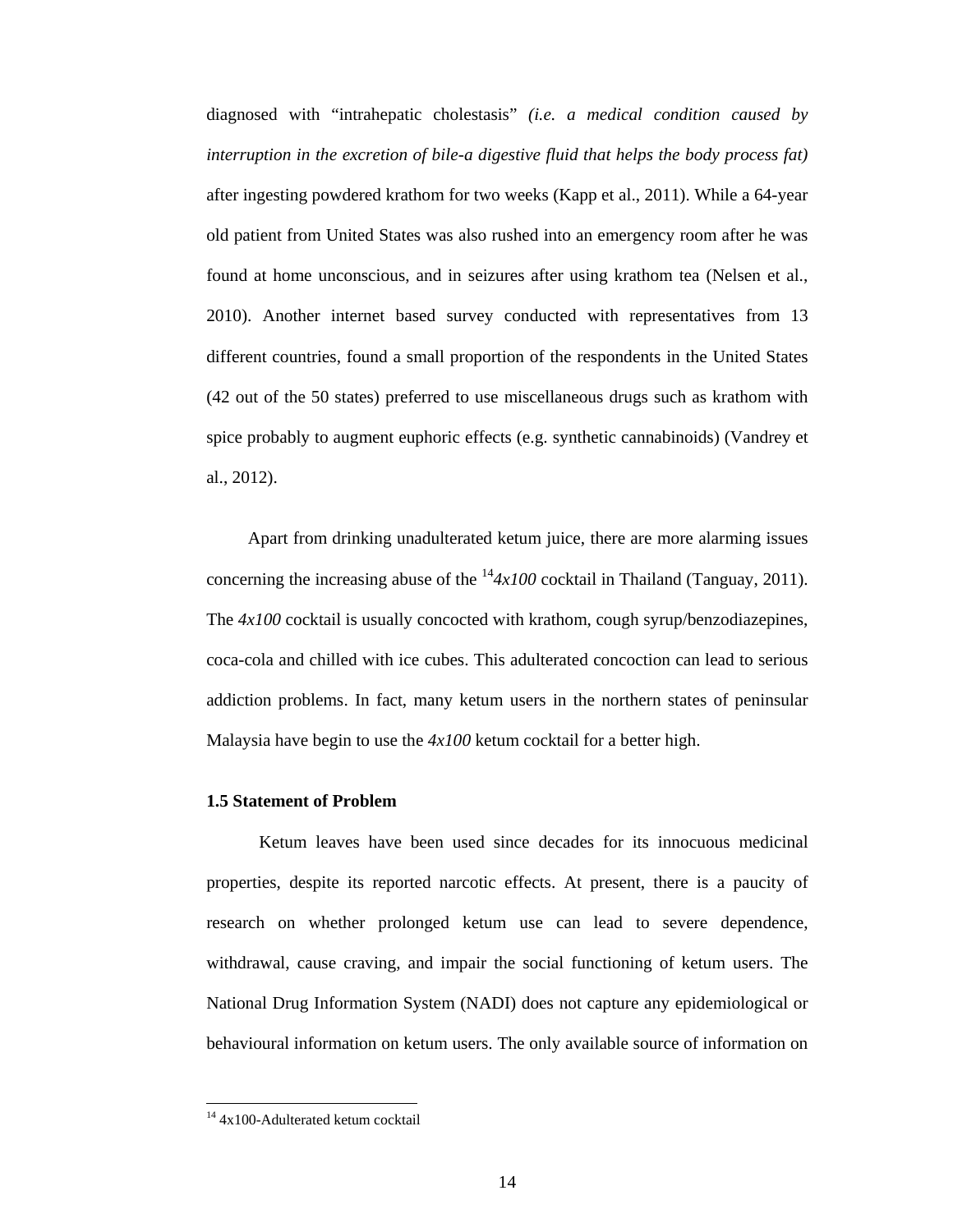ketum in the country is on ketum seizures, which is documented in the National Drug Report. According to the National Drug Report, seizure for ketum has increased markedly in the last few years. In 2011, 83,466.12 litres of processed ketum juice and 1,626.65/kg of dried ketum leaves were confiscated (AADK, 2011). The seizure for both processed ketum juice and dried ketum leaves increased significantly in 2009 (5,139.61 litres/ 1,797.85 kg) and in 2010 (6,484.36 litres/ 1,637.55 kg) (AADK, 2008-2011). Nevertheless, more ketum users are diverting into anomalous ketum using practices, like mixing ketum with other illicit substances. Concocted use of ketum juice can cause ketum users to develop severe ketum dependence and withdrawal problems, and cause other adverse health problems to ketum users.

 Suwanlert (1975), Assanangkornchai et al., (2007) and Vicknasingam et al., (2010) reported, that prolonged ketum use can cause dependence, and abrupt cessation from ketum use can lead to adverse withdrawal effects. Ahmad and Aziz, (2012) reported, 87% of respondents in their study, were unable to refrain from ketum use when they wanted. Similarly, nearly 78% of the respondents in (Vicknasingam et al., 2010) study reported that they were unable to quit from ketum use.

 Previous studies on ketum use in humans were generally descriptive and exploratory. No objective measures were used to measure and assess the severity of ketum dependence, withdrawal, craving intensity, and the social functioning of ketum users. Studies conducted in Thailand and Malaysia only provided the context of ketum use among human subjects. The self-report of dependence and withdrawal were captured qualitatively. More quantitative studies are needed to show whether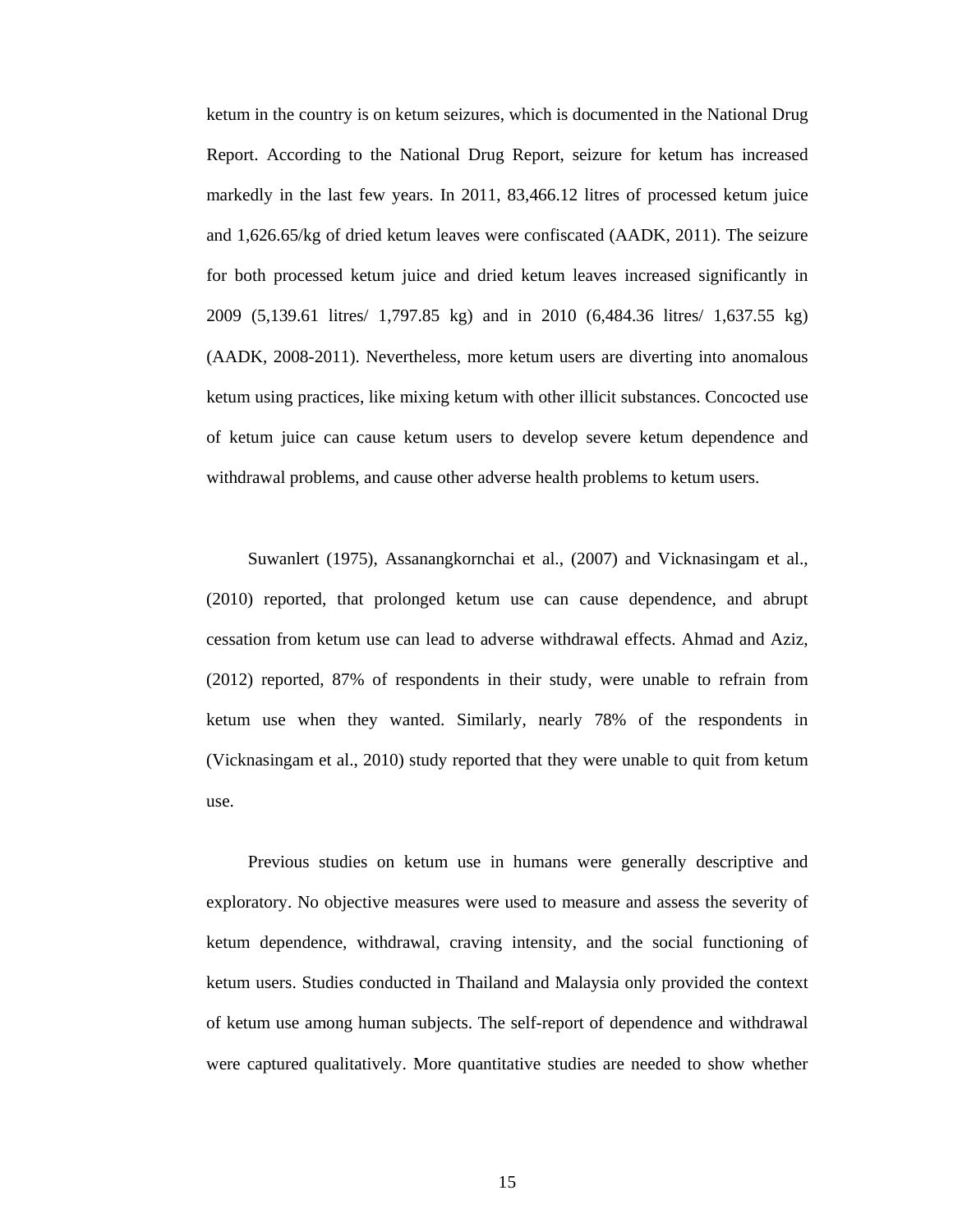prolonged ketum use can adversely lead to severe ketum dependence problem, and impair the social functioning of ketum users.

## **1.6 Research Questions**

Based on the statement of problem, five research questions are posed in this study.

- a) What are the sociodemographic characteristics of ketum users in Malaysia?
- b) What is the severity of ketum dependence among ketum users in Malaysia?
- c) What is the severity of ketum withdrawal among ketum users in Malaysia?
- d) What is the intensity of ketum craving among ketum users in Malaysia?
- e) What are the social domains where ketum users' social functioning is affected?

#### **1.7 Study Objectives**

Five study objectives were constructed for this study, as listed below:

- a) To determine the sociodemographic characteristics of ketum users in Malaysia.
- b) To measure the severity of ketum dependence among ketum users in Malaysia.
- c) To measure the severity of ketum withdrawal among ketum users in Malaysia.
- d) To measure the intensity of ketum craving among ketum users in Malaysia.
- e) To analyze the social functioning (e.g. medical, employment, legal, family/social relationship, and psychiatric status) of ketum users in Malaysia.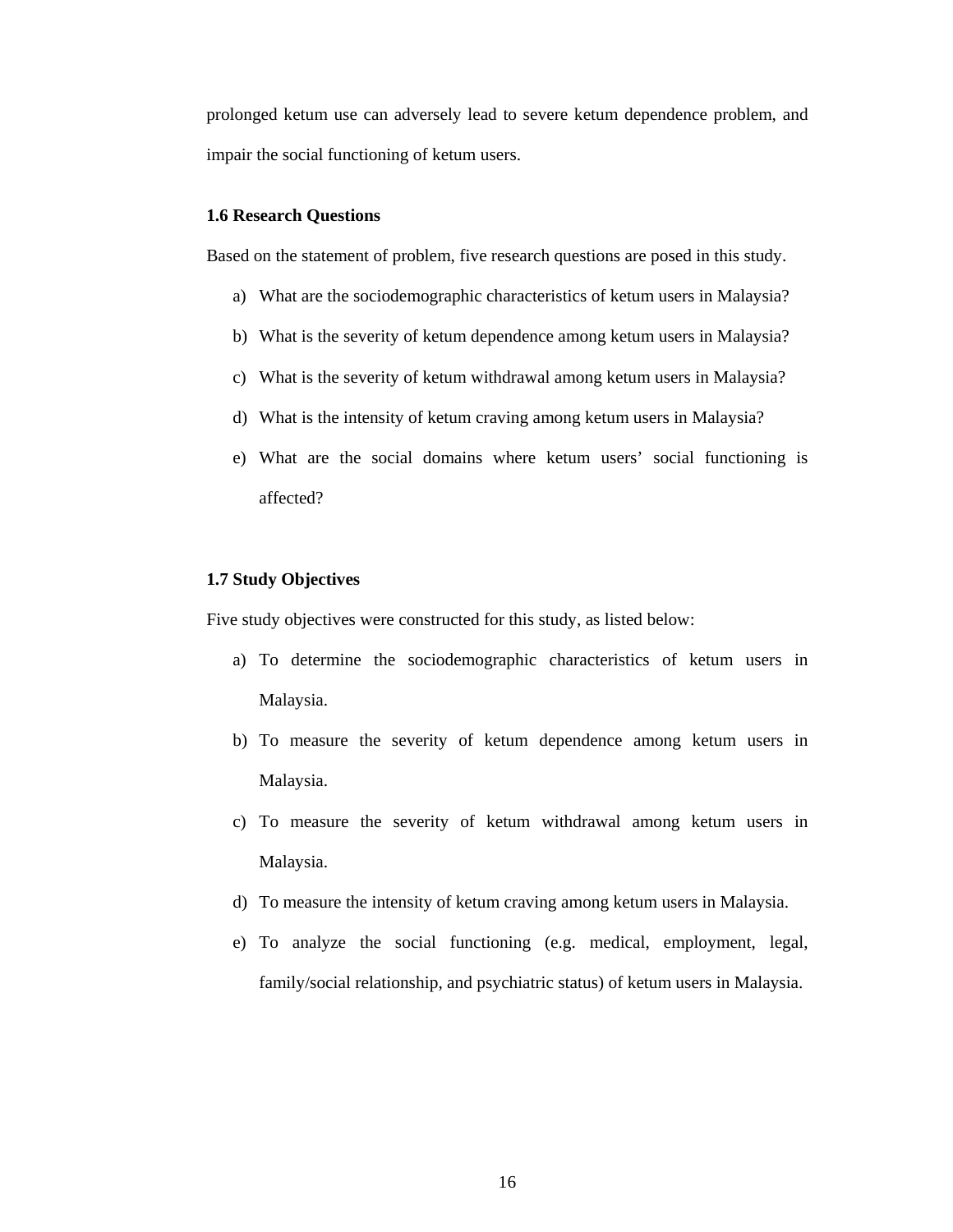#### **1.8 Scope of Study**

 Information gathered through focus group discussions with several key informants, literature review and fieldwork observations showed that ketum is now gaining more widespread appeal among the local populace in the northern states of Peninsular Malaysia. Ketum use in these states (Penang, Kedah and Perlis) are rampant, thus these locations were selected for this study.

#### **1.9 Significance of Study**

 To my knowledge, this study is first to provide some vital insights on the effects of ketum use in humans, especially in Malaysia. At this juncture, it is still unknown whether prolonged ketum use can lead to severe ketum addiction problems. In fact, future studies can rely on the findings of this study to build their investigations more methodologically. The instruments used in this study were adapted, and may be used as a diagnostic tool by general practitioners for measuring ketum dependence, withdrawal, craving and the social functioning of ketum users seeking treatment in clinical settings. Findings from this study can also fill some of the gaps in ketum literature, specifically in human subjects.

### **1.10 Study Limitation**

 This study has some limitations, thus results from this study should be interpreted with caution. First, the sample was non-randomly selected, and on that account our results cannot be generalized to all ketum users in the northern states or elsewhere, since the study was a cross-sectional survey study mainly designed to determine severity of ketum dependence in regular ketum users. It was not possible to use a probability sampling technique, because ketum users were scattered in small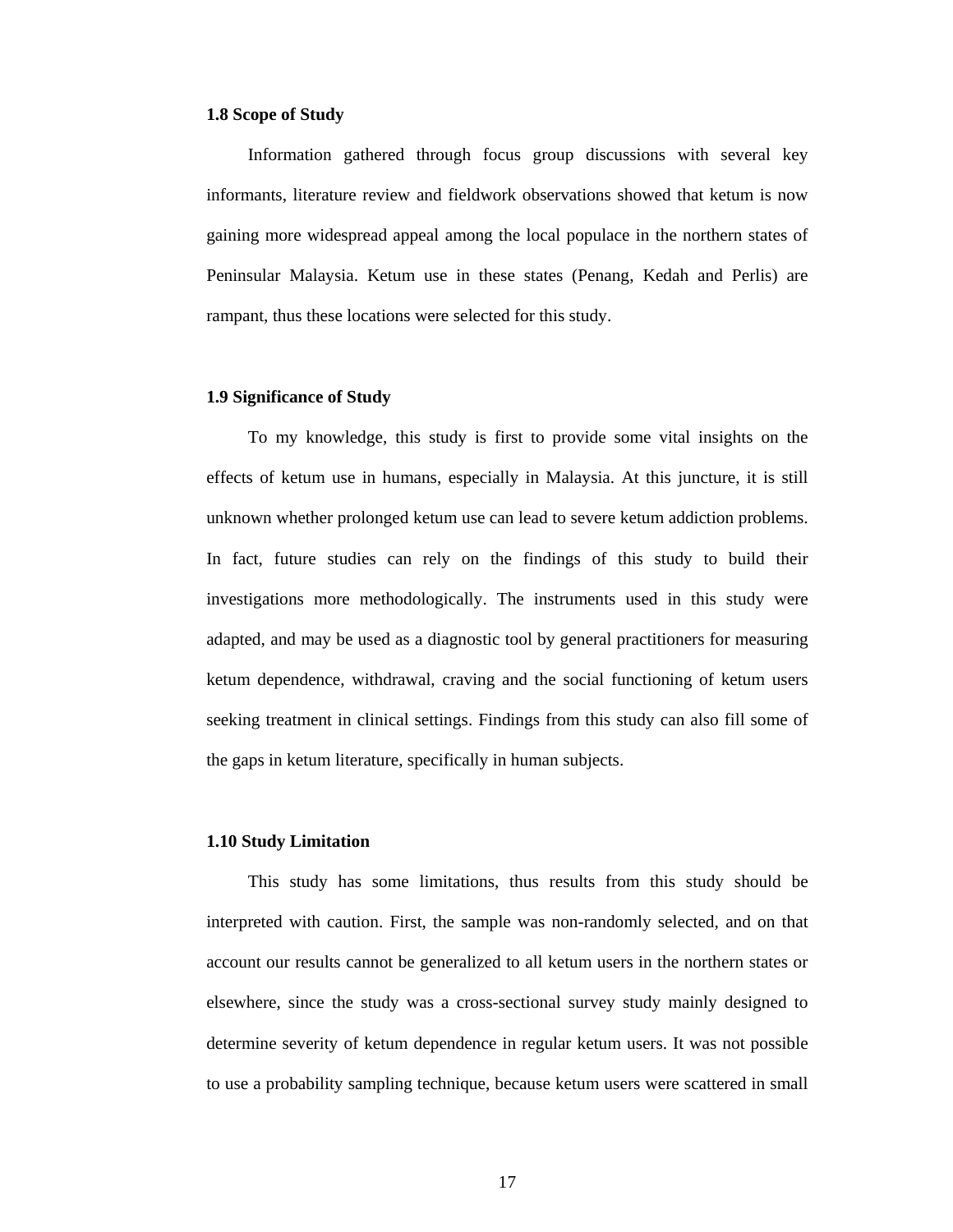numbers across the study locations, as well as, there was no sampling frame available for ketum users. The size of ketum population is still yet to be determined in Malaysia. Both purposive and chain referral sampling techniques were used to recruit respondents for this study. Traditionally, non-random sampling methods (e.g. chain referral and targeted sampling) have been used to sample hidden populations because sampling frames are unavailable for such populations (Watters & Biernacki, 1989). These proposed sampling methods are considered suitable because of its potential to generate a representative sample, and other advantages including, efficiency, cost effectiveness, increased safety for research staff, and has the potential to reach the most hidden segment of target populations (Johnston et al., 2008a).

 Second, data in this study is based on self-reports, which may affect the validity of the findings, hence recall bias due to social desirability might also exist. In view of the retrospective nature of this study design, findings from this study might be subjected to inaccuracy, over-reporting or probably under-reporting. In order to overcome these limitations, all the interviews were carried out in places which were convenient for both the interviewer and interviewee. Respondents were assured that no 'personal identifiers' describing their whereabouts will be collected, and were also allowed to take their time in answering the questions.

 Third, there was significant difficulty in recruiting ketum users for this study. Potential ketum users in some targeted study locations refused to cooperate with the researcher. Ketum users in these locations were unwilling to participate in the study, because they were afraid that their personal information would be disclosed to the police. Fourth, the researcher also encountered some difficulty in recruiting ketum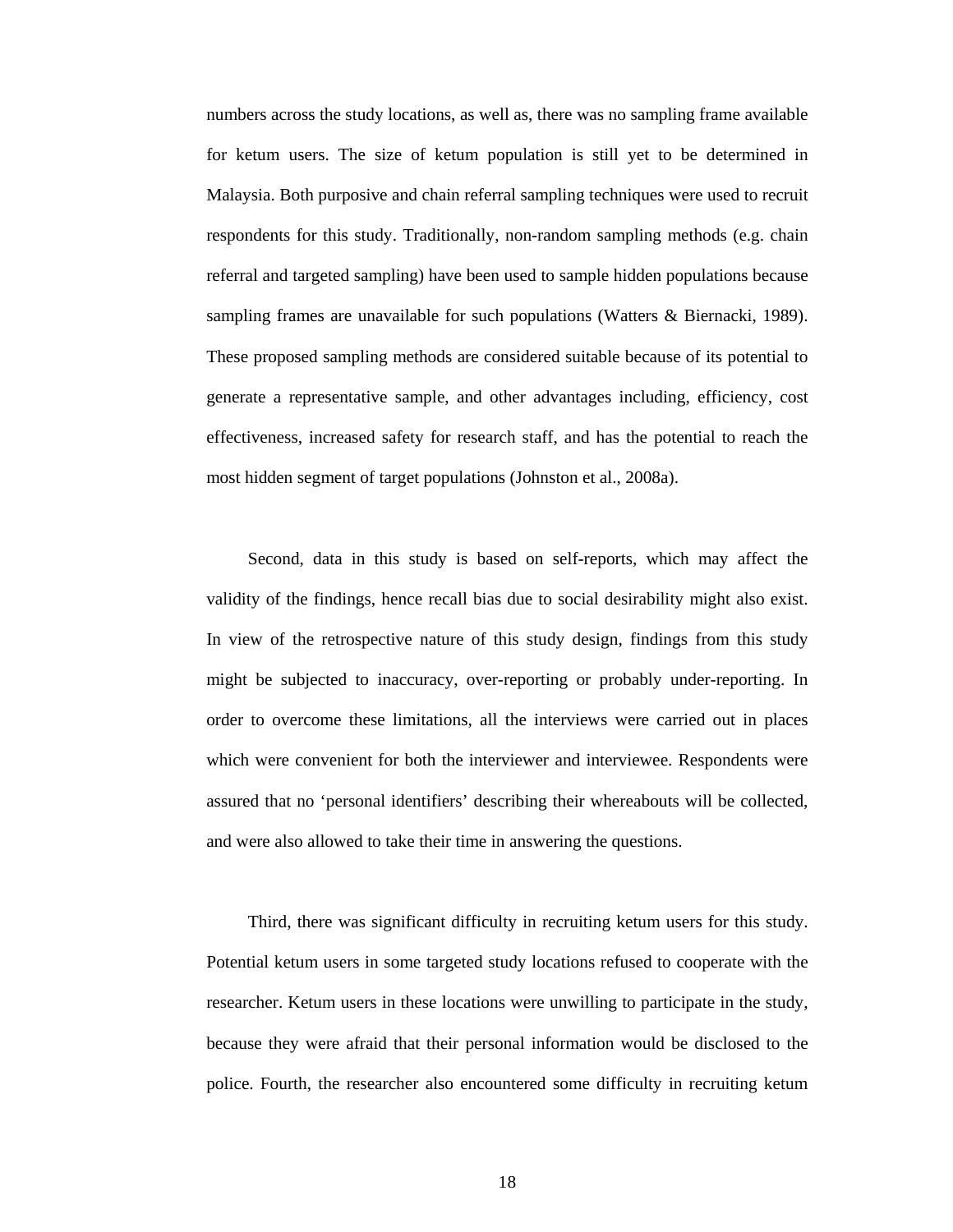users who only used ketum. Many ketum users in some of the targeted study locations were using other illicit drugs, or were mixing their ketum drinks with other substances, thus making them unsuitable for the study.

#### **1.11 Conclusion**

 The next chapter is the literature review chapter. Detailed explanation regarding the pharmacological effects of ketum use in humans and animal models, types of illegal drugs and their effects, drug dependence, withdrawal theories, caving theories, treatment modalities, and the different types of measurement instruments are discussed in the following chapter. There are six chapters altogether in this thesis and the summary of each chapter is shown below.

**Chapter 1:** In the first chapter, the global substance abuse problem, HIV prevalence in IDUs, the ketum and illicit drug abuse problem in Malaysia, problem statement, study objectives and study limitations are clearly elucidated.

**Chapter 2:** The second chapter covers the literature review. In this chapter, all the relevant and important literature relating to the study context is delineated.

**Chapter 3:** The third chapter is the methodology chapter. In this chapter, the type of study design, study instruments, inclusion and exclusion criteria, as well as the study locations and how the study was conducted are explained.

**Chapter 4:** The fourth chapter is the results chapter. In this chapter, all the significant differences between the study participants are analyzed and presented.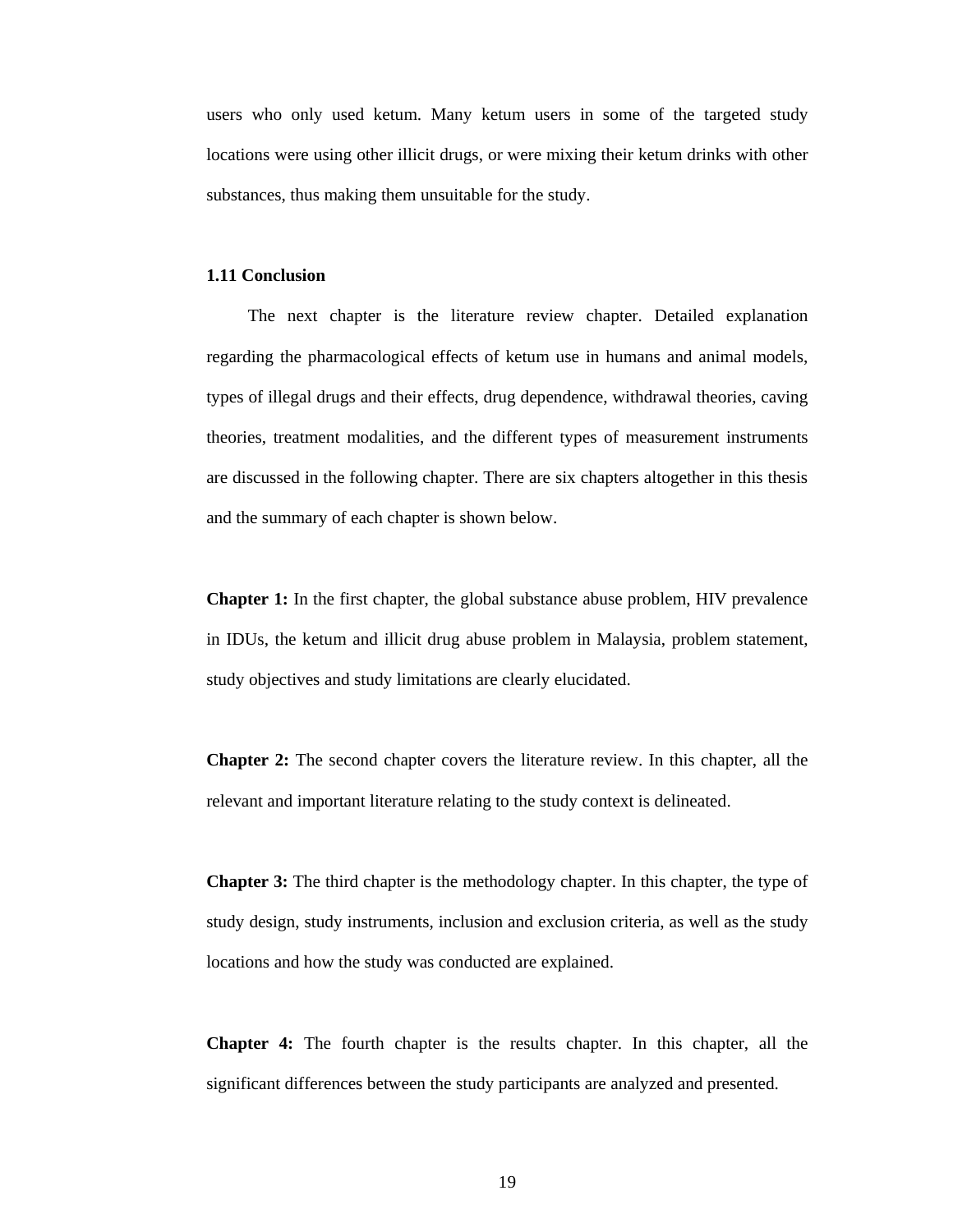**Chapter 5:** The fifth chapter is the discussion chapter which discusses the findings of the current study, and the findings are compared with previous studies.

**Chapter 6:** The sixth chapter is the final chapter of the thesis. In this chapter all the findings are summarized. It also provides some recommendations on how to improve and conduct future studies related to ketum use in human subjects. This final chapter also addresses some of the current gaps in the existing studies on ketum use in humans.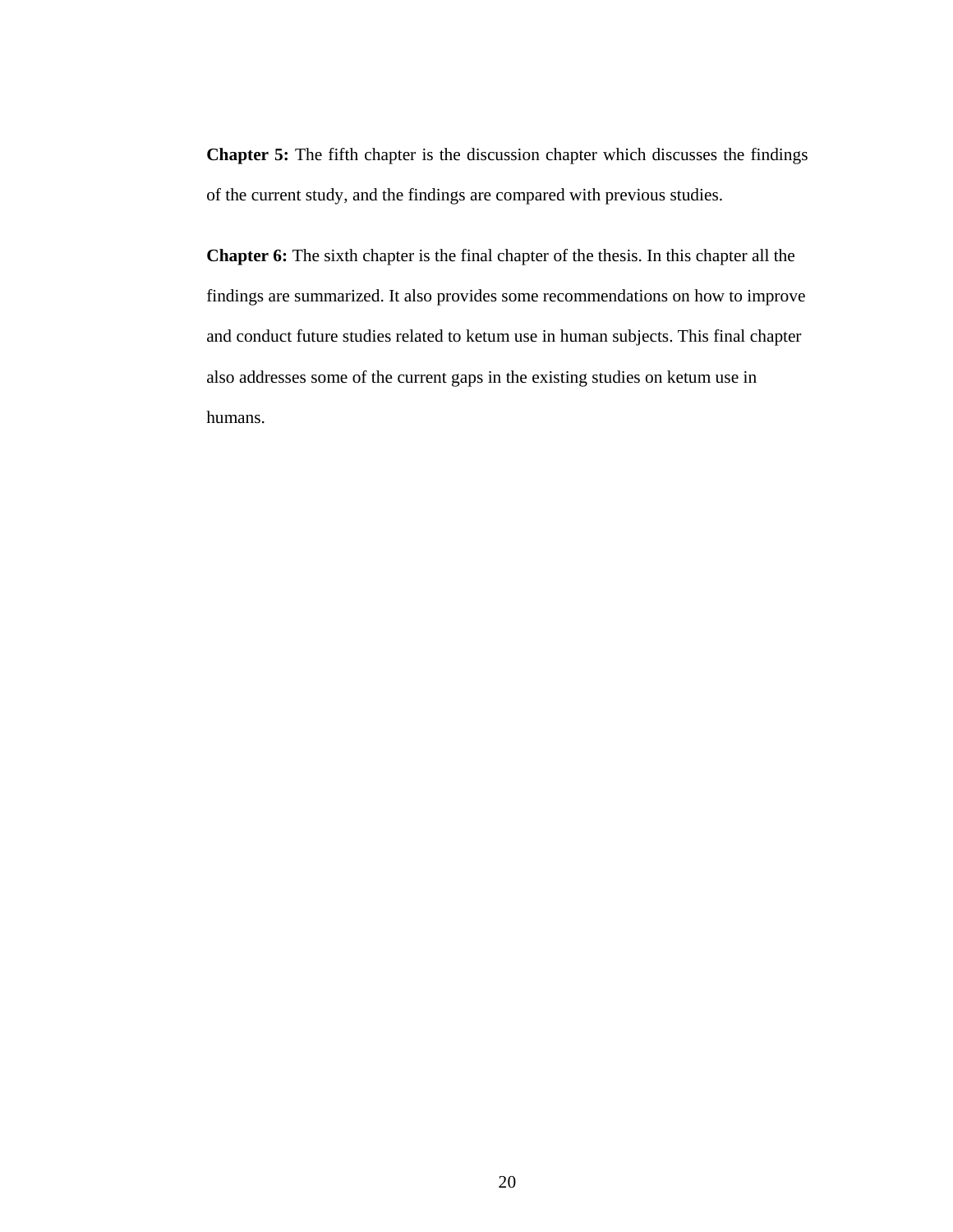## **CHAPTER 2**

## **LITERATURE REVIEW**

## **2.0 Introduction**

 In this chapter, various important literature on *Mitragyna speciosa*, pharmacological studies on *M.speciosa*, types of illicit drugs and their effects, the definition of drug dependence, withdrawal and craving, drug substitution treatment, detail description of study instruments used in this study, and recommended study tools for future studies are delineated and discussed.

## **2.1 History of** *Mitragyna speciosa* **or** *ketum* **usage**



*Figure 2.1 Mitragyna speciosa* Trees.

 *Mitragyna speciosa* Korth, as shown in Figure 2.1, which belongs to the *Rubiaceae* family, is a tropical plant of Southeast Asia. Ketum trees can be found widely in the northern states of Peninsular Malaysia and southern Thailand. Ketum threes usually grow in hot and wet climate. This indigenous plant is popularly known in Malaysia as '*ketum'* or '*biak'*, and in Thailand as '*krathom'*. Krathom leaves have been used since olden times both in Thailand and Malaysia for its *'opium-like'* and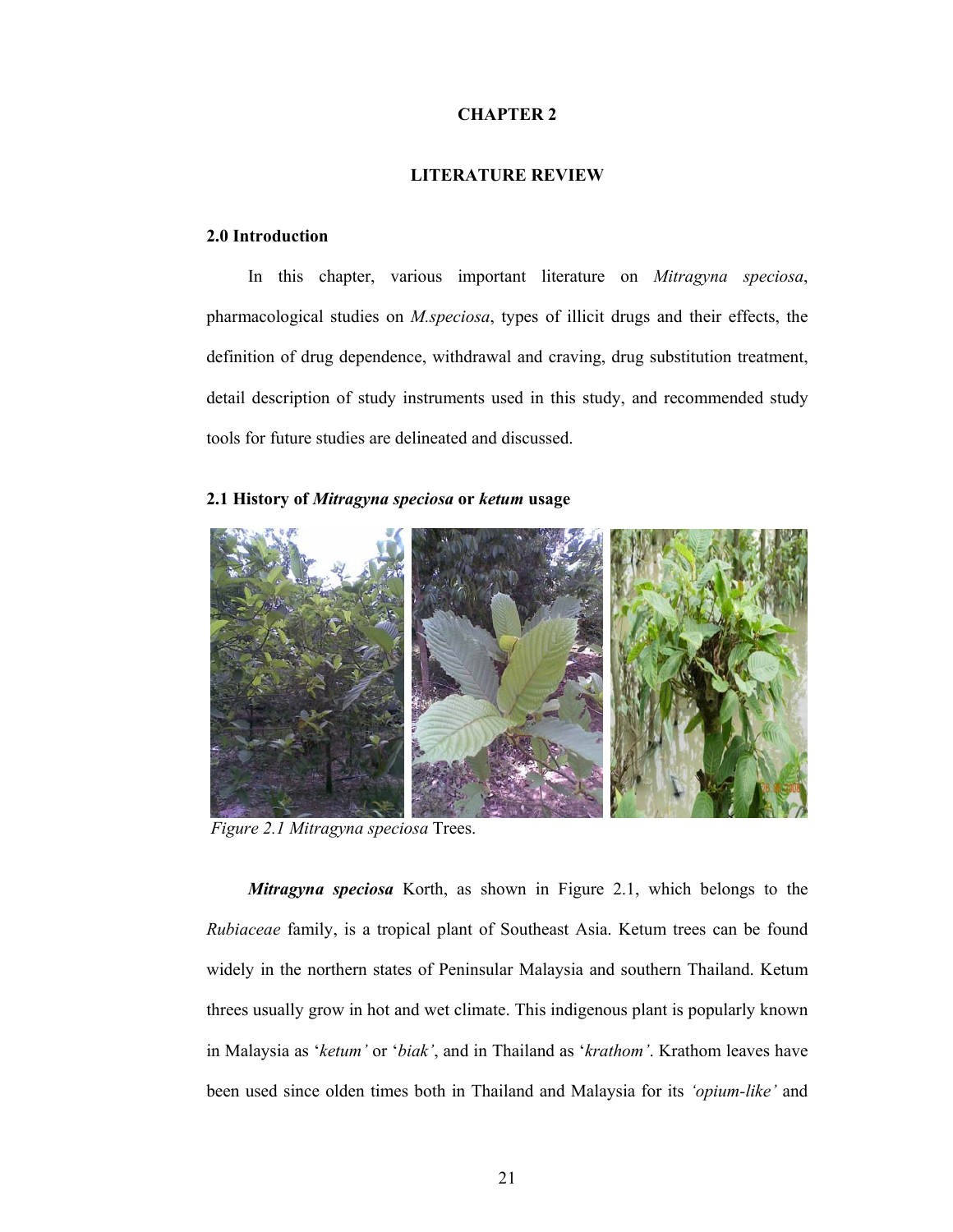*'cocaine-like'* effects (Grewal, 1932; Burkill, 1935) for increasing work productivity (Suwanlert, 1975). Ketum was reported to be a central nervous system stimulant rather than a depressant (Grewal, 1932a). Ketum leaves have been used since the colonial era by the natives of Malaya as an "opium-substitute", when opium supply was unavailable and unaffordable (Burkill, 1935). In Thailand krathom was used to wean morphine addicts off morphine addiction (Suwanlert, 1975). Moreover, krathom was reported to have the potential to suppress, as well as ameliorate opiate withdrawal symptoms (Burkill and Haniff, 1930; Vicknasingam et al., 2010).

 Ridley in 1897 described that krathom leaves can be used as a cure for opium habit. After several decades Shellard (1974) claimed, that krathom does not have addictive properties like morphine, indeed it was weaker than morphine because it induces transient withdrawal effects, which is less harmful than cocaine (Norakanphadung, 1966). Krathom leaves were generally chewed to "calm the mind" (Suwanlert, 1975). Apparently many Asians are able to tolerate its effects, especially on daily basis (Jansen and Prast, 1988). The only disadvantage of ketum is, when it is used in large doses it induces stupor, while an indolent life is a result of frequent and prolonged indulgence in ketum use (Jansen and Prast, 1988). Those who get the habit of using it, find it as difficult to leave off '*biak'* use (Burkill, 1935).

 Besides using it for its narcotic-like effects, ketum leaves were also traditionally used for its medicinal properties. Rural folk normally used ketum leaves to treat various health problems, such as diabetes, hypertension, fever, diarrhea, muscle strain, prolonging sexual intercourse, as a wound poultice, and to alleviate fatigue (Suwanlert, 1975; Reanmongkol et al., 2007). Hence, manual workers usually chew krathom leaves to improve their work productivity, or to boost their physical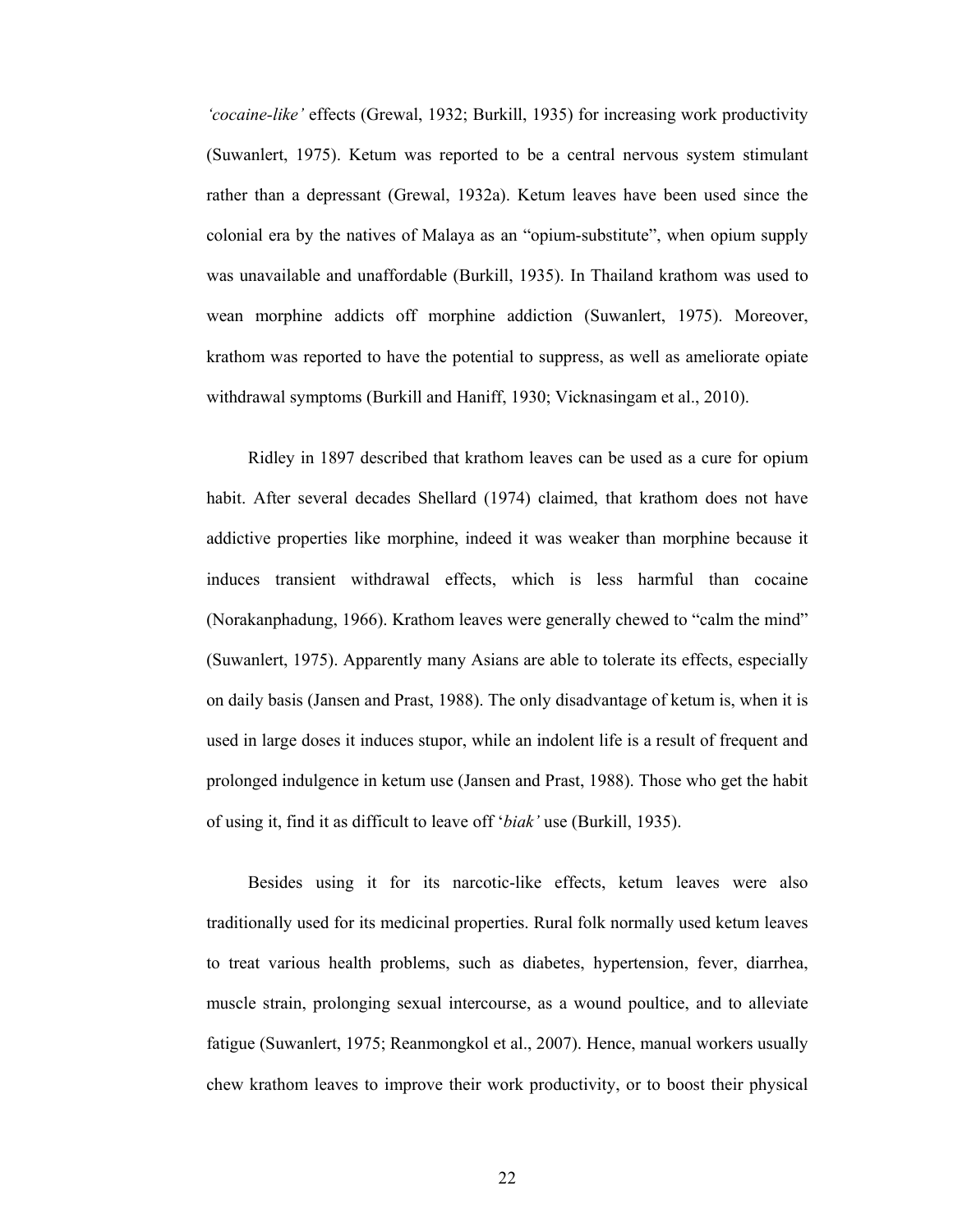endurance under the blazing sun (Suwanlert, 1975; Assanangkornchai et al., 2007). Krathom leaves can be chewed, as well as brewed into tea. Krathom users in Thailand prefer to chew krathom leaves, while in Malaysia ketum is usually consumed as a herbal tea. The former practice is quite rare in Malaysia, compared to Thailand. There are two types of krathom leaves, *red* and *green* veined leaf. The red veined species is reported to have stronger pharmacological activity, than the latter (Chittrakarn et al., 2008). It is an offence to use ketum in Malaysia and Thailand. However, people from both this geographical divide still continue to adamantly use ketum, despite its prohibition. Regular krathom users in Thailand believe that their krathom using practice does not disturb anyone, and krathom is better than other illicit substances (Assanangkornchai et al., 2007). Ahmad and Aziz (2012) reported that 99% of the ketum users in their study have not neglected their families, despite being a regular ketum user.

 During the old days krathom was popular among the older age people who mainly used krathom for its medicinal effects. In fact, many young people are beginning to use ketum now, probably for its stimulant and euphoric like effects. If used excessively krathom may cause 'psychological dependence' (Win Pe, 1980). However, krathom withdrawal syndrome was reported to be milder than opiates (Jansen and Prast, 1988). Currently, krathom can be purchased from several internet sites as "legal-highs" or as herbal dietary supplements, where information on its adverse side-effects is scantily disclosed (Schmidt et al., 2010). On the other hand, processed ketum juice can also be easily acquired from unscrupulous ketum traders in the community for local consumption.